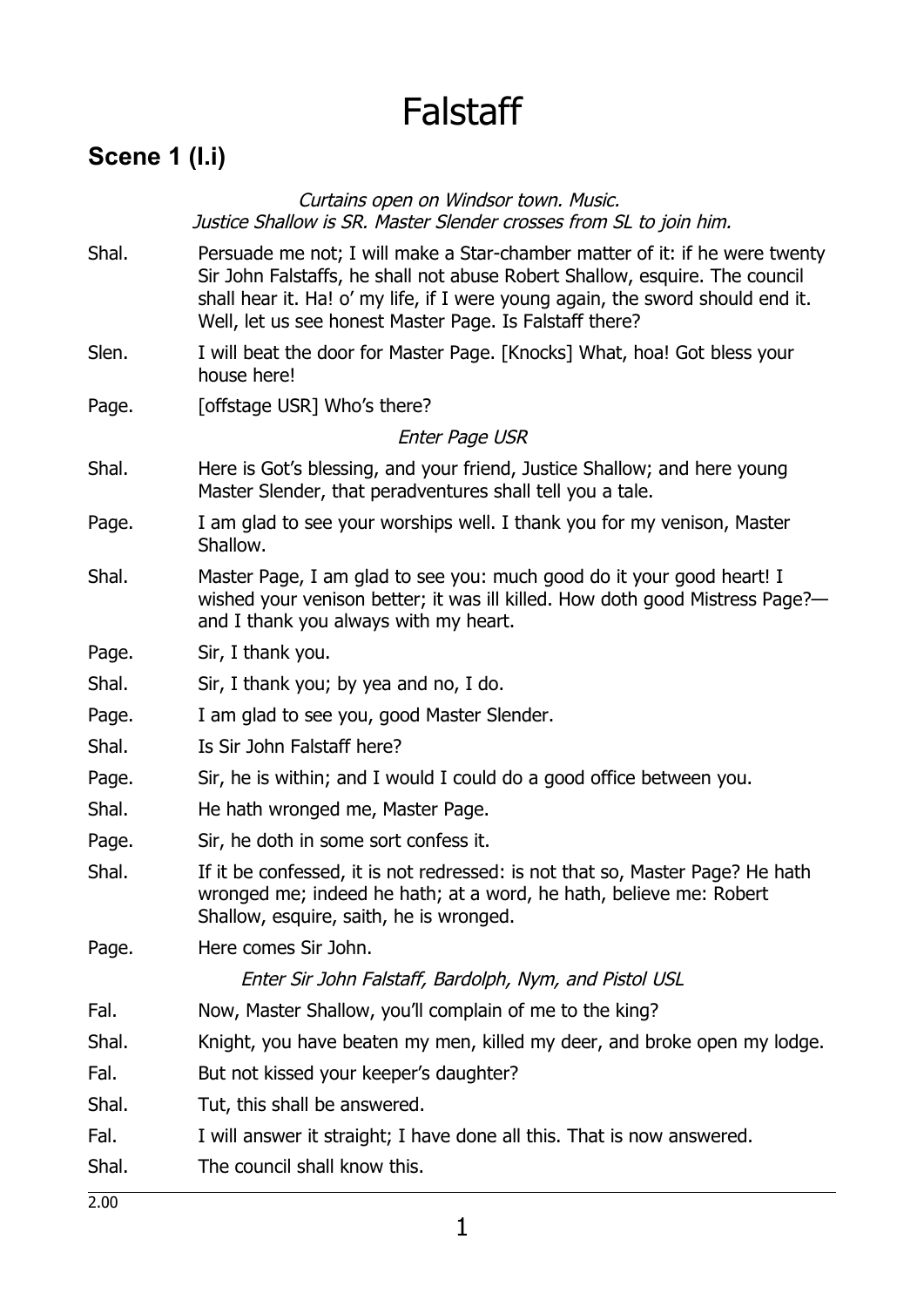| Fal.  | Slender, I broke your head: what matter have you against me?                                                                                                                                        |
|-------|-----------------------------------------------------------------------------------------------------------------------------------------------------------------------------------------------------|
| Slen. | Marry, sir, I have matter in my head against you; and against your cony-<br>catching rascals, Bardolph, Nym, and Pistol.                                                                            |
| Bard. | You Banbury cheese!                                                                                                                                                                                 |
| Slen. | Ay, it is no matter.                                                                                                                                                                                |
| Pist. | How now, Mephostophilus!                                                                                                                                                                            |
| Slen. | Ay, it is no matter.                                                                                                                                                                                |
| Page. | Peace, I pray you. I shall hear it and end it between them.                                                                                                                                         |
| Fal.  | Pistol! Pistol, did you pick Master Slender's purse?                                                                                                                                                |
| Slen. | Ay, by these gloves, did he! Of seven groats in mill-sixpences, and two<br>Edward shovel-boards, that cost me two shilling and two pence a-piece, by<br>these gloves.                               |
| Fal.  | Is this true, Pistol?                                                                                                                                                                               |
| Pist. | Ha, Sir John and master mine, word of denial: froth and scum, thou liest!                                                                                                                           |
| Slen. | {to Nym} By these gloves, then, 'twas he.                                                                                                                                                           |
| Nym.  | Be avised, sir, and pass good humours.                                                                                                                                                              |
| Slen. | By this hat, then, he in the red face had it; [to Bard.] for though I cannot<br>remember what I did when you made me drunk, yet I am not altogether an<br>ass.                                      |
| Fal.  | [to Bardolph] What say you, Will Scarlet and Little John?                                                                                                                                           |
| Bard. | Why, sir, for my part, I say the gentleman had drunk himself out of his five<br>senses. And was, sir, as they say, cashiered.                                                                       |
| Slen. | I'll ne'er be drunk whilst I live again, but in honest, civil, godly company, for<br>this trick: if I be drunk, I'll be drunk with those that have the fear of God,<br>and not with drunken knaves. |
| Fal.  | You hear all these matters denied, gentlemen; you hear it.                                                                                                                                          |
|       | Enter Anne Page USL, with wine; Mistress Ford and Mistress Page, following.                                                                                                                         |
| Page  | Nay, daughter, carry the wine in; we'll drink within.                                                                                                                                               |
|       | <b>Exit Anne Page USR</b>                                                                                                                                                                           |
| Slen. | O heaven! this is Mistress Anne Page.                                                                                                                                                               |
| Page. | How now, Mistress Ford!                                                                                                                                                                             |
| Fal.  | Mistress Ford, by my troth, you are very well met: by your leave, good<br>mistress. [Kisses her.]                                                                                                   |
| Page. | Wife, bid these gentlemen welcome. Come, we have a hot venison pasty to<br>dinner: come, gentlemen, I hope we shall drink down all unkindness.                                                      |
|       | Shal. and Slen. remain. Nym, Pistol exeunt USL, others USR.                                                                                                                                         |
| Slen. | Mistress Anne Page? Daughter to Master Thomas Page? She is pretty<br>virginity.                                                                                                                     |
|       |                                                                                                                                                                                                     |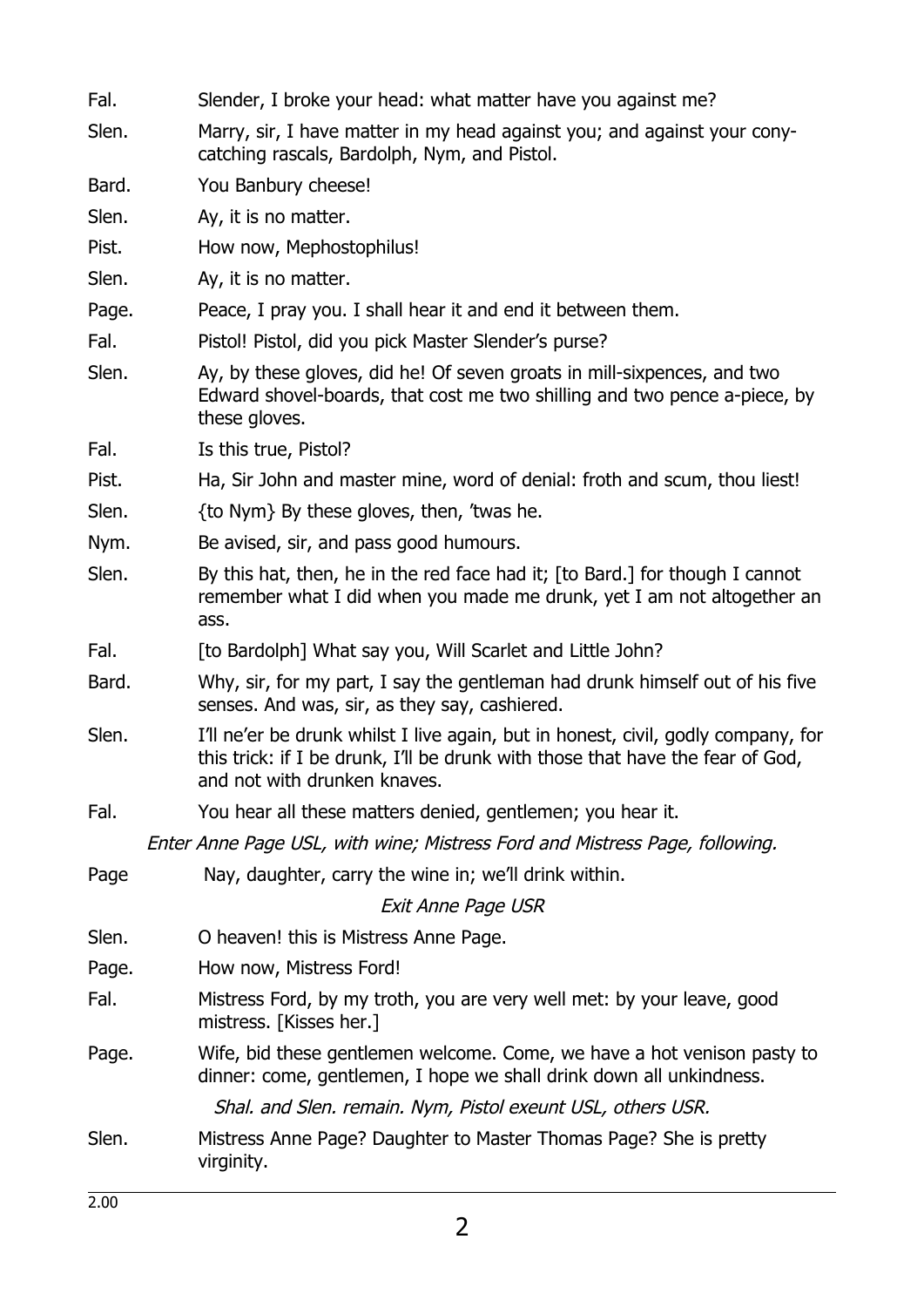| Shal. | She is just as you will desire; and seven hundred pounds of money, and gold<br>and silver, as her grandsire upon his death's-bed gave.                                                                                                                                                                                                                                 |
|-------|------------------------------------------------------------------------------------------------------------------------------------------------------------------------------------------------------------------------------------------------------------------------------------------------------------------------------------------------------------------------|
| Slen. | Did her grandsire leave her seven hundred pound? She has good gifts and<br>possibilities.                                                                                                                                                                                                                                                                              |
| Shal. | Ay, and her father makes her a better penny. Come, coz; we wait for you. A<br>word with you, coz: there is, as 'twere, a tender, a kind of tender. Do you<br>understand me?                                                                                                                                                                                            |
| Slen. | Ay, sir, you shall find me reasonable; if it be so, I shall do that that is reason.                                                                                                                                                                                                                                                                                    |
| Shal. | Nay, but understand me.                                                                                                                                                                                                                                                                                                                                                |
| Slen. | So I do, sir. I will do as my cousin Shallow says: I pray you, pardon me; you<br>a justice of peace in his country, simple though I stand here.                                                                                                                                                                                                                        |
| Shal. | The question is concerning your marriage; to Mistress Anne Page.                                                                                                                                                                                                                                                                                                       |
| Slen. | Why, if it be so, I will marry her upon any reasonable demands.                                                                                                                                                                                                                                                                                                        |
| Shal. | But, cousin Abraham Slender, can you love her? Can you carry your good will<br>to the maid?                                                                                                                                                                                                                                                                            |
| Slen. | I hope, sir, I will do as it shall become one that would do reason.                                                                                                                                                                                                                                                                                                    |
| Shal. | Will you, upon good dowry, marry her?                                                                                                                                                                                                                                                                                                                                  |
| Slen. | I will do a greater thing than that, upon your request, cousin, in any reason.                                                                                                                                                                                                                                                                                         |
| Shal. | Nay, conceive me, conceive me, sweet coz: what I do is to pleasure you, coz.<br>Can you love the maid?                                                                                                                                                                                                                                                                 |
| Slen. | I will marry her, sir, at your request: but if there be no great love in the<br>beginning, yet heaven may decrease it upon better acquaintance, when we<br>are married and have more occasion to know one another; I hope, upon<br>familiarity will grow more contempt: but if you say, 'Marry her,' I will marry<br>her; that I am freely dissolved, and dissolutely. |
| Shal. | Ay, I think my cousin meant well.                                                                                                                                                                                                                                                                                                                                      |
| Slen. | Ay, or else I would I might be hanged, la!                                                                                                                                                                                                                                                                                                                             |
| Shal. | Here comes fair Mistress Anne.                                                                                                                                                                                                                                                                                                                                         |
|       | Re-enter Anne Page USR                                                                                                                                                                                                                                                                                                                                                 |
| Shal. | Would I were young for your sake, Mistress Anne!                                                                                                                                                                                                                                                                                                                       |
| Anne. | The dinner is on the table; my father desires your worships' company.                                                                                                                                                                                                                                                                                                  |
| Shal. | I will wait on him, fair Mistress Anne. [Exit.]                                                                                                                                                                                                                                                                                                                        |
| Anne. | Will't please your worship to come in, sir?                                                                                                                                                                                                                                                                                                                            |
| Slen. | No, I thank you, forsooth, heartily; I am very well.                                                                                                                                                                                                                                                                                                                   |
| Anne. | The dinner attends you, sir.                                                                                                                                                                                                                                                                                                                                           |
| Slen. | I am not a-hungry, I thank you, forsooth.                                                                                                                                                                                                                                                                                                                              |
| Anne. | I may not go in without your worship: they will not sit till you come.                                                                                                                                                                                                                                                                                                 |
| Slen. | I' faith, I'll eat nothing; I thank you as much as though I did.                                                                                                                                                                                                                                                                                                       |

2.00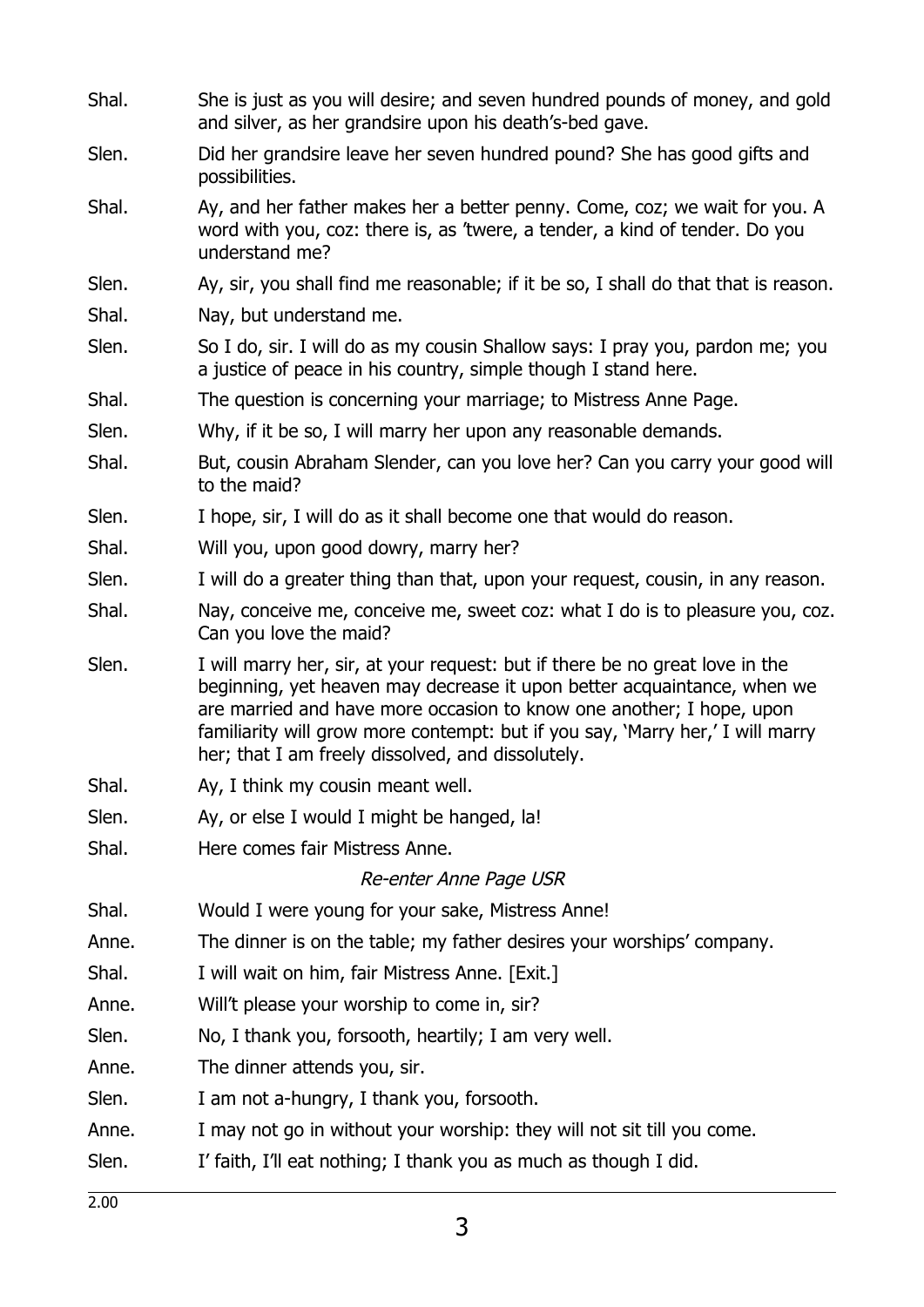Anne. I pray you, sir, walk in.

Slen. I had rather walk here, I thank you. I bruised my shin th'other day with playing at sword and dagger with a master of fence; and, by my troth, I cannot abide the smell of hot meat since.

### Re-enter Page USR

- Page. Come, gentle Master Slender, come; we stay for you.
- Slen. I'll eat nothing, I thank you, sir.
- Page. By cock and pie, you shall not choose, sir! come, come.
- Slen. Nay, pray you, lead the way.
- Page. Come on, sir.
- Slen. Mistress Anne, yourself shall go first.
- Anne. Not I, sir; pray you, keep on.
- Slen. Truly, I will not go first! I will not do you that wrong.
- Anne. I pray you, sir.
- Slen. I'll rather be unmannerly than troublesome. You do yourself wrong, indeed!

### Exeunt USR

{curtains close}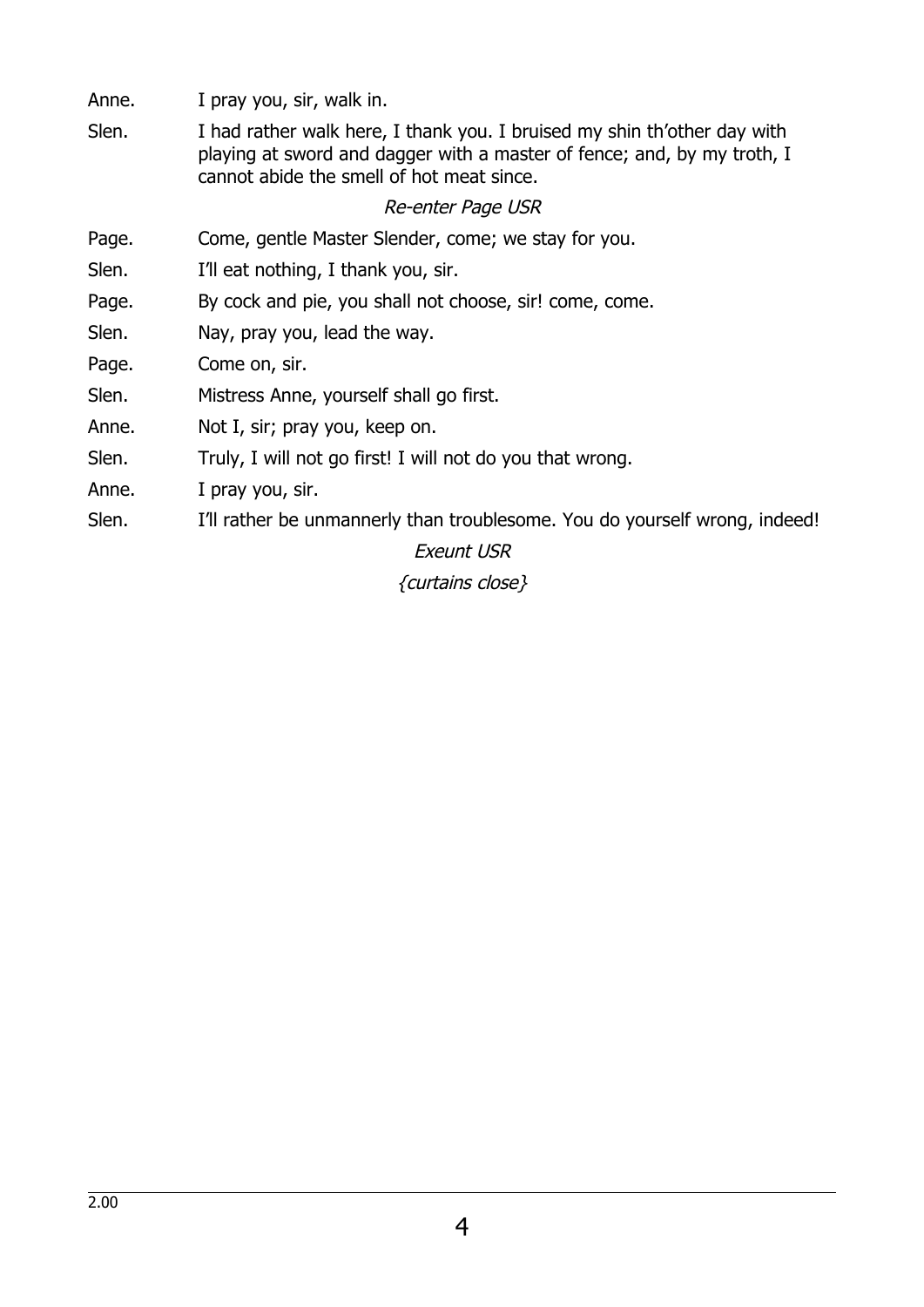## **Scene 2 (I.iii)**

The Garter Inn. Enter Falstaff, Bardolph, Nym, Pistol, Robin from hall door. Host through curtains

| Fal   | Mine host of the Garter!                                                                                                                                                                                                                                                                                                                                                                              |
|-------|-------------------------------------------------------------------------------------------------------------------------------------------------------------------------------------------------------------------------------------------------------------------------------------------------------------------------------------------------------------------------------------------------------|
| Host. | What says my bully-rook? speak scholarly and wisely.                                                                                                                                                                                                                                                                                                                                                  |
| Fal.  | Truly, mine host, I must turn away some of my followers.                                                                                                                                                                                                                                                                                                                                              |
| Host. | Discard, bully Hercules: let them go.                                                                                                                                                                                                                                                                                                                                                                 |
| Fal.  | I sit at ten pounds a week.                                                                                                                                                                                                                                                                                                                                                                           |
| Host. | Thou'rt an emperor, Cæsar, Kaiser, and Vizier. I will entertain Bardolph; he<br>shall draw, he shall tap: said I well, bully Hector?                                                                                                                                                                                                                                                                  |
| Fal.  | Do so, good mine host.                                                                                                                                                                                                                                                                                                                                                                                |
| Host. | I have spoke; let him follow. [To Bard.] Let me see thee froth and lime;<br>follow. [Exit through curtains]                                                                                                                                                                                                                                                                                           |
| Fal.  | Bardolph, follow him. A tapster is a good trade: an old cloak makes a new<br>jerkin; a withered serving-man a fresh tapster. Go; adieu.                                                                                                                                                                                                                                                               |
| Bard. | It is a life that I have desired: I will thrive.                                                                                                                                                                                                                                                                                                                                                      |
| Pist. | O base and beggarly wight! wilt thou the spigot wield?                                                                                                                                                                                                                                                                                                                                                |
|       | Exit Bardolph through curtains                                                                                                                                                                                                                                                                                                                                                                        |
| Nym.  | He was gotten in drink: is not the humour conceited?                                                                                                                                                                                                                                                                                                                                                  |
| Fal.  | I am glad I am so acquit of this tinder-box: his thefts were too open; his<br>filching was like an unskilful singer; he kept not time. Well, sirs, I am almost<br>out at heels.                                                                                                                                                                                                                       |
| Pist. | Why, then, let blisters ensue.                                                                                                                                                                                                                                                                                                                                                                        |
| Fal.  | There is no remedy; I must be shifty.                                                                                                                                                                                                                                                                                                                                                                 |
| Pist. | Young ravens must have food.                                                                                                                                                                                                                                                                                                                                                                          |
| Fal.  | Which of you know Ford of this town?                                                                                                                                                                                                                                                                                                                                                                  |
| Pist. | I ken the wight: he is of substance good.                                                                                                                                                                                                                                                                                                                                                             |
| Fal.  | My honest lads, I will tell you what I am about.                                                                                                                                                                                                                                                                                                                                                      |
| Pist. | Two yards, and more.                                                                                                                                                                                                                                                                                                                                                                                  |
| Fal.  | No quips now, Pistol! Indeed, I am in the waist two yards about; but I am<br>now about no waste; I am about thrift. Briefly, I do mean to make love to<br>Ford's wife: I spy entertainment in her; she discourses, she carves, she gives<br>the leer of invitation: I can construe the action of her familiar style; and her<br>voice, to be translated to English, says, 'I am Sir John Falstaff's.' |
| Pist. | He hath studied her will, and translated her will, out of honesty into English.                                                                                                                                                                                                                                                                                                                       |
| Fal.  | Now, the report goes she has all the rule of her husband's purse. I have writ<br>me here a letter to her: and here another to Page's wife, who even now gave                                                                                                                                                                                                                                          |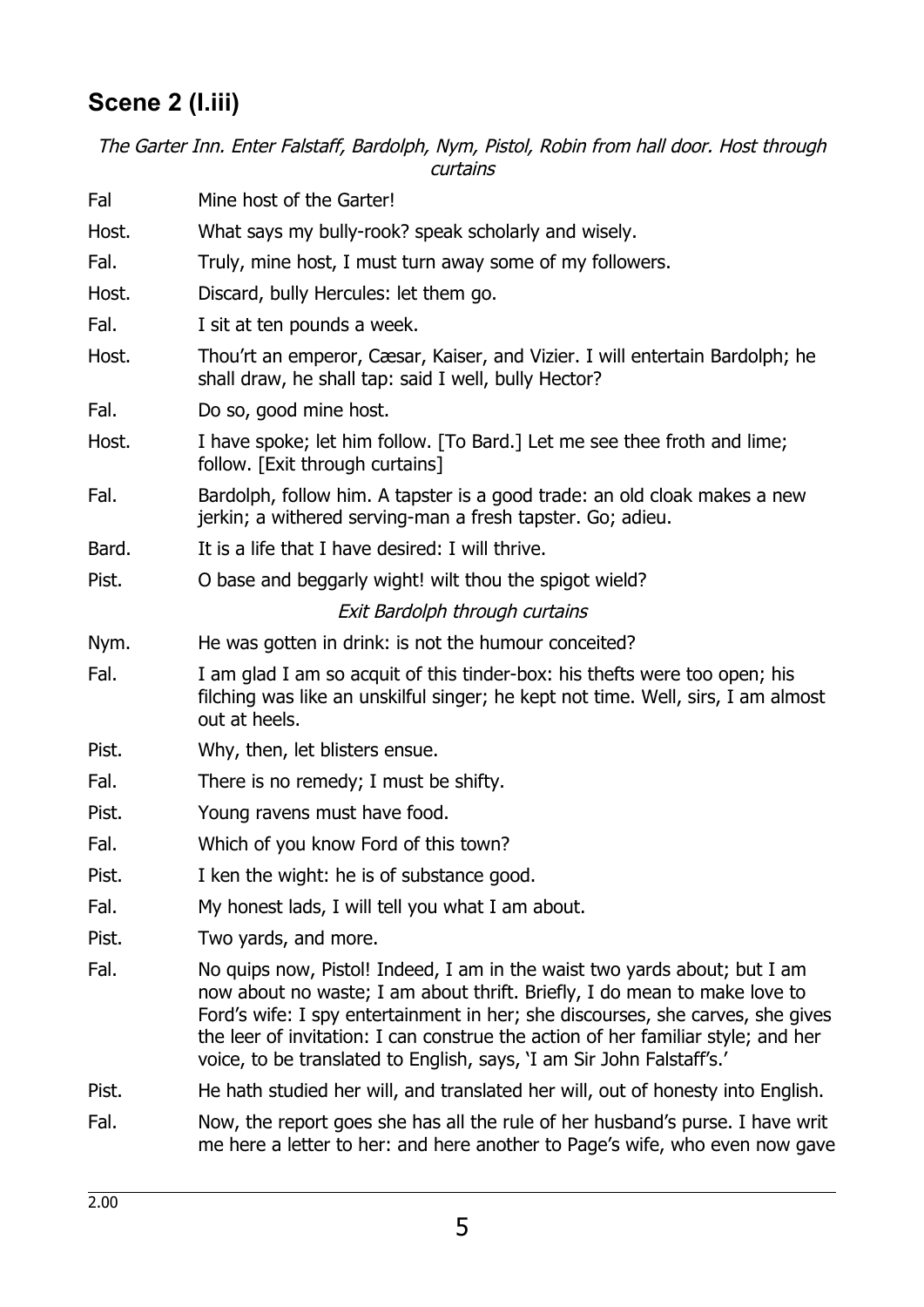me good eyes too, examined my parts with most judicious looks; sometimes the beam of her view gilded my foot, sometimes my portly belly.

- Pist. Then did the sun on dunghill shine.
- Nym. I thank thee for that humour.
- Fal. O, she did so course o'er my exteriors with such a greedy intention, that the appetite of her eye did seem to scorch me up like a burning-glass! Here's another letter to her: she bears the purse too; she is all gold and bounty. I will be cheaters to them both, and they shall both be exchequers to me. Go bear thou this letter to Mistress Page; and thou this to Mistress Ford: we will thrive, lads, we will thrive.
- Pist. Shall I deceitful go-between become, And by my side wear steel? then, Lucifer take all!
- Nym. I will not act as menial: here, take the letter: I will keep the reputation.
- Fal. [To Robin] Hold, sirrah, bear you these letters tightly; Sail like my pinnace to these golden shores. Falstaff will learn the humour of the age, French thrift, you rogues; myself and skirted page.

### Exeunt Falstaff and Robin through hall door

- Pist. Let vultures gripe thy guts! and weighted dice Beguile your play by rolling high and low Pence I'll have in pouch when thou shalt lack, Base infidel!
- Nym. Now I have operations In my head which be humours of revenge.
- Pist. Wilt thou revenge?

Nym. By heaven and her stars!

- Pist. With wit or steel?
- Nym. With both the humours, I: I will discuss the humour of this love to Page.
- Pist. And I to Ford shall eke unfold How Falstaff, varlet vile, His dove will prove, his gold will hold, And his soft couch defile.
- Nym. My humour shall not cool: I will incense Page to deal with poison; I will possess him with jealousy, for the revolt of mine is dangerous: that is my true humour.
- Pist. Thou art the Mars of malcontents: I second thee; troop on.

Exeunt through hall door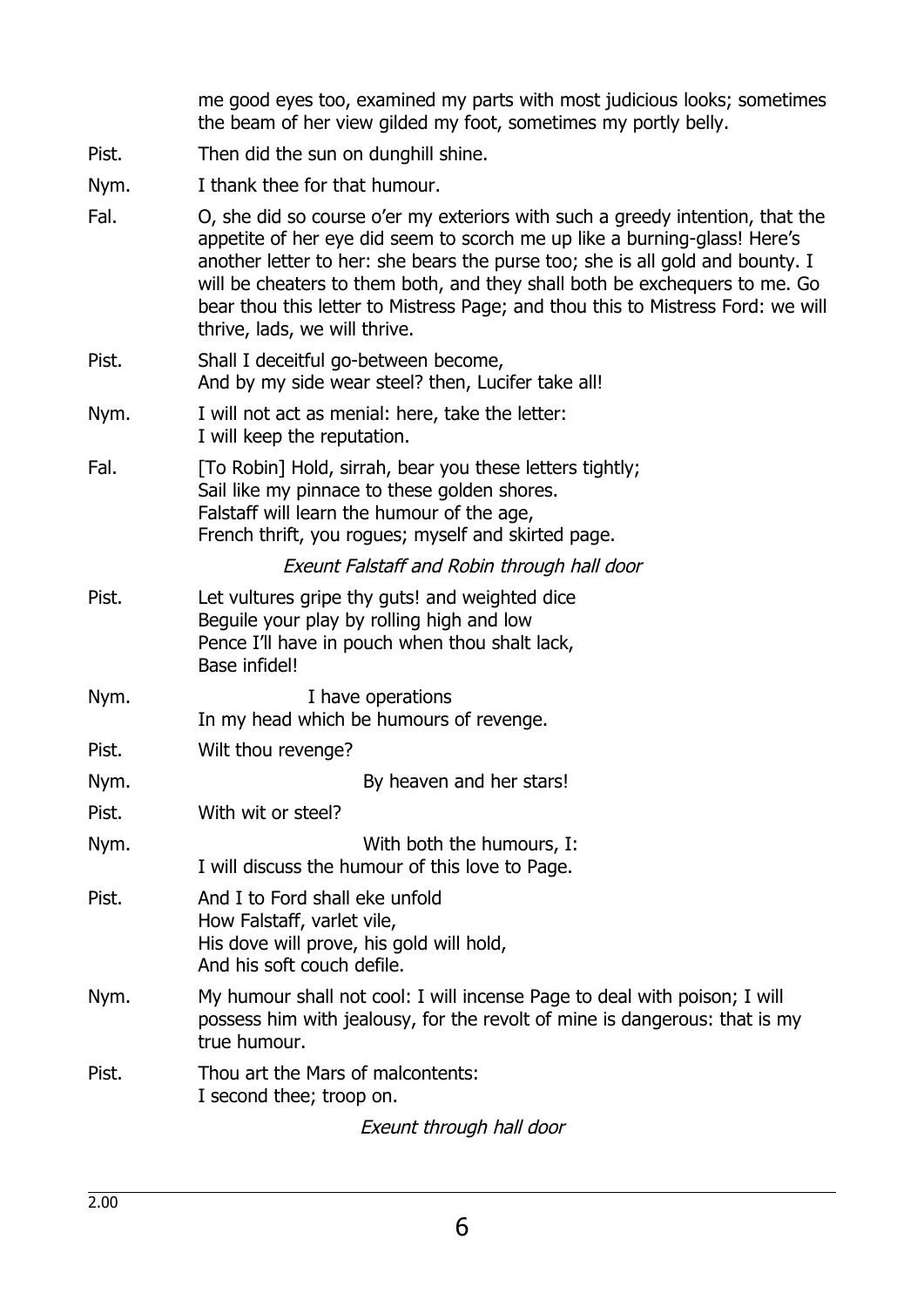# **Scene 3 (I.iv)**

|        | The Garter Inn. Enter Mistress Quickly, with box, and Robin, through audience                                                                                                                                                                                                                                               |
|--------|-----------------------------------------------------------------------------------------------------------------------------------------------------------------------------------------------------------------------------------------------------------------------------------------------------------------------------|
| Quick. | Robin, you say your name is?                                                                                                                                                                                                                                                                                                |
| Robin. | Ay, forsooth.                                                                                                                                                                                                                                                                                                               |
| Quick. | [disbelieving] And Master Slender's your master?                                                                                                                                                                                                                                                                            |
| Robin. | Ay, for fault of a better.                                                                                                                                                                                                                                                                                                  |
| Quick. | A softly-sprighted man, is he not?                                                                                                                                                                                                                                                                                          |
| Robin. | Ay, forsooth: but he is a valiant fighter.                                                                                                                                                                                                                                                                                  |
| Quick. | O, I should remember him: does he not hold up his head, as it were, and<br>strut in his gait?                                                                                                                                                                                                                               |
| Robin. | Yes, indeed, does he.                                                                                                                                                                                                                                                                                                       |
| Quick. | Well, heaven send Anne Page no worse fortune than Master Slender! I will<br>do what I can for your master. Robin, I pray thee, go to the casement, and<br>see if you can see my master, Master Doctor Caius, coming. If he find a page<br>with me, here will be an old abusing of God's patience and the King's<br>English. |
| Robin. | I'll go watch. Alas! here comes your master.                                                                                                                                                                                                                                                                                |
| Quick. | Go behind the drape, good young man: he will not stay long. [Hides Robin.]<br>He has asked me to bring him a secret box from his house and meet him<br>here. He needs it at court.<br>[Singing or humming] And down, down, adown-a, &c.                                                                                     |
|        | Enter Doctor Caius from hall door                                                                                                                                                                                                                                                                                           |
| Caius. | Vat is you sing? Ma foi, il fait fort chaud. Je m'en vais à la cour,—la grande<br>affaire. Pray you, 'ave you le boitier vert,—the box, the green-a box: do<br>intend vat I speak? a green-a box.                                                                                                                           |
| Quick. | Ay, forsooth; 'tis here.                                                                                                                                                                                                                                                                                                    |
| Caius. | Oui; mette-le au mon sac: dépêche, quickly. By my trot, I tarry too long.<br>{Robin rustles curtain} - Od's me! Qu'ai-j'oublié! [Seeing Robin] O diable,<br>diable! Who hides there? Villain! Espion! [Pulling Robin out.]                                                                                                  |
| Quick. | Good master, be content.                                                                                                                                                                                                                                                                                                    |
| Caius. | Wherefore shall I be content-a?                                                                                                                                                                                                                                                                                             |
| Quick. | The young man is an honest man. He is no spy.                                                                                                                                                                                                                                                                               |
| Caius. | What shall de honest man do at the Garter Inn? dere is no honest young<br>man dat shall come in here.                                                                                                                                                                                                                       |
| Quick. | I beseech you, be not so choleric. He came of an errand to me.                                                                                                                                                                                                                                                              |
| Caius. | Vell.                                                                                                                                                                                                                                                                                                                       |
| Robin. | Ay, forsooth; to desire her to-                                                                                                                                                                                                                                                                                             |
| Quick. | Peace, I pray you.                                                                                                                                                                                                                                                                                                          |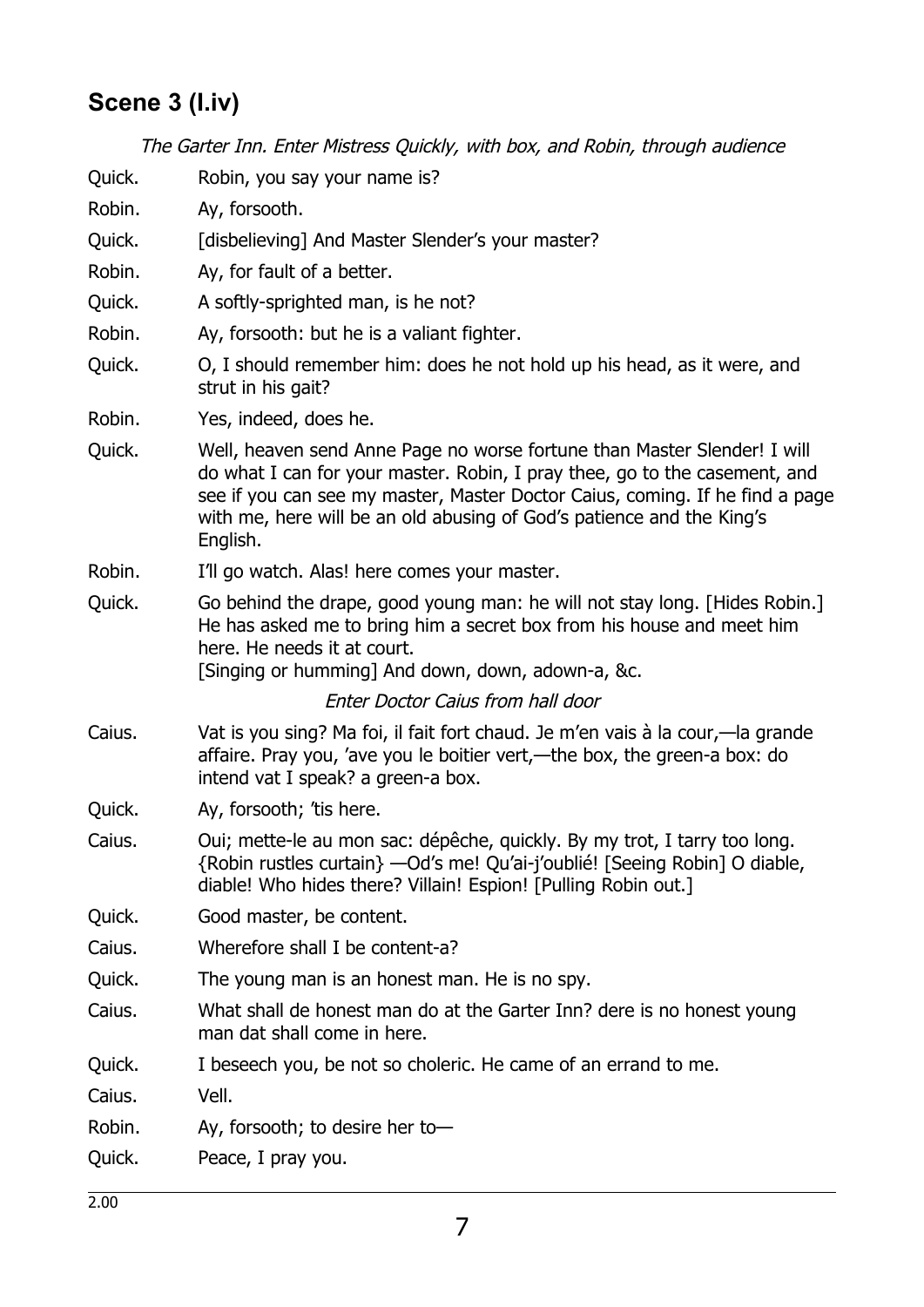| Caius. | {to Mrs Q} Peace-a your tongue. {to Robin} Speak-a your tale.                                                                                                                                                                                                                     |
|--------|-----------------------------------------------------------------------------------------------------------------------------------------------------------------------------------------------------------------------------------------------------------------------------------|
| Robin. | To desire this honest gentlewoman, your maid, to speak a good word to<br>Mistress Anne Page for my master in the way of marriage.                                                                                                                                                 |
| Caius. | This is all, indeed, la! Baille me some paper. Tarry you a little-a while.<br>[Writes.]                                                                                                                                                                                           |
| Quick. | [Aside to Robin] I'll do you your master what good I can: and the very yea<br>and the no is, the French doctor, my master, himself is in love with Mistress<br>Anne Page: but I know Anne's mind,—that's neither here nor there.                                                  |
| Caius. | You jack'nape, give-a this letter to your master. I will not have him meddle.<br>You may be gone; it is not good you tarry here. -By gar, I will cut all his<br>two stones; by gar, he shall not have a stone to throw at his dog.                                                |
|        | Exit Robin through hall door                                                                                                                                                                                                                                                      |
| Quick. | Alas, he speaks but for his master.                                                                                                                                                                                                                                               |
| Caius. | It is no matter-a ver dat: - do not you tell-a me dat I shall have Anne Page<br>for myself?—By gar, I will myself have Anne Page.                                                                                                                                                 |
| Quick. | Sir, the maid loves you, and all shall be well. We must give folks leave to<br>prate!                                                                                                                                                                                             |
| Caius. | I go to the court. By gar, if I have not Anne Page, I shall turn your head out<br>of my door. [Exit through hall door]                                                                                                                                                            |
| Quick. | You shall have an fool's-head of your own. No, I know Anne's mind for that:<br>never a woman in Windsor knows more of Anne's mind than I do.                                                                                                                                      |
| Fent.  | {entering through hall door} Who's within there? ho!                                                                                                                                                                                                                              |
| Quick. | Who's there, I trow? Come in, I pray you.                                                                                                                                                                                                                                         |
|        | Enter Fenton.                                                                                                                                                                                                                                                                     |
| Fent.  | How now, good woman! how dost thou?                                                                                                                                                                                                                                               |
| Quick. | The better that it pleases your good worship to ask.                                                                                                                                                                                                                              |
| Fent.  | What news? how does pretty Mistress Anne?                                                                                                                                                                                                                                         |
| Quick. | In truth, sir, and she is pretty, and honest, and gentle; and one that is your<br>friend, I can tell you that by the way; I praise heaven for it.                                                                                                                                 |
| Fent.  | Shall I do any good, thinkest thou? shall I not lose my suit?                                                                                                                                                                                                                     |
| Quick. | Troth, sir, all is in his hands above: but notwithstanding, Master Fenton, I'll<br>be sworn on a book, she loves you. Have not your worship a wart above<br>your eye?                                                                                                             |
| Fent.  | Yes, marry, have I; what of that?                                                                                                                                                                                                                                                 |
| Quick. | Well, thereby hangs a tale: good faith, but, I protest, an honest maid as<br>ever broke bread: — we had an hour's talk of that wart. —I shall never laugh<br>but in that maid's company!—But, indeed, she is given too much to<br>melancholy and musing: but for you—well, go to. |
| Fent.  | Well, I shall see her to-day. Hold, there's money for thee; let me have thy<br>voice in my behalf: if thou seest her before me, commend me.                                                                                                                                       |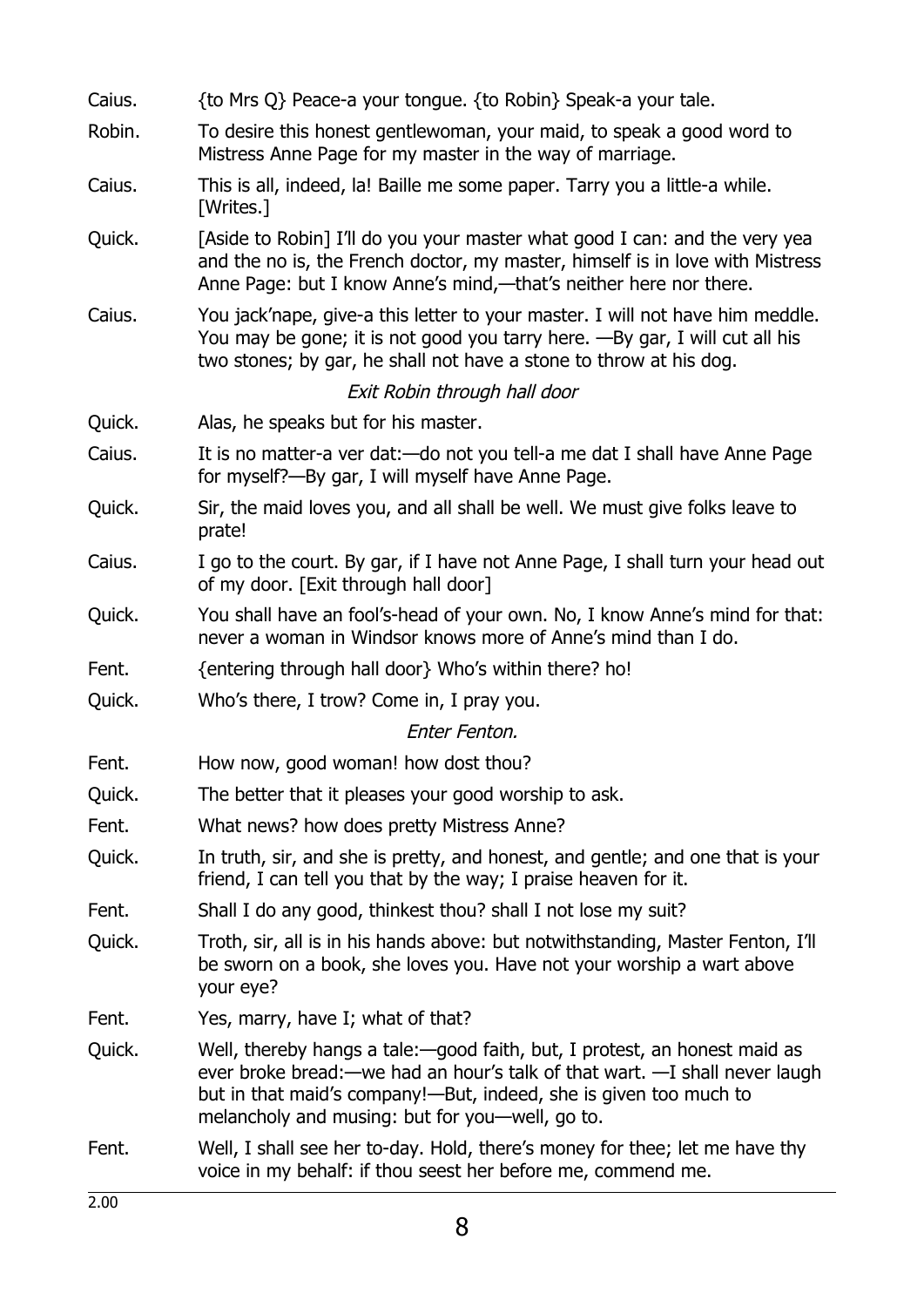- Quick. Will I? i' faith, that we will; and I will tell your worship more of the wart the next time we have confidence; and of other wooers.
- Fent. Well, farewell; I am in great haste now.
- Quick. Farewell to your worship. [Exit Fenton through hall door.] Truly, an honest gentleman: but Anne loves him not; for I know Anne's mind as well as another does.

Exit through hall door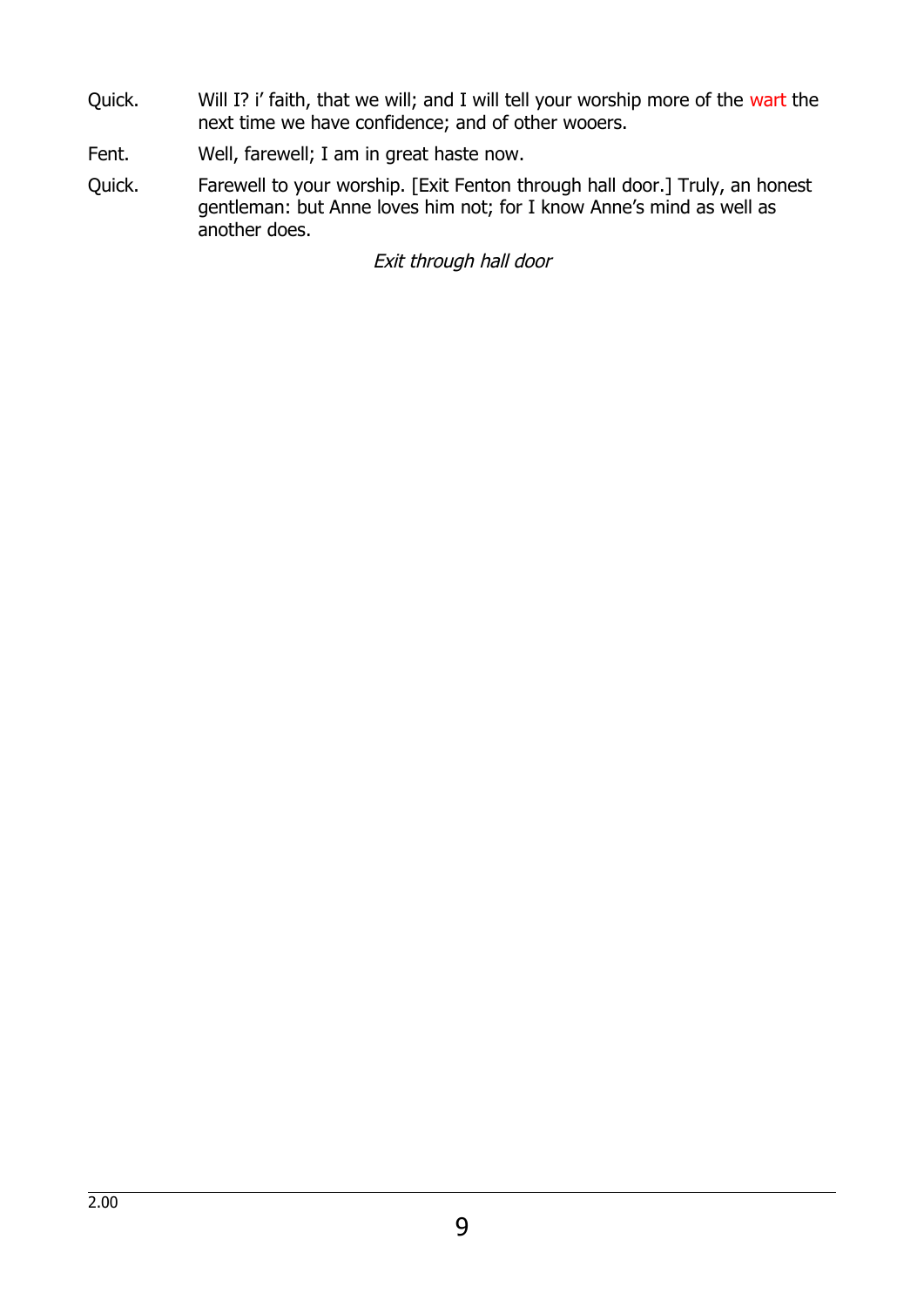### **Scene 4 (II.i)**

{curtains open} In the town. Enter Mistress Page (USR), with a letter.

Mrs Page. What, have I scaped love-letters in the holiday-time of my beauty, and am I now a subject for them? Let me see. [Reads:]

> 'Ask me no reason why I love you; for though Love use Reason for his physician, he admits him not for his counsellor. You are not young, no more am I; go to, then, there's sympathy: you are merry, so am I; ha, ha! then there's more sympathy: you love sack, and so do I; would you desire better sympathy? Let it suffice thee, Mistress Page,—at the least, if the love of soldier can suffice,—that I love thee. I will not say, pity me,—'tis not a soldier-like phrase; but I say, love me. By me, Thine own true knight, By day or night, Or any kind of light, With all his might For thee to fight, John Falstaff.'

What a ranting villain is this! O wicked, wicked world! One that is well-nigh worn to pieces with age to show himself a young gallant! Why, he hath not been thrice in my company! I was then frugal of my mirth: Heaven forgive me! Why, I'll exhibit a bill in the parliament for the putting down of men. How shall I be revenged on him? for revenged I will be, as sure as his guts are made of puddings.

### Enter Mistress Ford USL

- Mrs Ford. {seeing Mrs Page} Mistress Page! trust me, I was going to your house.
- Mrs Page. And, trust me, I was coming to you. You look very ill. What's the matter, woman?
- Mrs Ford. Here, read, read; perceive how I might be knighted. What tempest, I trow, threw this whale, with so many tuns of oil in his belly, ashore at Windsor? How shall I be revenged on him? I think the best way were to entertain him with hope, till the wicked fire of lust have melted him in his own grease. Did you ever hear the like?
- Mrs Page. [comparing letters] Letter for letter, but that the name of Page and Ford differs! To thy great comfort here's the twin-brother of thy letter. {gives her the letter} I warrant he hath a thousand of these letters, writ with blank space for different names,—sure, more. I will find you twenty lascivious turtles ere one chaste man.
- Mrs Ford. Why, this is the very same; the very hand, the very words. What doth he think of us?
- Mrs Page. Nay, I know not: it makes me almost ready to wrangle with mine own honesty. Unless he know some strain in me, that I know not myself, he would never have boarded me in this fury.
- Mrs Ford. 'Boarding,' call you it? I'll be sure to keep him above deck.
- Mrs Page. So will I: if he come under my hatches, I'll never to sea again. Let's be revenged on him: let's appoint him a meeting; give him a show of comfort in his suit, and lead him on with a fine-baited delay, till he hath pawned his horses to mine host of the Garter.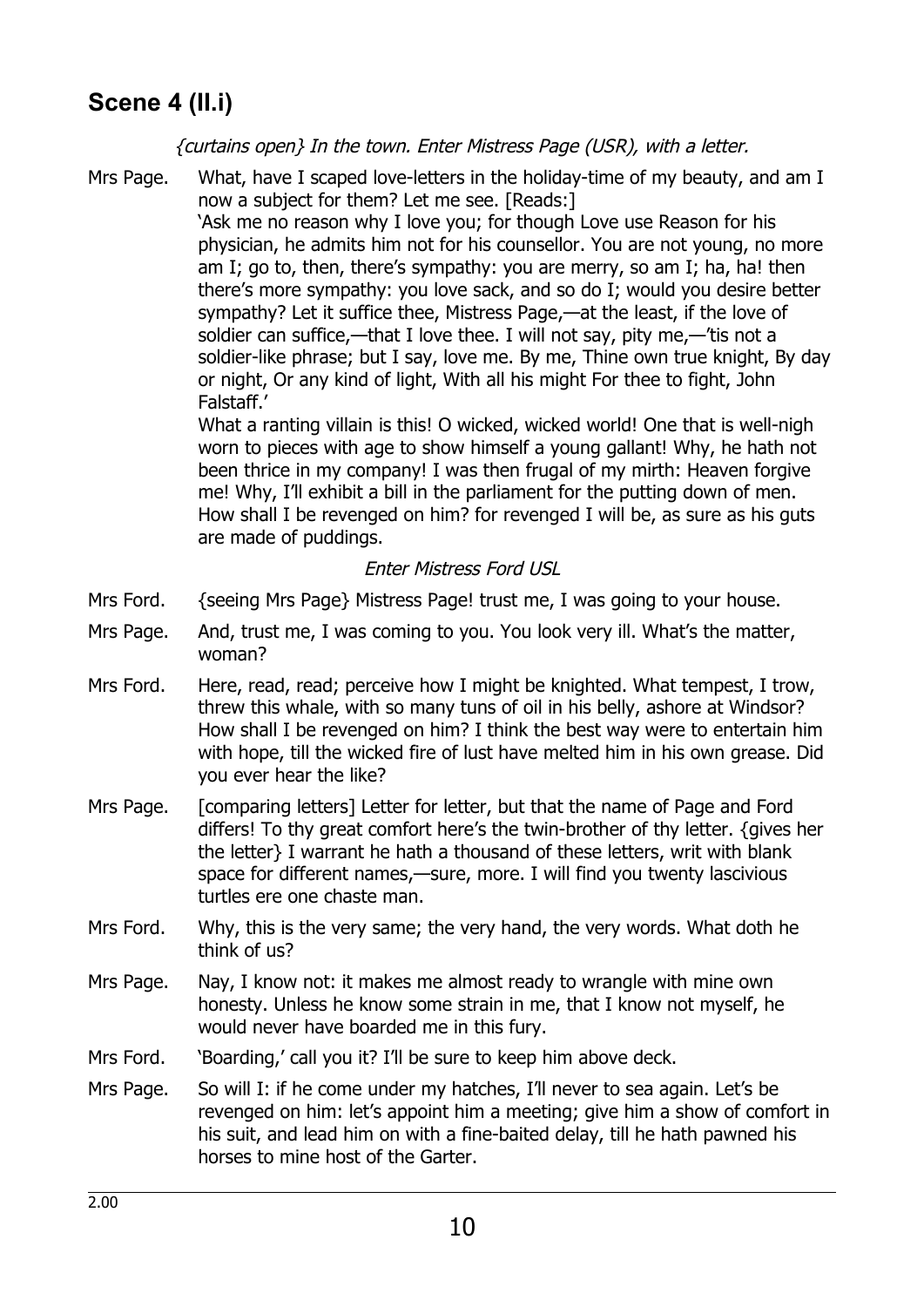- Mrs Ford. Nay, I will consent to act any villany against him, that may not sully the chariness of our honesty. O, that my husband saw this letter! it would give eternal food to his jealousy.
- Mrs Page. Why, look where he comes; and my good man too: he's as far from jealousy as I am from giving him cause; and that, I hope, is an unmeasurable distance.
- Mrs Ford. You are the happier woman.
- Mrs Page. Let's consult together against this greasy knight.

### Enter Mistress Quickly USL

- Mrs Page Look who comes yonder: she shall be our messenger to this paltry knight.
- Mrs Ford. Trust me, I thought on her: she'll fit it.
- Mrs Page. You are come to see my daughter Anne?
- Quick. Ay, forsooth; and, I pray, how does good Mistress Anne?
- Mrs Page. Go in with us and see: we have an hour's talk with you. Exeunt Mrs Page, Mrs Ford, and Mrs Quickly USR Enter USL: Ford, with Pistol, and Page, with Nym.
- Ford. Well, I hope it be not so.
- Pist. Hope is a turning wheel in some affairs: Sir John affects thy wife.
- Ford. Why, sir, my wife is not young.
- Pist. He woos both high and low, both rich and poor, Both young and old, one with another, Ford.
- Ford. Love my wife!
- Pist. With liver burning hot. Farewell.
	- Take heed; have open eye; for thieves do foot by night: Take heed, ere summer comes, or cuckoo-birds do sing. Away, Sir Corporal Nym!— Believe it, he speaks sense. [Exit USL]
- Ford. [Aside] I will be patient; I will find out this.
- Nym. [To Page] And this is true; I like not the humour of lying. He hath wronged me in some humours: I should have borne the letter to her; but I have a sword, and it shall bite upon my necessity. He loves your wife; there's the short and the long. My name is Corporal Nym; I speak, and I avouch; 'tis true: my name is Nym, and Falstaff loves your wife. Adieu. [Exit USL]
- Ford. I will seek out Falstaff. You heard what this knave told me, did you not?
- Page. Yes: and you heard what the other told me?
- Ford. Do you think there is truth in them?
- Page. These that accuse him are a yoke of his discarded men; very rogues, now they be out of service.
- Ford. I like it never the better for that. Does he lie at the Garter?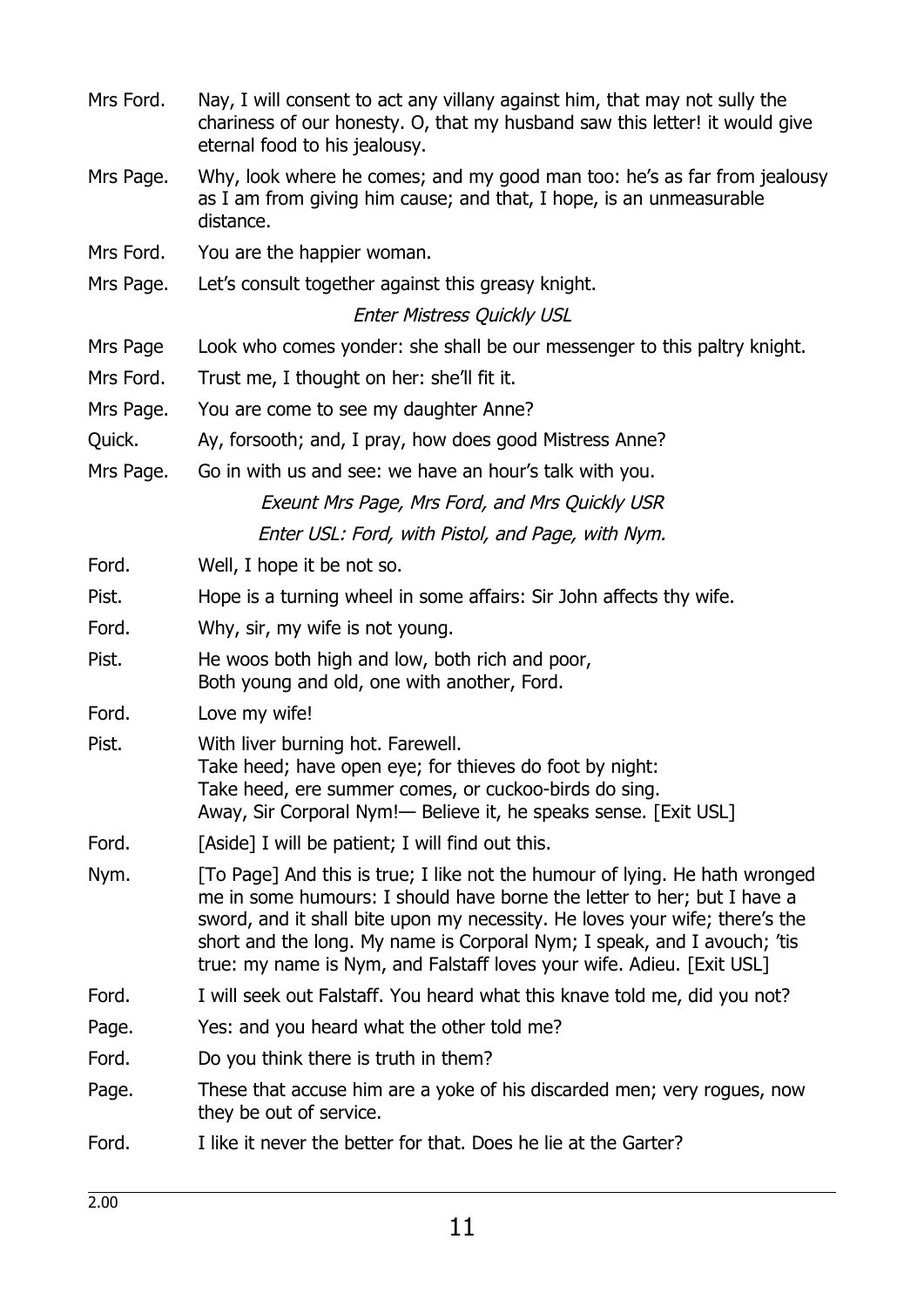- Page. Ay, marry, does he. If he should intend this voyage toward my wife, I would turn her loose to him; and what he gets more of her than sharp words, let it lie on my head. [Exit to house USR]
- Ford. I do not misdoubt my wife; but I would be loath to turn them together. A man may be too confident. Well, I will look further into't: and I have a disguise to sound Falstaff. If I find her honest, I lose not my labour; if she be otherwise, 'tis labour well bestowed.

Exit USL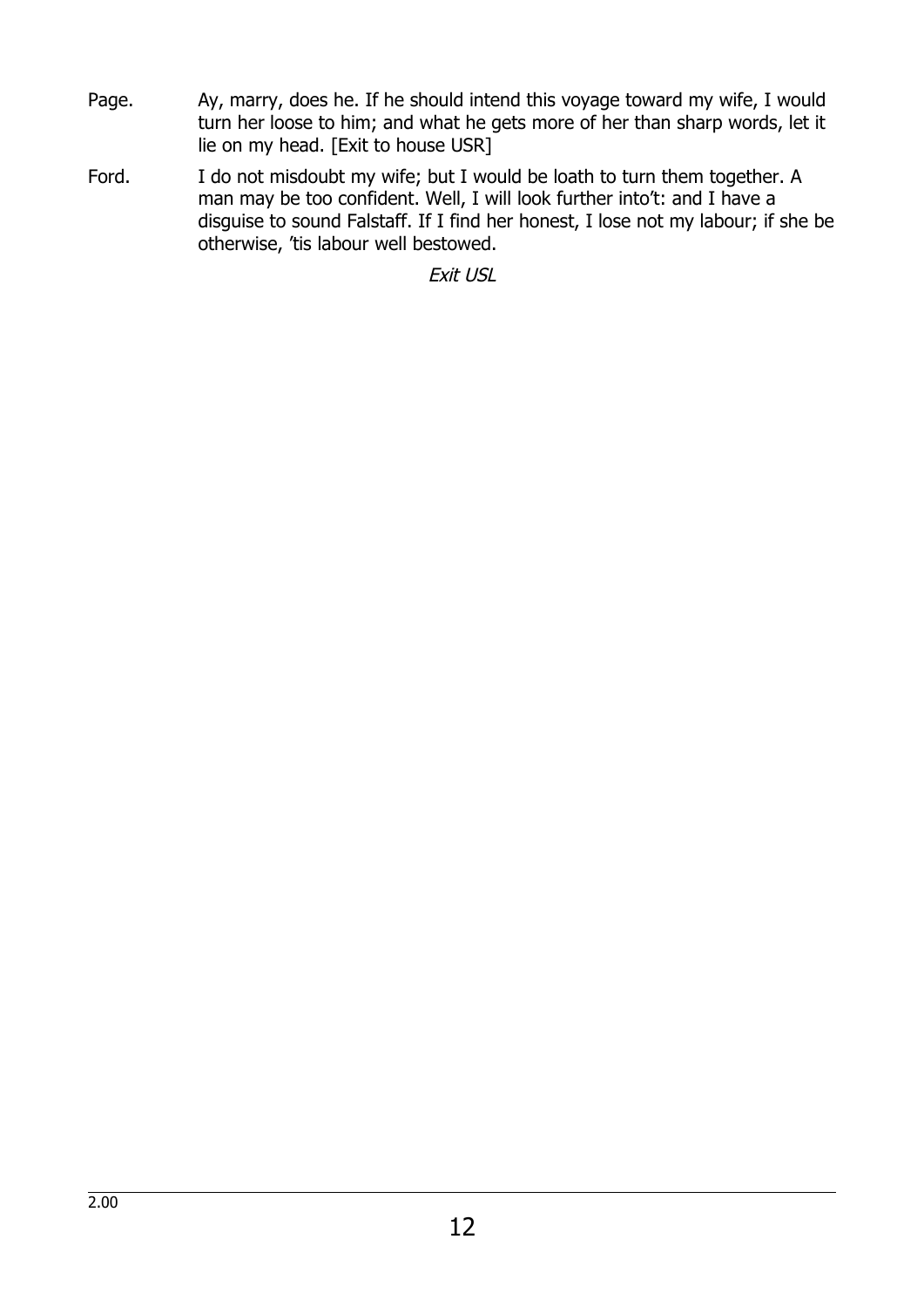### **Scene 5 (III.ii)**

In the town. Enter Robin USR, followed by Mistress Page.

- Mrs Page. Nay, keep your way, little gallant; you were wont to be a follower, but now you are a leader. Whether had you rather lead mine eyes, or eye your master's heels?
- Robin. I had rather, forsooth, go before you like a man than follow him like a dwarf.
- Mrs Page. O, you are a flattering boy: now I see you'll be a courtier.

### Enter Ford USL

- Ford. Well met, Mistress Page. Whither go you?
- Mrs Page. Truly, sir, to see your wife. Is she at home?
- Ford. Ay; and as idle as she may hang together, for want of company. I think, if your husbands were dead, you two would marry.
- Mrs Page. Be sure of that,—two other husbands.
- Ford. Where had you this pretty weathercock?
- Mrs Page. I cannot tell what name my husband had him of. —What do you call your knight's name, sirrah?
- Robin. Sir John Falstaff.

Ford. Sir John Falstaff!

- Mrs Page. I can never hit on's name. There is such a league between my good man and he!—Is your wife at home indeed?
- Ford. Indeed she is.
- Mrs Page. By your leave, sir: I am sick till I see her.

Exeunt Mrs Page and Robin USL, Robin leading

Ford. Has Page any brains? hath he any eyes? hath he any thinking? He gives his wife's folly encouragement: and now she's going to my wife, and Falstaff's boy with her. Plots are laid; and our rebellious wives share damnation together. My assurance bids me search.

Enter Page, Shallow, Slender, Host, and Caius. USL

- Shal., Page, &c. Well met, Master Ford.
- Ford. Trust me, a good company: I have good cheer at home; and I pray you all go with me.
- Shal. I must excuse myself, Master Ford.
- Slen. And so must I, sir: we have appointed to dine with Mistress Anne, and I would not break with her for more money than I'll speak of.
- Shal. We have lingered about a match between Anne Page and my cousin Slender, and this day we shall have our answer.
- Slen. I hope I have your good will, father Page.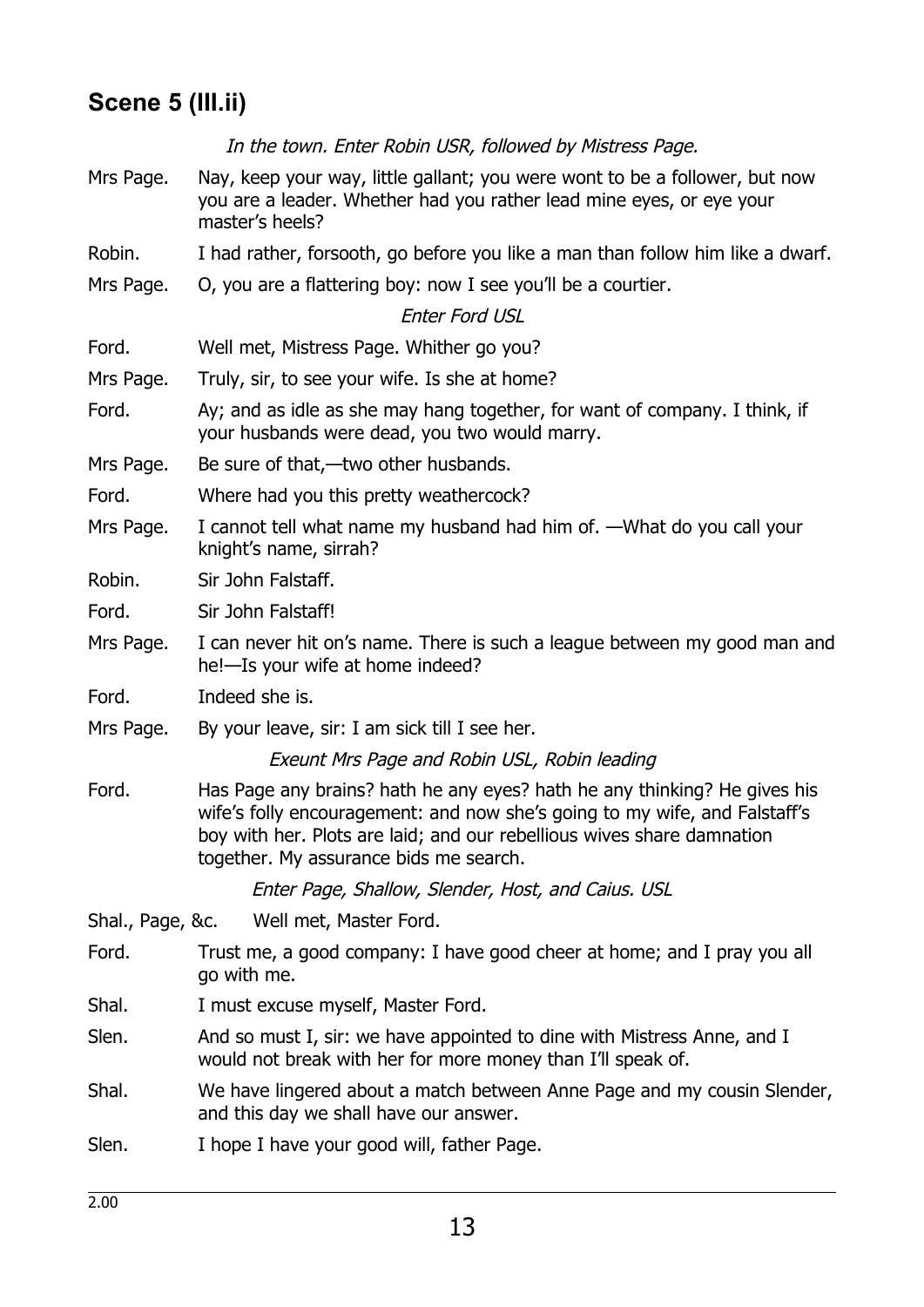- Page. You have, Master Slender; I stand wholly for you: [to Caius] but my wife, master doctor, is for you altogether.
- Caius. Ay, be-gar; and de maid is love-a me: my nursh-a Quickly tell me so mush.
- Host. What say you to young Master Fenton? he capers, he dances, he has eyes of youth, he writes verses, he smells April and May: he will carry't, 'tis in his buttons; he will carry't.
- Page. Not by my consent, I promise you. The gentleman is of no means; he is of too high a region; he knows too much. No, he shall not knit a knot in his fortunes with the finger of my substance; the wealth I have waits on my consent, and my consent goes not that way.

Exeunt USR. {curtains close as they do so}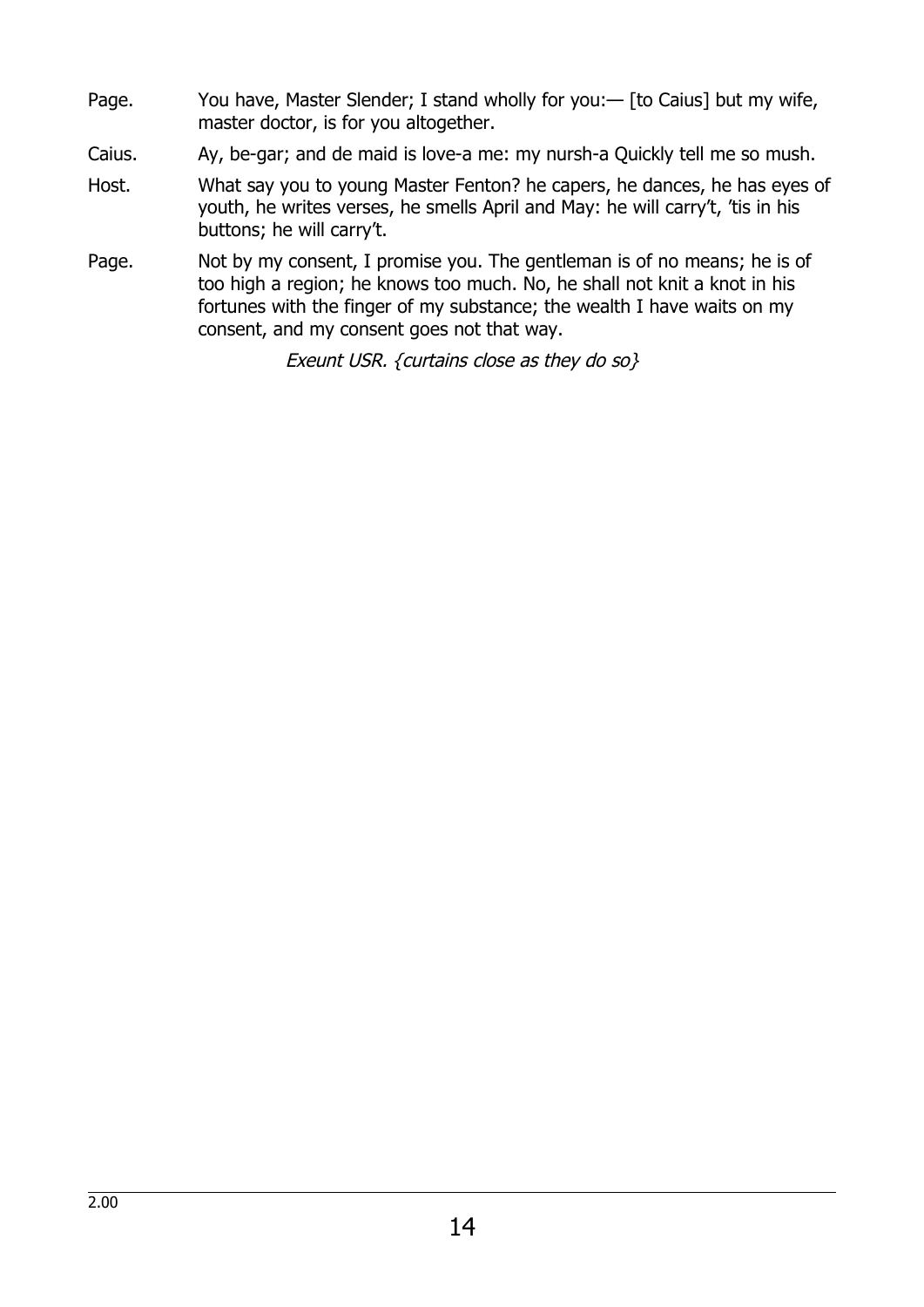### **Scene 6 (II.ii)**

The Garter Inn. Enter Falstaff and Pistol from hall door Fal. I will not lend thee a penny. Pist. Why, then the world's mine oyster, Which I with sword will open. Fal. Not a penny. I have grated upon my good friends for three reprieves for you and your coach-fellow Nym; or else you had looked through the grate, like a pair of baboons. When Mistress Bridget lost the handle of her fan, I took't upon mine honour thou hadst it not. Pist. Didst not thou share? hadst thou not fifteen pence? Fal. Reason, you rogue. At a word, hang no more about me. Go. You'll not bear a letter for me, you rogue! you stand upon your honour! Pist. **[Seeing Mistress Quickly] See, here's a woman would speak with you.** Fal. Let her approach. Enter Mistress Quickly from hall door. Exit Pistol {hall door .He acknowledges Mrs Quickly} Quick. Give your worship good morrow. Fal. **Good morrow**, good wife. Quick. Not so, an't please your worship. Fal. Good maid, then. Quick. Consumer that I am; I'll be sworn; As my mother was, the first hour I was born. Fal. I do believe the swearer. What with me? Quick. Shall I vouchsafe your worship a word or two? Fal. Two thousand, fair woman: and I'll vouchsafe thee the hearing. Quick. There is one Mistress Ford, sir:—I pray, come a little nearer this ways:—I myself dwell with Master Doctor Caius,— Fal. Well, on: Mistress Ford, you say,— Quick. Your worship says very true:—I pray your worship, come a little nearer this ways. Fal. I warrant thee, nobody hears;—mine own people, mine own people. Quick. Are they so? God bless them, and make them his servants! Fal. Well, Mistress Ford;—what of her? Quick. Why, sir, she's a good creature. —Lord, Lord! your worship's a wanton! Well, God forgive you and all of us, I pray! Fal. Mistress Ford;—come, Mistress Ford,— Quick. Marry, this is the short and the long of it; you have brought her into such a canaries as 'tis wonderful. The best courtier of them all, when the court lay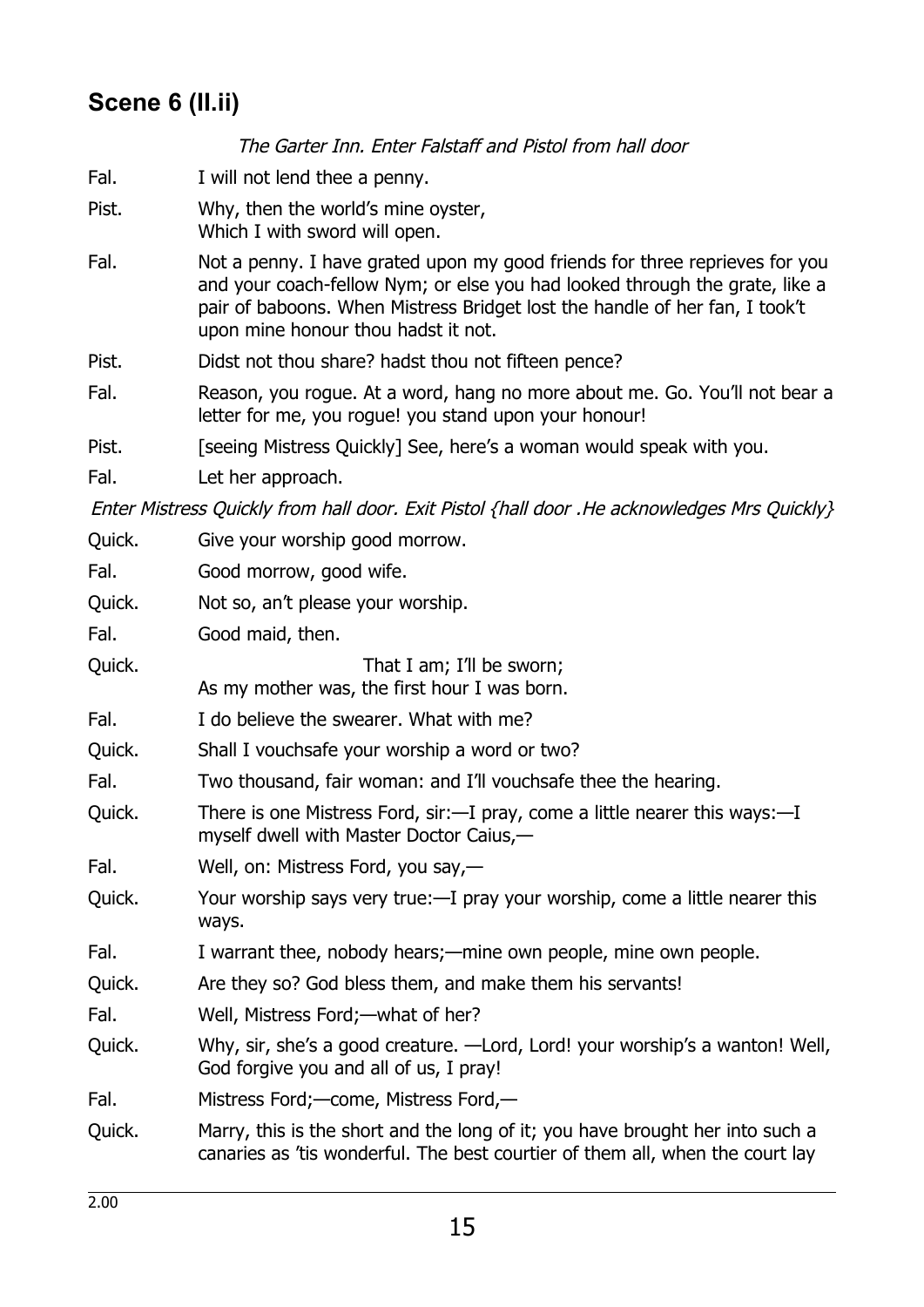at Windsor, could never have brought her to such a canary. Yet there has been knights, and lords, and gentlemen, with their coaches; I warrant you, coach after coach, letter after letter, gift after gift; smelling so sweetly, all musk, and so rushling, that would have won any woman's heart; and, I warrant you, they could never get an eye-wink of her.

- Fal. But what says she to me? be brief, my good she-Mercury.
- Quick. Marry, she hath received your letter; for the which she thanks you a thousand times; and she gives you to notify, that her husband will be absent from his house between ten and eleven.
- Fal. Ten and eleven.
- Quick. Ay, forsooth; and then you may come and see the picture, she says, that you know of: Master Ford, her husband, will be from home. He's a very jealous man: she leads a very disagreeable life with him, good heart.
- Fal. Ten and eleven. Woman, commend me to her; I will not fail her.
- Quick. Why, you say well. But I have another messenger to your worship. Mistress Page hath her hearty commendations to you, too: and let me tell you in your ear, she's as virtuous a civil modest wife, and one, I tell you, that will not miss morning nor evening prayer, as any is in Windsor: and she bade me tell your worship that her husband is seldom from home; but, she hopes, there will come a time. I never knew a woman so dote upon a man: surely, I think you have charms.
- Fal. Not I, I assure thee: setting the attraction of my good parts aside, I have no other charms.
- Quick. Blessing on your heart for't!
- Fal. But, I pray thee, tell me this: has Ford's wife and Page's wife acquainted each other how they love me?
- Quick. That were a jest indeed! they have not so little grace, I hope: that were a trick indeed! But Mistress Page would desire you to send her your little page. Never a wife in Windsor leads a better life than she does. You must send her your page; no remedy.

Fal. Why, I will.

- Quick. Nay, but do so, then: he may come and go between you both; and the boy never need to understand any thing; for 'tis not good that children should know any wickedness: old folks, you know, have discretion, as they say, and know the world.
- Fal. Fare thee well: commend me to them both: there's my purse; I am yet thy debtor.

#### Exit Mistress Quickly.

Fal. This news distracts me! I'll make more of this old body than I have done. Good body, I thank thee.

Enter Pistol, speaking from hall door.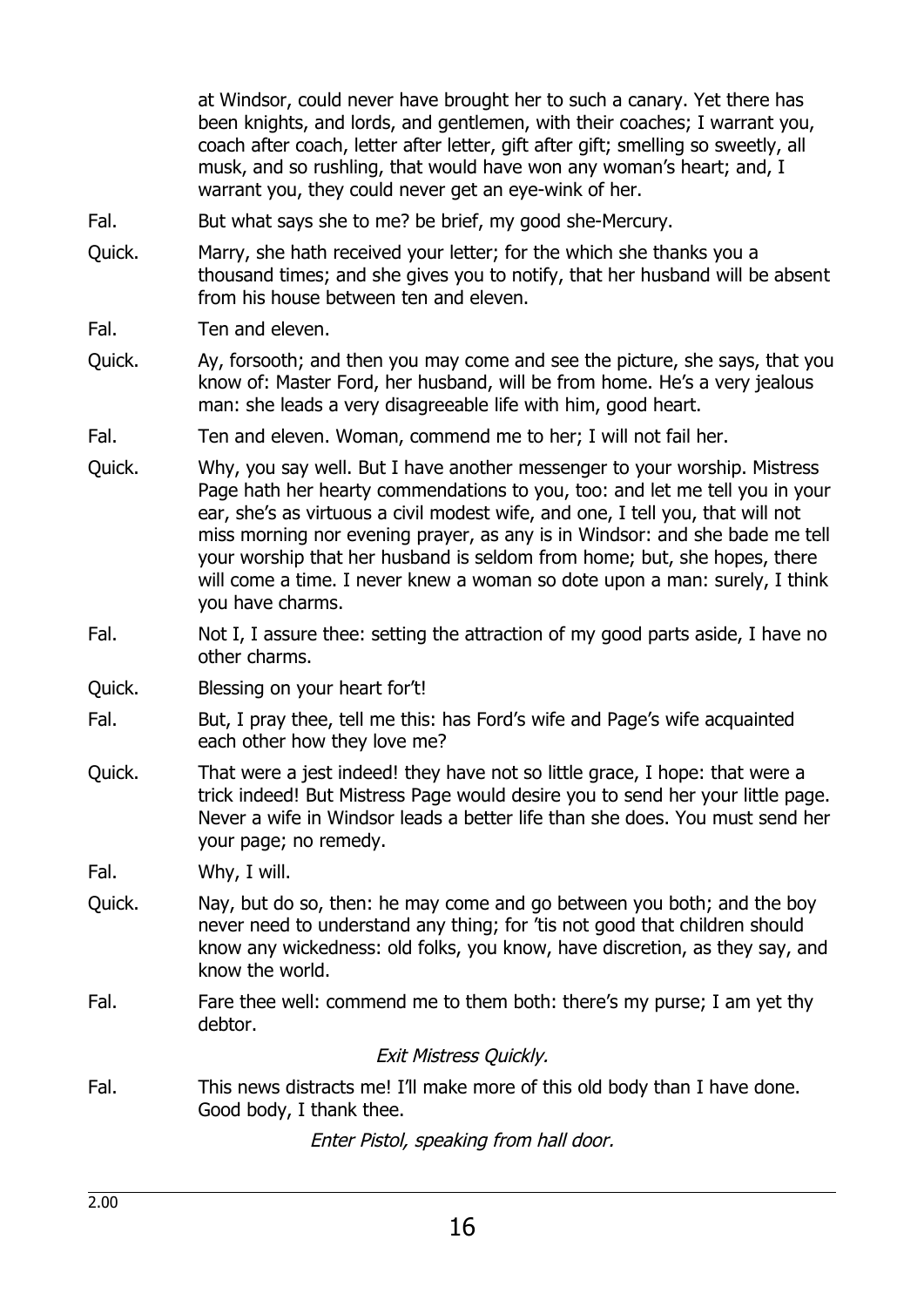| Pist. | Sir John, there's one Master Brook below would fain speak with you, and be<br>acquainted with you; and hath sent your worship a morning's draught of<br>sack.                                                                |
|-------|------------------------------------------------------------------------------------------------------------------------------------------------------------------------------------------------------------------------------|
| Fal.  | Brook is his name?                                                                                                                                                                                                           |
| Pist. | Ay, sir.                                                                                                                                                                                                                     |
| Fal.  | Call him in. [Exit Pistol] Such Brooks are welcome to me, that o'erflow such<br>liquor.                                                                                                                                      |
|       | Enter Ford disguised.                                                                                                                                                                                                        |
| Ford. | Bless you, sir!                                                                                                                                                                                                              |
| Fal.  | And you, sir! Would you speak with me?                                                                                                                                                                                       |
| Ford. | I make bold to press with so little preparation upon you.                                                                                                                                                                    |
| Fal.  | You're welcome. What's your will?                                                                                                                                                                                            |
| Ford. | Sir, I am a gentleman that have spent much; my name is Brook.                                                                                                                                                                |
| Fal.  | Good Master Brook, I desire more acquaintance of you.                                                                                                                                                                        |
| Ford. | Good Sir John, I sue for yours: not to charge you; for they say, if money go<br>before, all ways do lie open.                                                                                                                |
| Fal.  | Money is a good soldier, sir, and will on.                                                                                                                                                                                   |
| Ford. | Troth, and I have a bag of money here troubles me: if you will help to bear<br>it, Sir John, take all, or half, for easing me of the carriage.                                                                               |
| Fal.  | Sir, I know not how I may deserve to be your porter.                                                                                                                                                                         |
| Ford. | I will tell you, sir, if you will give me the hearing.                                                                                                                                                                       |
| Fal.  | Speak, good Master Brook: I shall be glad to be your servant.                                                                                                                                                                |
| Ford. | Sir,-I will be brief with you,-I shall discover a thing to you, wherein I must<br>very much lay open mine own imperfection: but, good Sir John, you yourself<br>know how easy it is to be such an offender.                  |
| Fal.  | Very well, sir; proceed.                                                                                                                                                                                                     |
| Ford. | There is a gentlewoman in this town; her husband's name is Ford.                                                                                                                                                             |
| Fal.  | Well, sir.                                                                                                                                                                                                                   |
| Ford. | I have long loved her, bestowed much on her; followed her with a doting<br>observance; bought many presents to give her. I have pursued her as love<br>hath pursued me; but whatsoever I have merited, I have received none. |
| Fal.  | Have you received no promise of satisfaction at her hands?                                                                                                                                                                   |
| Ford. | Never.                                                                                                                                                                                                                       |
| Fal.  | Have you importuned her to such a purpose?                                                                                                                                                                                   |
| Ford. | Never.                                                                                                                                                                                                                       |
| Fal.  | Of what quality was your love, then?                                                                                                                                                                                         |
| Ford. | Like a fair house built on another man's ground; so that I have lost my<br>edifice by mistaking the place where I erected it.                                                                                                |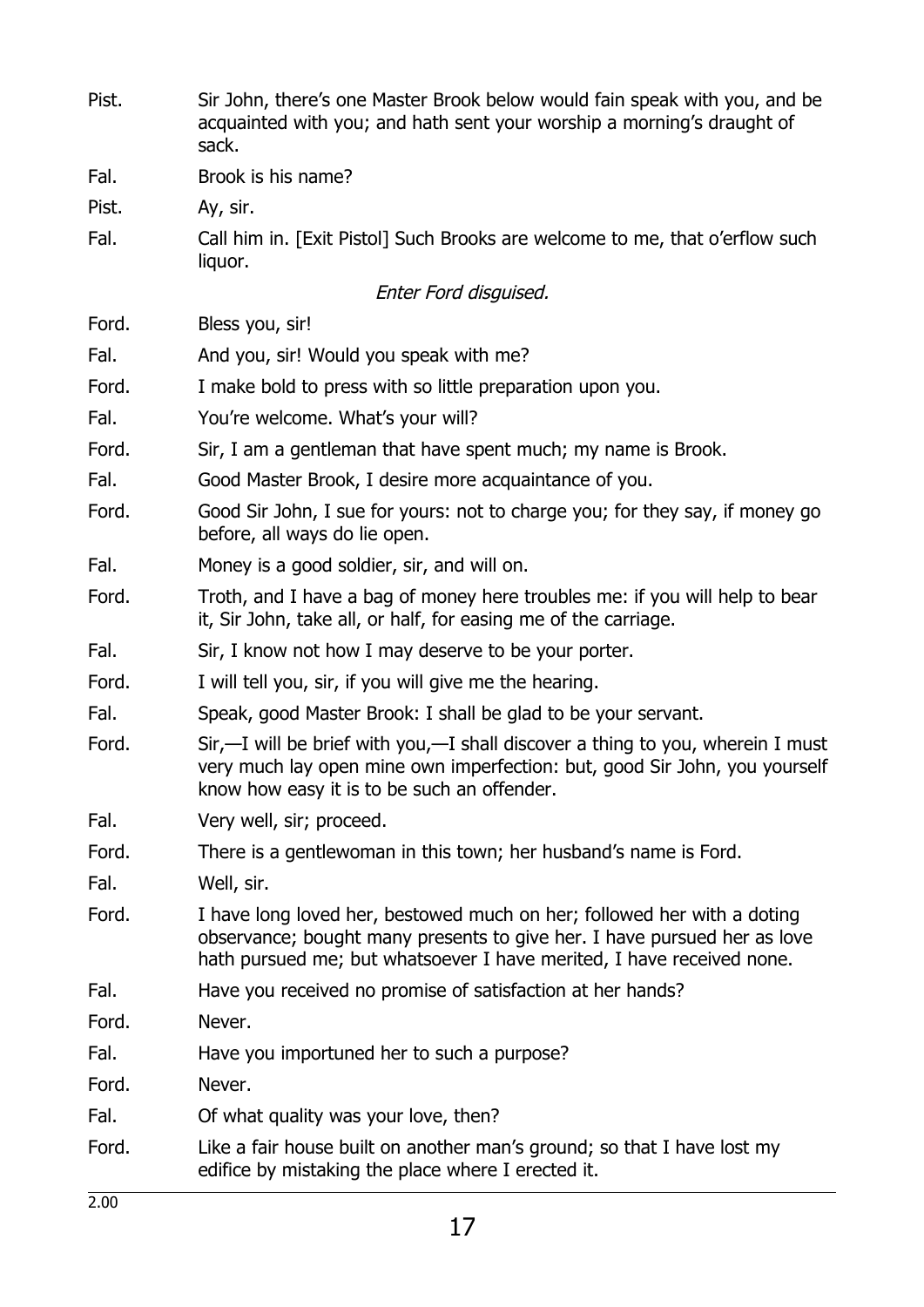- Fal. To what purpose have you unfolded this to me?
- Ford. Sir John, you are a gentleman of excellent breeding, admirable discourse, generally allowed for your many war-like, court-like, and learned preparations.

Fal. O, sir!

- Ford. Believe it, for you know it. There is money; spend it, spend it; spend more; spend all I have; only give me so much of your time in exchange of it, as to lay an amiable siege to the honesty of this Ford's wife: use your art of wooing; win her to consent to you: if any man may, you may as soon as any.
- Fal. Would it apply well to the vehemency of your affection, that I should win what you would enjoy?
- Ford. O, understand my drift. She dwells so securely on the excellency of her honour, that the folly of my soul dares not present itself: she is too bright to be looked against. Now, could I come to her with any detection in my hand, I could drive her then from the ward of her purity, her reputation, her marriage-vow. What say you to't, Sir John?
- Fal. Master Brook, I will first make bold with your money; next, give me your hand; and last, as I am a gentleman, you shall, if you will, enjoy Ford's wife.
- Ford. O good sir!
- Fal. I say you shall.
- Ford. Want no money, Sir John; you shall want none.
- Fal. Want no Mistress Ford, Master Brook. I shall be with her, I may tell you, by her own appointment; even as you came in to me, her assistant, or gobetween, parted from me: I say I shall be with her between ten and eleven; for at that time the jealous rascally knave her husband will be forth. Come you to me at night; you shall know how I speed.
- Ford. I am blest in your acquaintance. Do you know Ford, sir?
- Fal. Hang him, poor cuckoldly knave! I know him not: —yet I wrong him to call him poor; they say the jealous knave hath masses of money; I will use his wife as the key of the cuckoldly rogue's coffer; and there's my harvest-home.
- Ford. I would you knew Ford, sir, that you might avoid him, if you saw him.
- Fal. Hang him; I will awe him with my cudgel: it shall hang like a meteor o'er the cuckold's horns. Master Brook, thou shalt lie with his wife. —Come to me soon at night. Ford's a knave, and thou, Master Brook, shalt know him for knave and cuckold. Come to me soon at night. [Exit through curtains.]
- Ford. What a damned rascal is this! My heart is ready to crack with impatience. Who says this is improvident jealousy? my wife hath sent to him; the hour is fixed; the match is made. See the hell of having a false woman! My bed shall be abused, my coffers ransacked, my reputation gnawn at; Cuckold! the devil himself hath not such a name. Page is an ass, a secure ass: he will trust his wife; he will not be jealous. I will rather trust an Irishman with my aquavitæ bottle than my wife with herself. God be praised for my jealousy!—I will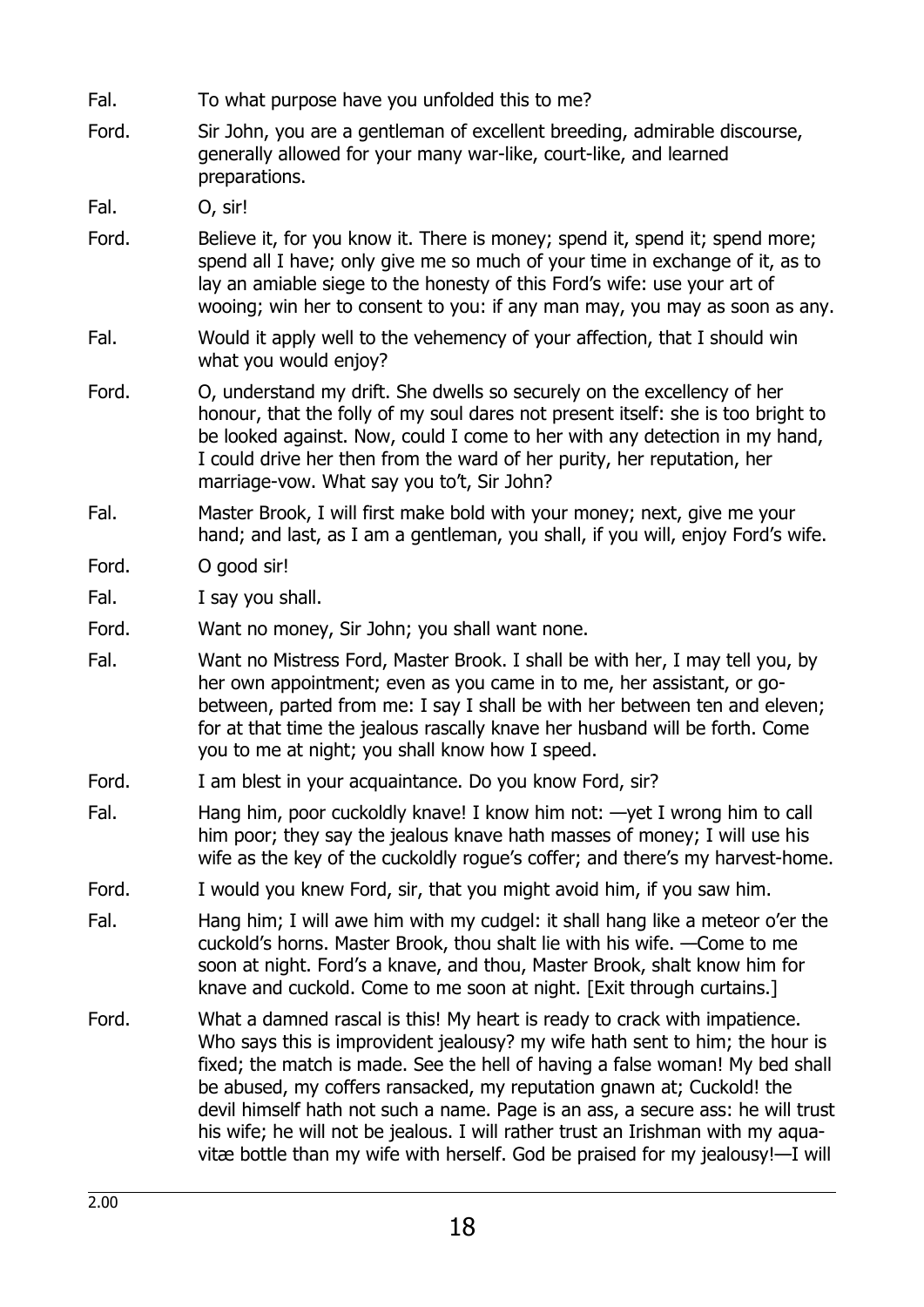detect my wife, be revenged on Falstaff, and laugh at Page. Fie, fie, fie! cuckold! cuckold! cuckold!

> Exit to hall door. {curtains open}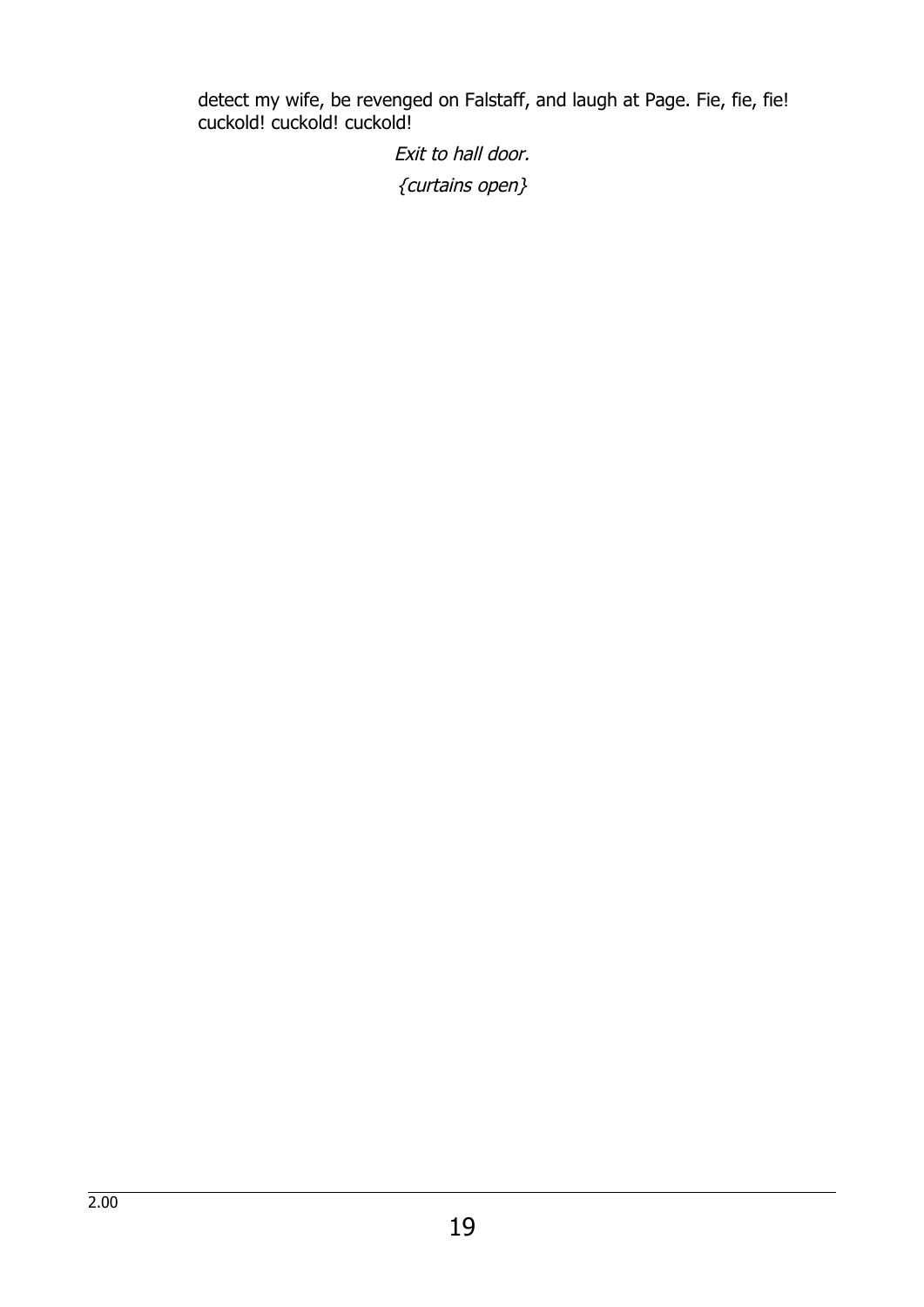### **Scene 7 (III.iii)**

Ford's house. Enter Mistress Ford and Mistress Page USR.

- Mrs Page. Quickly, quickly!—is the laundry-basket—
- Mrs Ford. I warrant. What, John! What, Elizabeth, I say! Enter John and Elizabeth, with a basket, from hall door.

Mrs Page. Come, come, come.

- Mrs Ford. Here, set it down.
- Mrs Page. Give your servants the charge; we must be brief.
- Mrs Ford. Marry, as I told you before, John and Elizabeth, be ready here hard by in the brew-house; and when I suddenly call you, come forth, and, without any pause or staggering, take this basket on your shoulders: that done, trudge with it in all haste, and carry it to Datchet-mead, and there empty it in the muddy ditch close by the Thames side.
- Mrs Page. [to servants, who look gormless] You will do it?
- Mrs Ford. I ha' told them over and over; they lack no direction. Be gone, and come when you are called.

Exeunt John & Elizabeth through hall door.

Mrs Page. Here comes little Robin.

#### Enter Robin USL

- Mrs Ford. How now, my young sparrow-hawk! what news with you?
- Robin. My master, Sir John, is come in at your back-door, Mistress Ford, and requests your company.
- Mrs Page. You little weathercock, have you been true to us?
- Robin. Ay, I'll be sworn. My master knows not of your being here, and hath threatened to put me into everlasting liberty, if I tell you of it; for he swears he'll turn me away.
- Mrs Page. Thou'rt a good boy: this secrecy of thine shall be a tailor to thee, and shall make thee a new doublet and hose. I'll go hide me.
- Mrs Ford. Do so. Go tell thy master I am alone. [Exit Robin USL.] Mistress Page, remember you your cue.
- Mrs Page. I warrant thee, I shall. [Exit USL.]

Mrs Ford. Go to, then: we'll use this gross watery pumpkin as he deserves.

Enter Falstaff DSR ('back door').

Fal. 'Have I caught' thee, 'my heavenly jewel?' Why, now let me die, for I have lived long enough: this is the period of my ambition: O this blessed hour!

Mrs Ford. O sweet Sir John!

Fal. Mistress Ford, I cannot lie, Now shall I sin in my wish: I would thy husband were dead: I'll speak it before the best lord; I would make thee my lady.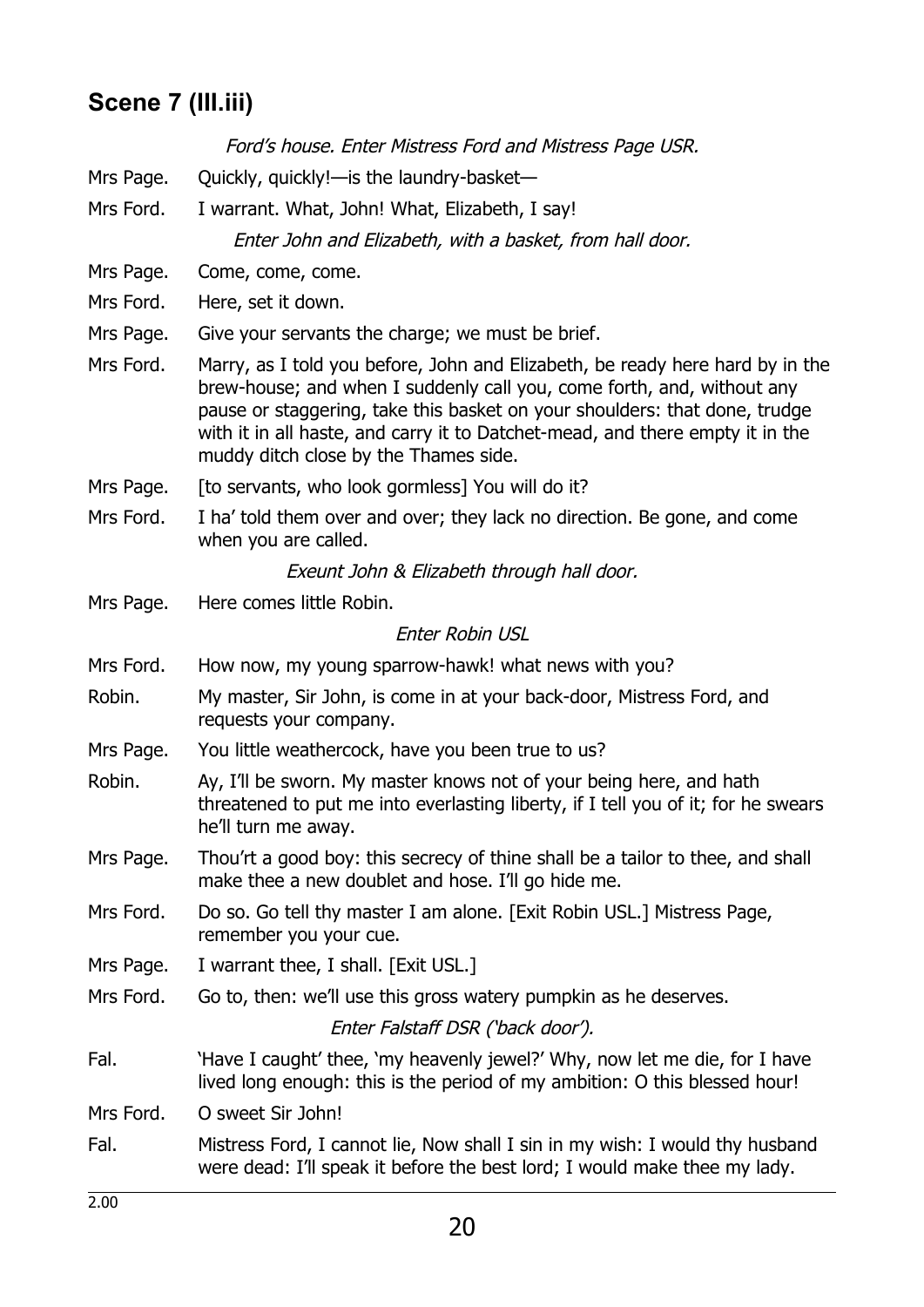| Mrs Ford. | I your lady, Sir John! alas, I should be a pitiful lady!                                                                                                                                                                                                                                                |
|-----------|---------------------------------------------------------------------------------------------------------------------------------------------------------------------------------------------------------------------------------------------------------------------------------------------------------|
| Fal.      | I see how thine eye would emulate the diamond: thou hast the beauty of the<br>brow that becomes such fashionable attire.                                                                                                                                                                                |
| Mrs Ford. | A plain kerchief, Sir John: my brows become nothing else; nor that well<br>neither.                                                                                                                                                                                                                     |
| Fal.      | By the Lord, thou art a traitor to say so; and the firm fixture of thy foot<br>would give an excellent motion to thy gait in a semi-circled farthingale.<br>Come, thou canst not hide it.                                                                                                               |
| Mrs Ford. | Believe me, there's no such thing in me.                                                                                                                                                                                                                                                                |
| Fal.      | What made me love thee? let that persuade thee there's something<br>extraordinary in thee. I cannot lie, and say thou art this and that, like a many<br>of these lisping hawthorn-buds, that come like perfumed women in men's<br>apparel; I cannot: but I love thee.                                   |
| Mrs Ford. | Do not betray me, sir. I fear you love Mistress Page.                                                                                                                                                                                                                                                   |
| Fal.      | Thou mightst as well say I love to walk by the slaughterhouse.                                                                                                                                                                                                                                          |
| Mrs Ford. | Well, heaven knows how I love you; nay, I must tell you, so you do.                                                                                                                                                                                                                                     |
| Robin.    | [Within] Mistress Ford, Mistress Ford! here's Mistress Page at the door,<br>sweating, and blowing, and looking wildly, and would needs speak with you<br>presently.                                                                                                                                     |
| Fal.      | She shall not see me: I will ensconce me behind the arras.                                                                                                                                                                                                                                              |
| Mrs Ford. | Pray you, do so: she's a very tattling woman.                                                                                                                                                                                                                                                           |
|           | Falstaff hides himself DSR. Re-enter Mistress Page and Robin USL.                                                                                                                                                                                                                                       |
| Mrs Ford  | What's the matter? how now!                                                                                                                                                                                                                                                                             |
| Mrs Page. | O Mistress Ford, what have you done? You're shamed, you're overthrown,<br>you're undone for ever!                                                                                                                                                                                                       |
| Mrs Ford. | What's the matter, good Mistress Page?                                                                                                                                                                                                                                                                  |
| Mrs Page. | O well-a-day, Mistress Ford! having an honest man to your husband, to give<br>him such cause of suspicion! Shame upon you! how am I mistook in you!                                                                                                                                                     |
| Mrs Ford. | Why, alas, what's the matter?                                                                                                                                                                                                                                                                           |
| Mrs Page. | Your husband's coming hither, woman, to search for a gentleman that he<br>says is here now in the house, by your consent, to take an ill advantage of<br>his absence: you are undone. If you have a friend here, convey him out.<br>Defend your reputation, or bid farewell to your good life for ever. |
| Mrs Ford. | What shall I do? There is a gentleman my dear friend; and I fear not mine<br>own shame so much as his peril.                                                                                                                                                                                            |
| Mrs Page. | Your husband's here at hand; bethink you of some conveyance. Look, here is<br>a basket: if he be of any reasonable stature, he may creep in here; and<br>throw foul linen upon him, as if it were going for washing; send him by your<br>two servants to Datchet-mead.                                  |
| Mrs Ford. | He's too big to go in there. What shall I do?                                                                                                                                                                                                                                                           |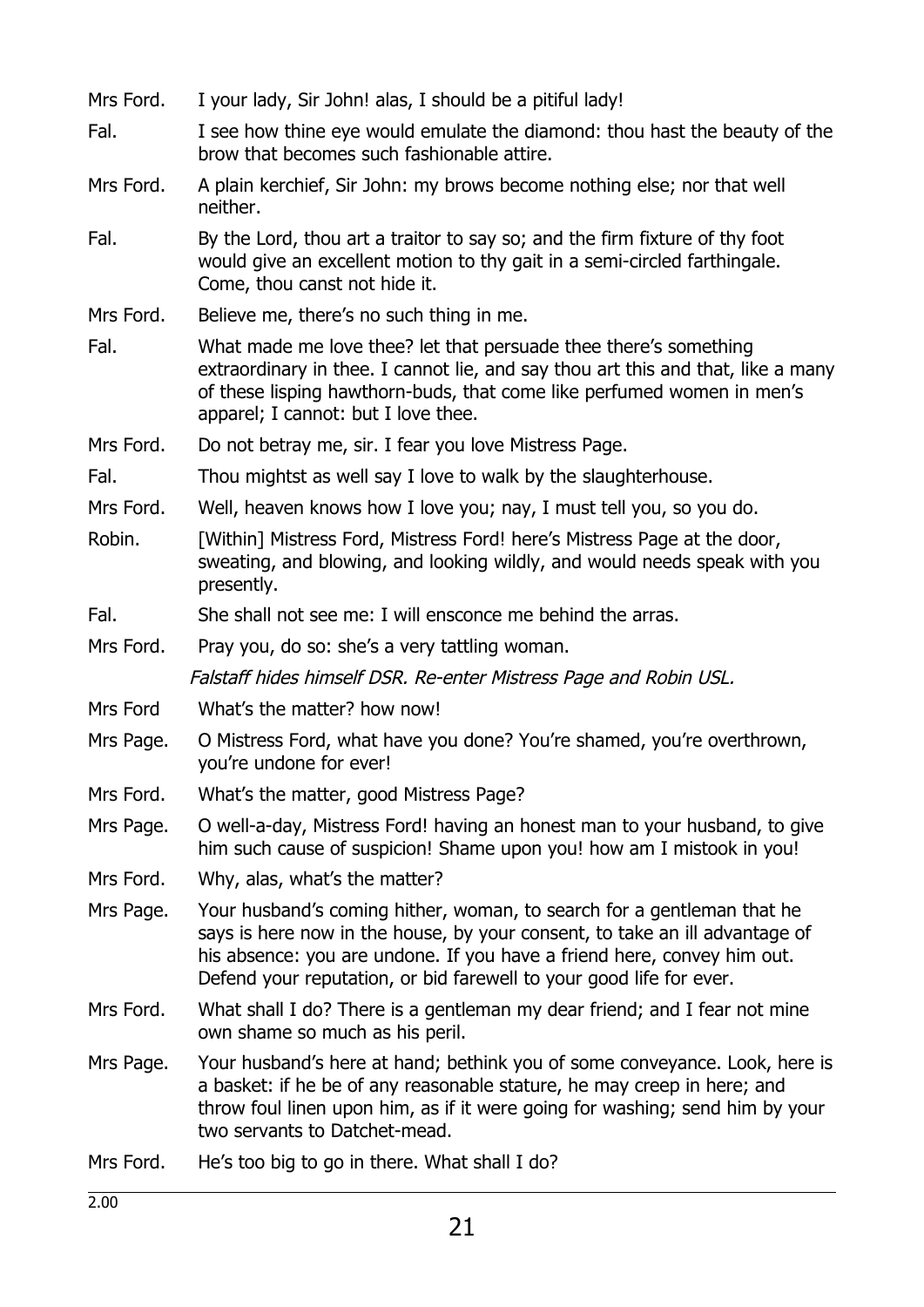| Fal.       | [Coming forward] Let me see't, O, let me see't!—I'll in, I'll in. —Follow your<br>friend's counsel. - I'll in.                                                                                                      |
|------------|---------------------------------------------------------------------------------------------------------------------------------------------------------------------------------------------------------------------|
| Mrs Page.  | What, Sir John Falstaff! [aside, to Falstaff] Was this in your letters, knight?                                                                                                                                     |
| Fal.       | [to Mrs Page] I love thee. - Help me away. - Let me creep in here. - I'll<br>never— [Gets into the basket; he covers himself and they cover him with<br>foul linen.]                                                |
| Mrs Page.  | [to Robin] Help to cover your master, boy. - Call your servants, Mistress<br>Ford. - You dissembling knight!                                                                                                        |
| Mrs Ford.  | What, John! Elizabeth! John!                                                                                                                                                                                        |
|            | Exit Robin USL. Re-enter John and Elizabeth.                                                                                                                                                                        |
| Mrs Ford.  | Go take up these clothes here quickly. Carry them to the laundress in<br>Datchet-mead; quickly, come.                                                                                                               |
|            | Enter Ford, Page and Caius USL.                                                                                                                                                                                     |
| Ford.      | Pray you, come near: if I suspect without cause, why then make sport at me;<br>then let me be your jest; I deserve it. —How now! whither bear you this?                                                             |
| Elizabeth. | To the laundress, forsooth.                                                                                                                                                                                         |
|            | Exeunt Servants with the basket through hall door.                                                                                                                                                                  |
| Ford.      | Gentlemen, here be my keys: ascend my chambers; search, seek, find out:<br>I'll warrant we'll unkennel the fox. Let me stop this way first. [Locking the<br>door USL.] So, now escape!                              |
| Page.      | Good Master Ford, be contented: you wrong yourself too much.                                                                                                                                                        |
| Ford.      | True, Master Page. Up, gentlemen; you shall see sport anon: follow me,<br>gentlemen. [Exit USR.]                                                                                                                    |
| Caius.     | By gar, 'tis no the fashion of France; it is not jealous in France.                                                                                                                                                 |
| Page.      | Nay, follow him; see the issue of his search.                                                                                                                                                                       |
|            | <b>Exeunt Page and Caius USR.</b>                                                                                                                                                                                   |
| Mrs Page.  | Is there not a double excellency in this?                                                                                                                                                                           |
| Mrs Ford.  | I know not which pleases me better, that my husband is deceived, or Sir<br>John. I think my husband hath some special suspicion of Falstaff's being<br>here; for I never saw him so gross in his jealousy till now. |
| Mrs Page.  | I will lay a plot to try that; and we will yet have more tricks with Falstaff.                                                                                                                                      |
| Mrs Ford.  | Shall we send that foolish carrion, Mistress Quickly, to him, and excuse his<br>throwing into the water; and give him another hope, to betray him to<br>another punishment?                                         |
| Mrs Page.  | We will do it: let him be sent for to-morrow, eight o'clock, to have amends.                                                                                                                                        |
|            | Re-enter Ford, Page and Caius USR.                                                                                                                                                                                  |
| Ford.      | I cannot find him: maybe the knave bragged of that he could not compass.                                                                                                                                            |
| Mrs Page.  | [Aside to Mrs Ford] Heard you that?                                                                                                                                                                                 |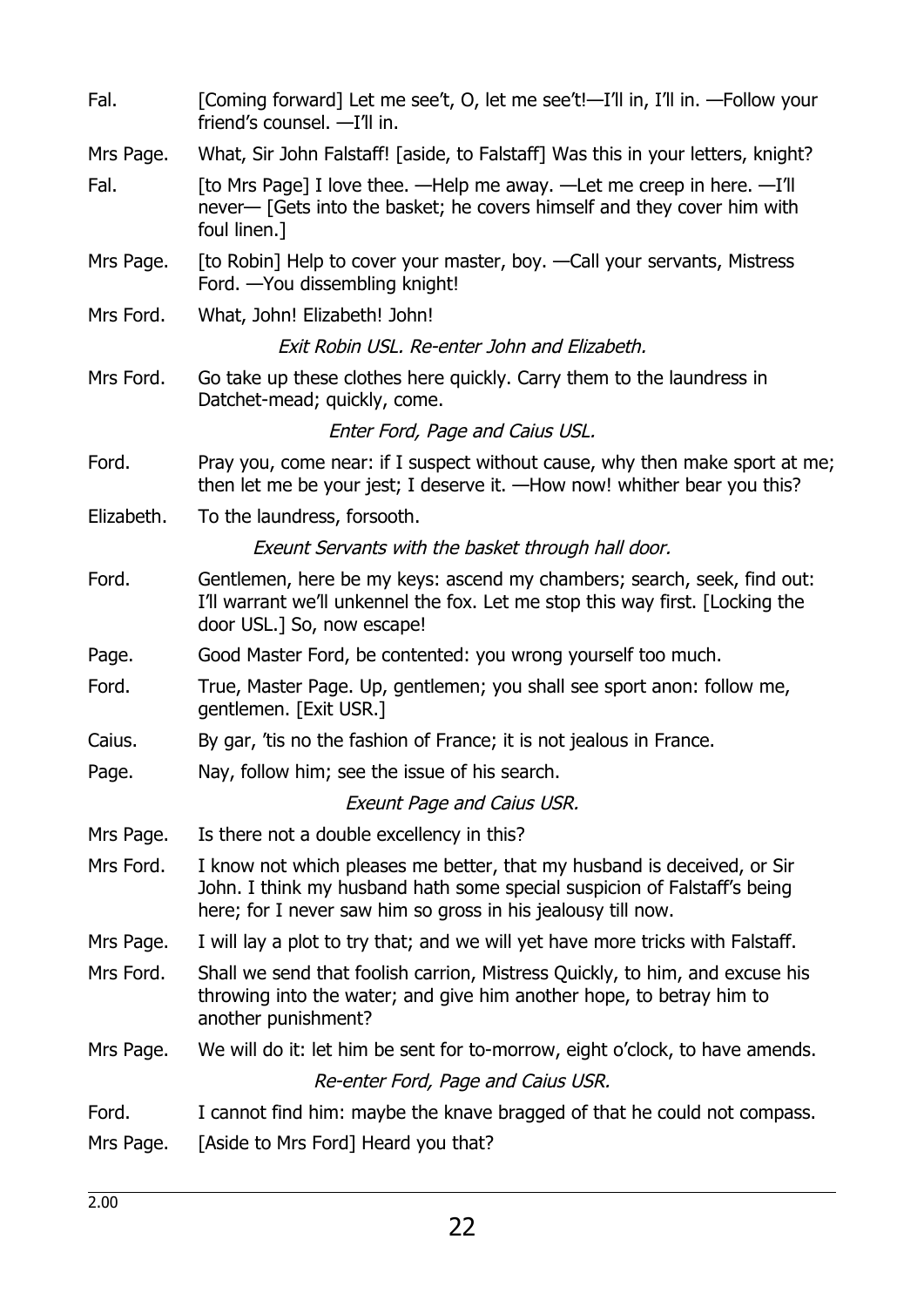Mrs Ford. You use me well, Master Ford, do you?

Ford. Ay, I do so.

Mrs Page. You do yourself mighty wrong, Master Ford.

Ford. Ay, ay; I must bear it.

Page. Fie, fie, Master Ford! are you not ashamed? What spirit, what devil suggests this imagination?

Ford. Tis my fault, Master Page: I suffer for it.

Caius. By gar, I see 'tis an honest woman.

Ford. Well, I promised you a dinner. —Come, come; I will hereafter make known to you why I have done this. —Come, wife; come, Mistress Page. —I pray you, pardon me; pray heartily pardon me.

Exeunt USR.

{curtains close as they go off}

### {INTERVAL}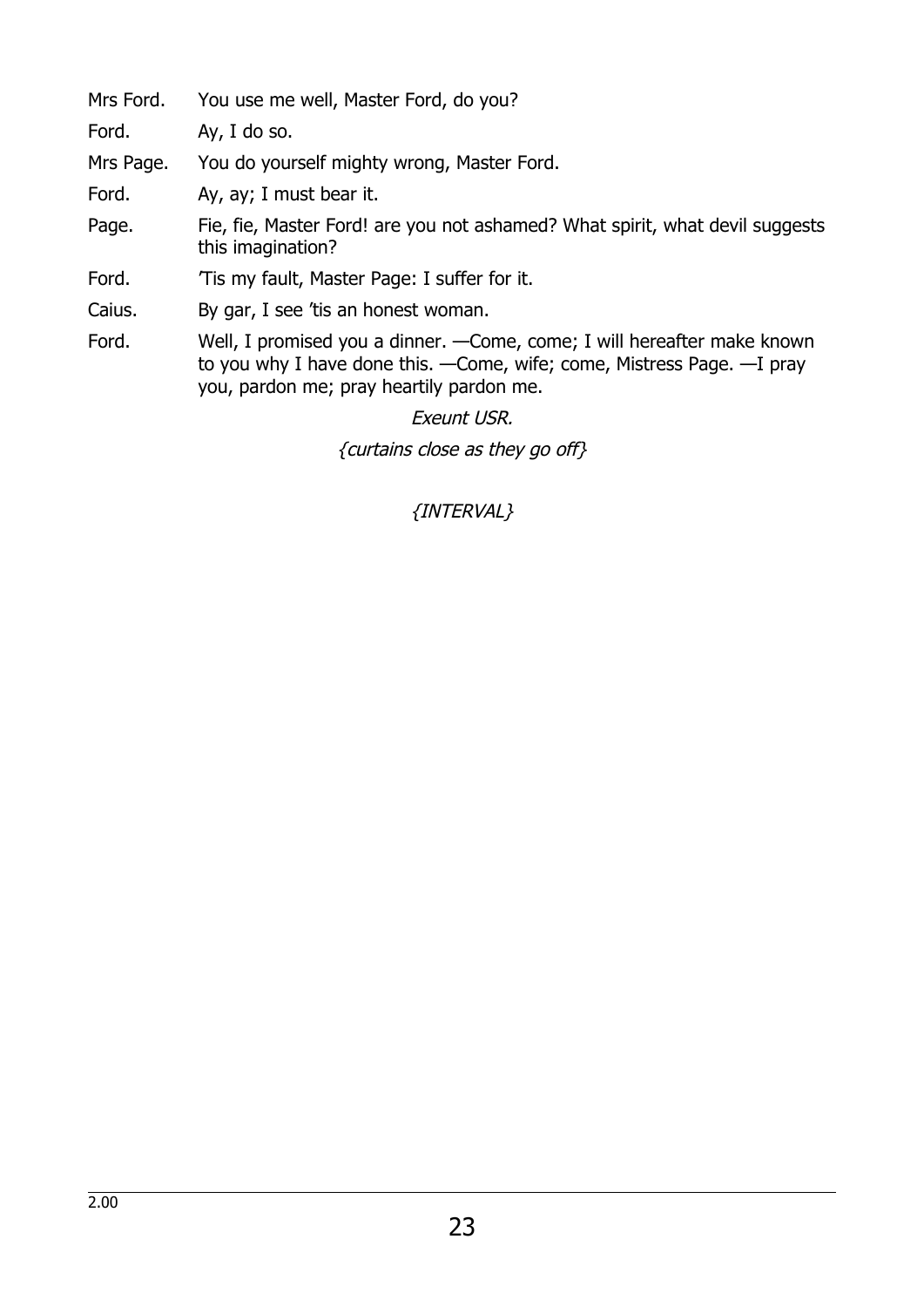### **Scene 8 (III.iv)**

### In the town. Music. Fenton and Anne Page are on stage as curtains open Fent. I see I cannot get thy father's love; Therefore no more turn me to him, sweet Nan. Anne. Alas, how then? Fent. The contract of the UV Why, thou must be thyself. He doth object I am too great of birth; And that, my estate being gall'd with my expense, I seek to heal it only by his wealth: He tells me 'tis a thing impossible I should love thee but as a property. Anne. Maybe he tells you true. Fent. No, God so speed me in my time to come! Albeit I will confess thy father's wealth Was the first motive that I woo'd thee, Anne: Yet, wooing thee, I found thee of more value Than stamps in gold or sums in sealèd bags; And 'tis the very riches of thyself That now I aim at. Anne. Gentle Master Fenton, Yet seek my father's love; still seek it, sir: If opportunity and humblest suit Cannot attain it, why, then,—hark you hither! [They converse apart.] Enter Shallow, Slender, and Mistress Quickly USR, going DSR. Shal. Break their talk, Mistress Quickly: my kinsman shall speak for himself. Slen. I'll shoot my Cupid's arrow; I shall venture it. Shal. Be not dismayed. Slen. No, she shall not dismay me: I care not for that, but that I am afear'd. Quick. [to Anne] Hark ye; Master Slender would speak a word with you. Anne. I come to him. [Aside] This is my father's choice. O, what a world of vile ill-favour'd faults Looks handsome in three hundred pounds a-year! Quick. And how does good Master Fenton? Pray you, a word with you. Shal. She's coming; to her, coz. O boy, thou hadst a father! Slen. I had a father, Mistress Anne;—my cousin can tell you good jests of him. Pray you, cousin, tell Mistress Anne the jest, how my father stole two geese out of a pen, good cousin. Shal. Mistress Anne, my cousin loves you.

Slen. Ay, that I do; as well as I love any woman in Gloucestershire.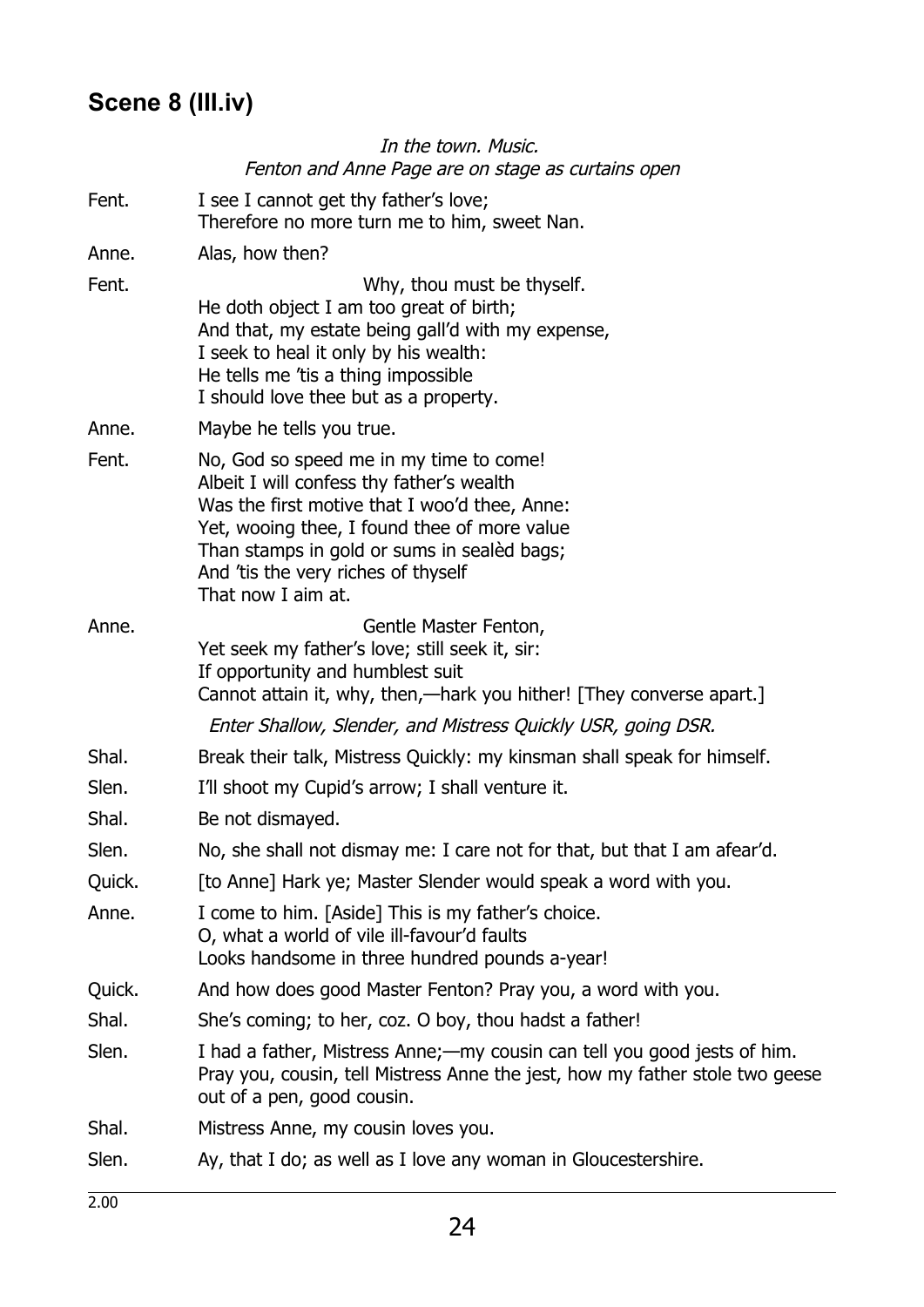| Shal.     | He will maintain you like a gentlewoman.                                                                                                                                                                    |
|-----------|-------------------------------------------------------------------------------------------------------------------------------------------------------------------------------------------------------------|
| Slen.     | Ay, that I will, as well as any squire.                                                                                                                                                                     |
| Shal.     | He will make you a hundred and fifty pounds jointure.                                                                                                                                                       |
| Anne.     | Good Master Shallow, let him woo for himself.                                                                                                                                                               |
| Shal.     | Marry, I thank you for it; I thank you for that good comfort. She calls you,<br>coz: I'll leave you.                                                                                                        |
| Anne.     | Now, Master Slender,-                                                                                                                                                                                       |
| Slen.     | Now, good Mistress Anne,-                                                                                                                                                                                   |
| Anne.     | What is your will?                                                                                                                                                                                          |
| Slen.     | My will! God's heart, that's a pretty jest indeed! I ne'er made my will yet, I<br>thank God; I am not such a sickly creature, I give God praise.                                                            |
| Anne.     | I mean, Master Slender, what would you with me?                                                                                                                                                             |
| Slen.     | Truly, for mine own part, I would little or nothing with you. Your father and<br>my cousin hath made motions: they can tell you how things go better than I<br>can: you may ask your father; here he comes. |
|           | Enter Page and Mistress Page USR, from house.                                                                                                                                                               |
| Page.     | Now, Master Slender: love him, daughter Anne.—<br>Why, how now! what does Master Fenton here?<br>You wrong me, sir, thus still to haunt my house:<br>I told you, sir, my daughter is dispos'd of.           |
| Fent.     | Nay, Master Page, be not impa-ti-ent.                                                                                                                                                                       |
| Mrs Page. | Good Master Fenton, come not to my child.                                                                                                                                                                   |
| Fent.     | Sir, will you hear me?                                                                                                                                                                                      |
| Page.     | No, good Master Fenton.<br>Come, Master Shallow; come, son Slender, in.<br>Knowing my mind, you wrong me, Master Fenton.<br>Exeunt Page, Shal., and Slen. USL.                                              |
| Quick.    | [to Fenton] Speak to Mistress Page.                                                                                                                                                                         |
| Fent.     | Good Mistress Page, for that I love your daughter<br>In such a righteous fashion as I do,<br>I must advance the colours of my love,<br>And not retire: let me have your good will.                          |
| Anne.     | Good mother, do not marry me to yond' fool.                                                                                                                                                                 |
| Mrs Page. | I mean it not; I seek you a better husband.                                                                                                                                                                 |
| Quick.    | That's my master, master doctor.                                                                                                                                                                            |
| Anne.     | Alas, I had rather be set quick i' the earth,<br>And bowl'd to death with turnips!                                                                                                                          |
| Mrs Page. | Come, trouble not yourself. Good Master Fenton,<br>I will not be your friend nor enemy:                                                                                                                     |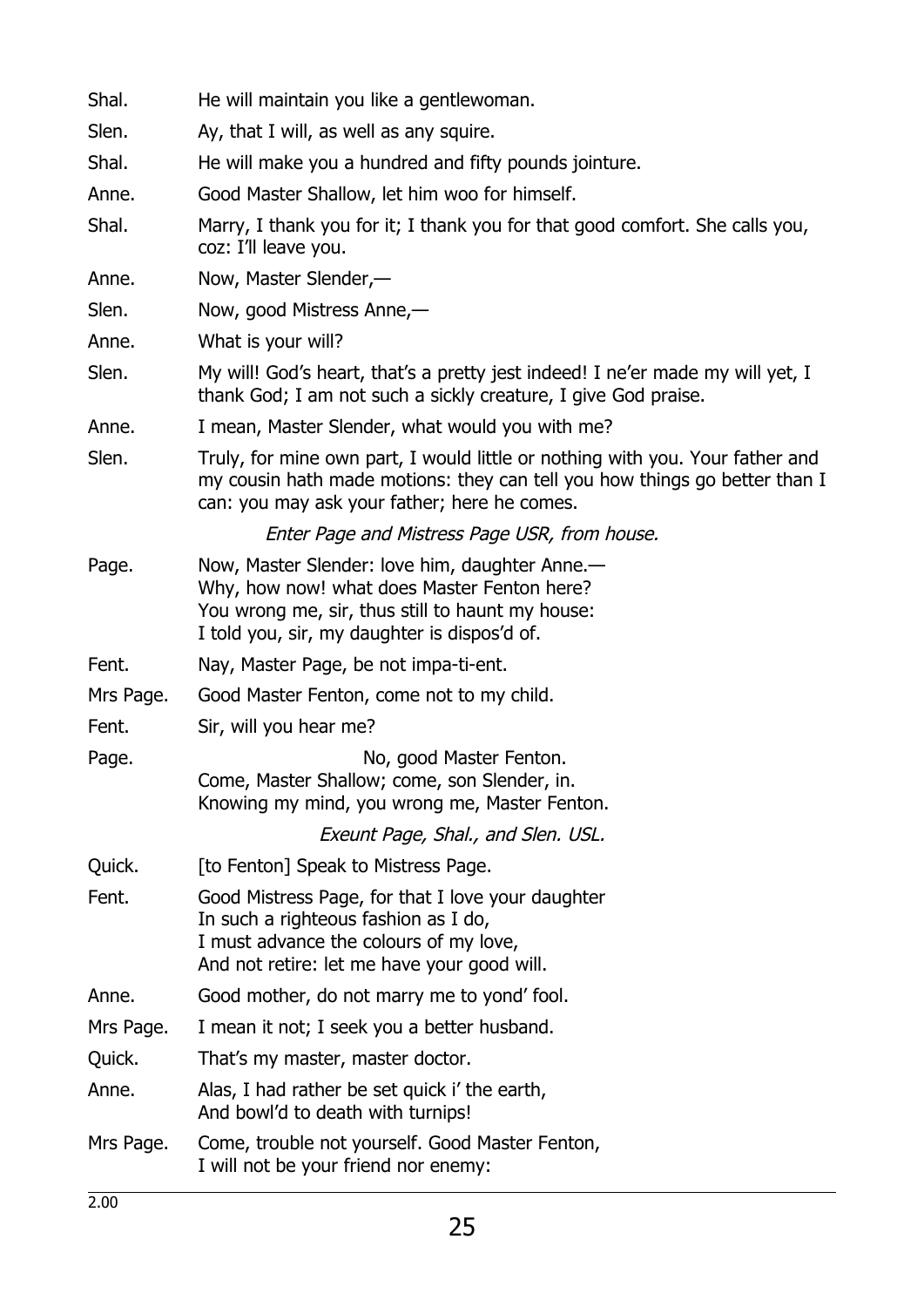My daughter will I question how she loves you, And as I find her, so am I affected. Till then farewell, sir: she must needs go in; Her father will be angry. Fent. Farewell, gentle mistress: farewell, Nan. Exeunt Mrs Page and Anne USR, to house. Quick. This is my doing now: 'Nay,' said I, 'will you cast away your child on a fool, and a physician? Look on Master Fenton'. Fent. I thank thee; and I pray thee, once to-night Give my sweet Nan this ring.— there's for thy pains.  $\{q$  aives a coin $\}$ Quick. Now heaven send thee good fortune! [Exit Fenton USL.] A kind heart he hath: a woman would run through fire and water for such a kind heart. But yet I would my master had Mistress Anne; or Master Slender had her; or Master Fenton had her: I will do what I can for them all three; for so I have promised, and I'll be as good as my word; but specially for Master Fenton. Well, I must of another errand to Sir John Falstaff from my two mistresses!

Exit USL.

{curtains close}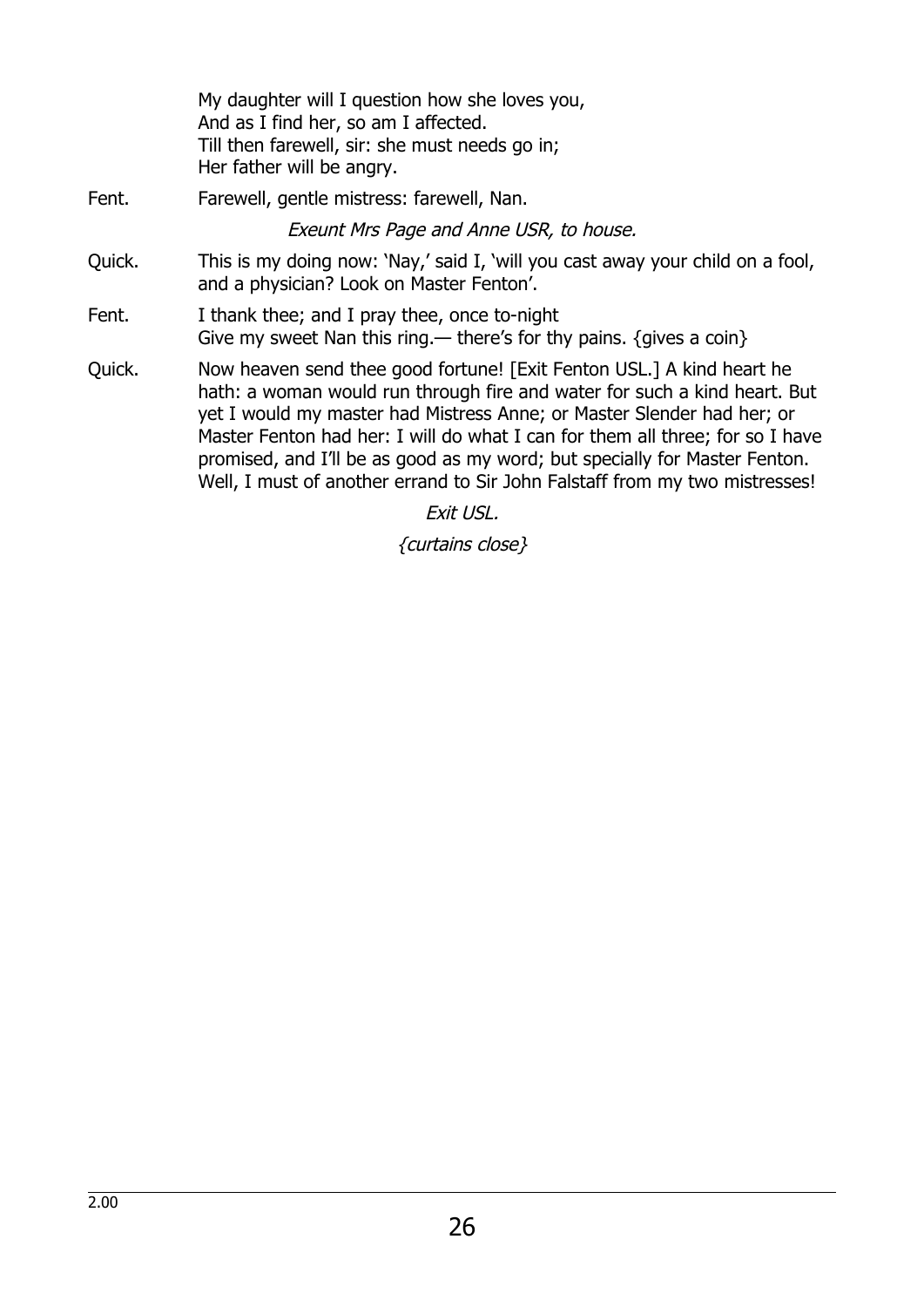### **Scene 9 (III.v)**

The Garter Inn. Enter Falstaff, hall door, with wet hair, wringing out clothes.

Fal. Bardolph, I say,—

Bard. Here, sir. {entering through curtains}

Fal. Go fetch me a quart of sack; put a toast in't. [Exit Bard through curtains.] Have I lived to be carried in a basket, like a barrow of butcher's offal, and to be thrown in the Thames? You may know by my size that I have a kind of alacrity in sinking; if the bottom were as deep as hell, I should down,—a death that I abhor; for the water swells a man; and what a thing should I have been when I had been swelled!

Re-enter Bardolph with sack. {Mistress Quickly is entering from hall door}

- Bard. {seeing her} Here's Mistress Quickly, sir, to speak with you.
- Fal. Call her in.
- Bard. Come in, woman!
- Quick. By your leave; I cry you mercy: give your worship good morrow.
- Fal. Take away these chalices. Go heat me a gallon of sack.
- Bard. With eggs, sir?
- Fal. Simple of itself; I'll no pullet-sperm in my brewage. [Exit Bardolph.] How now!
- Quick. Marry, sir, I come to your worship from Mistress Ford.
- Fal. Mistress Ford! I have had ford enough; I was thrown into the ford; I have my belly full of ford.
- Quick. Alas the day! good heart, that was not her fault: she does so scold her men; they mistook their direction.
- Fal. So did I mine, to build upon a foolish woman's promise.
- Quick. Well, she laments, sir: It would yearn your heart to see it. Her husband goes this morning a-birding; she desires you once more to come to her between eight and nine: She'll make you amends, I warrant you.
- Fal. Well, I will visit her: tell her so. Between eight and nine, sayest thou? Well, be gone: I will not fail her.
- Quick. Peace be with you, sir. [Exit hall door, nodding to Ford/Brook who enters.] Ford, as Brook, is entering from hall door.
- Fal. I marvel I hear not of Master Brook; he sent me word to stay within: I like his money well. —O, here he comes.

Ford. Bless you, sir!

Fal. Now, Master Brook,—you come to know what hath passed between me and Ford's wife?

Ford. That, indeed, Sir John, is my business.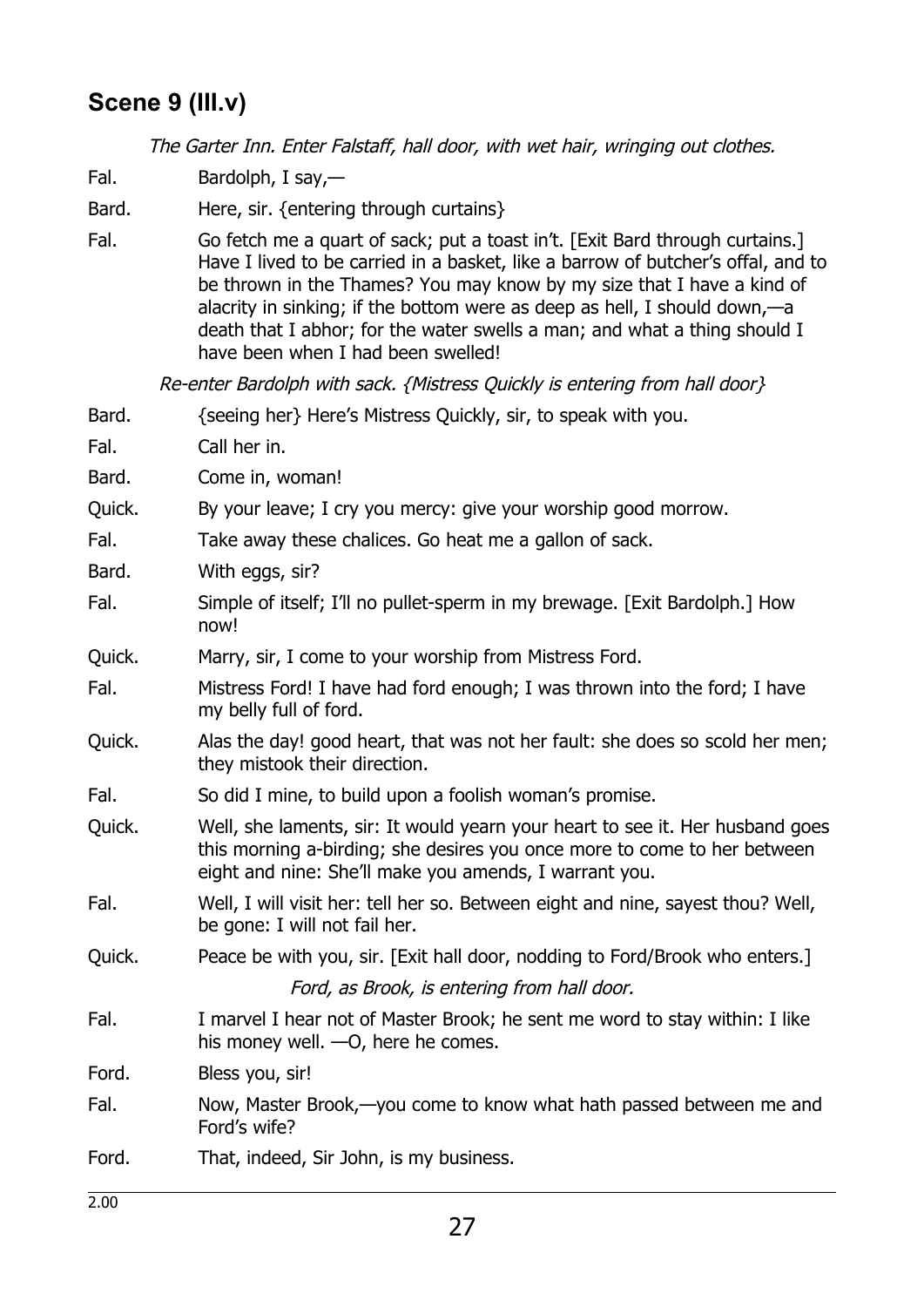- Fal. Master Brook, I will not lie to you: I was at her house the hour she appointed me.
- Ford. And how sped you, sir?

Fal. Very ill-favouredly, Master Brook.

- Ford. How so, sir? Did she change her determination?
- Fal. No, Master Brook; but the skulking cuckold her husband, Master Brook, dwelling in a continual 'larum of jealousy, comes me in the instant of our encounter, after we had embraced, kissed, and, as it were, spoke the prologue of our comedy; and at his heels a rabble of his companions, to search his house for his wife's love.
- Ford. And did he search for you, and could not find you?
- Fal. You shall hear. As good luck would have it, comes in one Mistress Page; gives intelligence of Ford's approach; and, in her invention and Ford's wife's distraction, they conveyed me into a laundry-basket.
- Ford. A laundry-basket!
- Fal. By the Lord, a laundry-basket!—rammed me in with foul shirts and smocks, socks, foul stockings, greasy napkins; that, Master Brook, there was the rankest compound of villanous smell that ever offended nostril.
- Ford. And how long lay you there?
- Fal. Nay, you shall hear, Master Brook, what I have suffered to bring this woman to evil for your good. Being thus crammed in the basket, a couple of Ford's knaves were called forth by their mistress to carry me in the name of foul clothes to Datchet-lane: they took me on their shoulders; met the jealous knave their master in the door: I quaked for fear, lest the lunatic knave would have searched it; but fate, ordaining he should be a cuckold, held his hand. Well: on went he for a search, and away went I for foul clothes; and when I was more than half stewed in grease to be thrown into the Thames, and cooled, glowing hot, in that surge, hissing like a horse-shoe.
- Ford. Sir, I am sorry that for my sake you have suffered all this. My suit, then, is desperate; you'll undertake her no more?
- Fal. Master Brook, I will be thrown into Etna, as I have been into Thames, ere I will leave her thus. Her husband is this morning gone a-birding: I have received from her another embassy of meeting; 'twixt eight and nine is the hour, Master Brook.
- Ford. **Tis past eight already, sir.**
- Fal. Is it? I will then address me to my appointment. Come to me at your convenient leisure, and you shall know how I speed; and the conclusion shall be crowned with your enjoying her. Master Brook, you shall cuckold Ford. [Exit through curtains.]
- Ford. Hum! ha! is this a vision? is this a dream? do I sleep? Master Ford, awake! There's a hole made in your best coat, Master Ford. This 'tis to be married! this 'tis to have linen and laundry-baskets! Well, I will now take the lecher;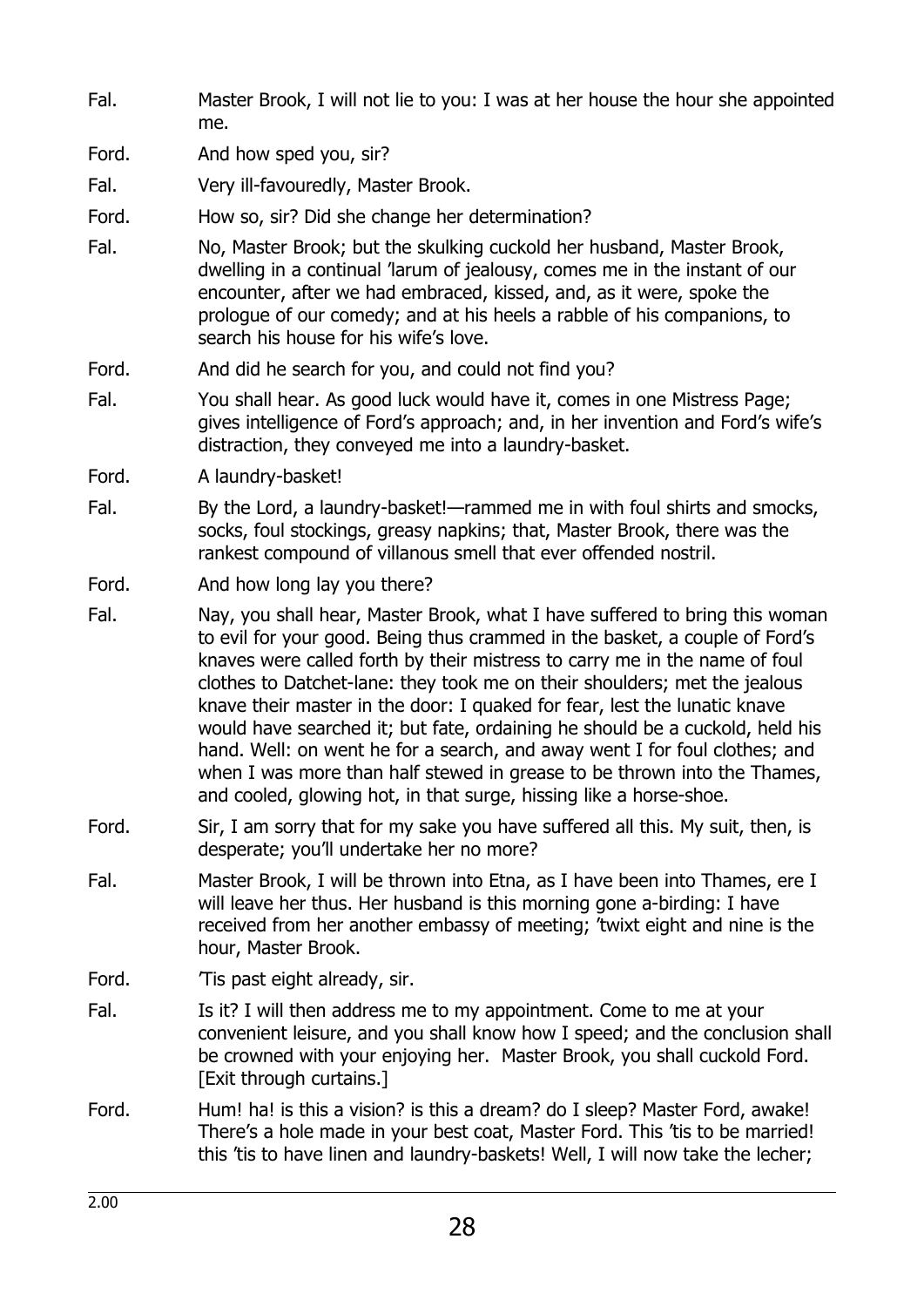he is at my house; he cannot 'scape me. If I have horns to make one mad, let the proverb go with me,—I'll be horn-mad.

Exit through hall door.

Music.

{John and Elizabeth push laundry basket into position.}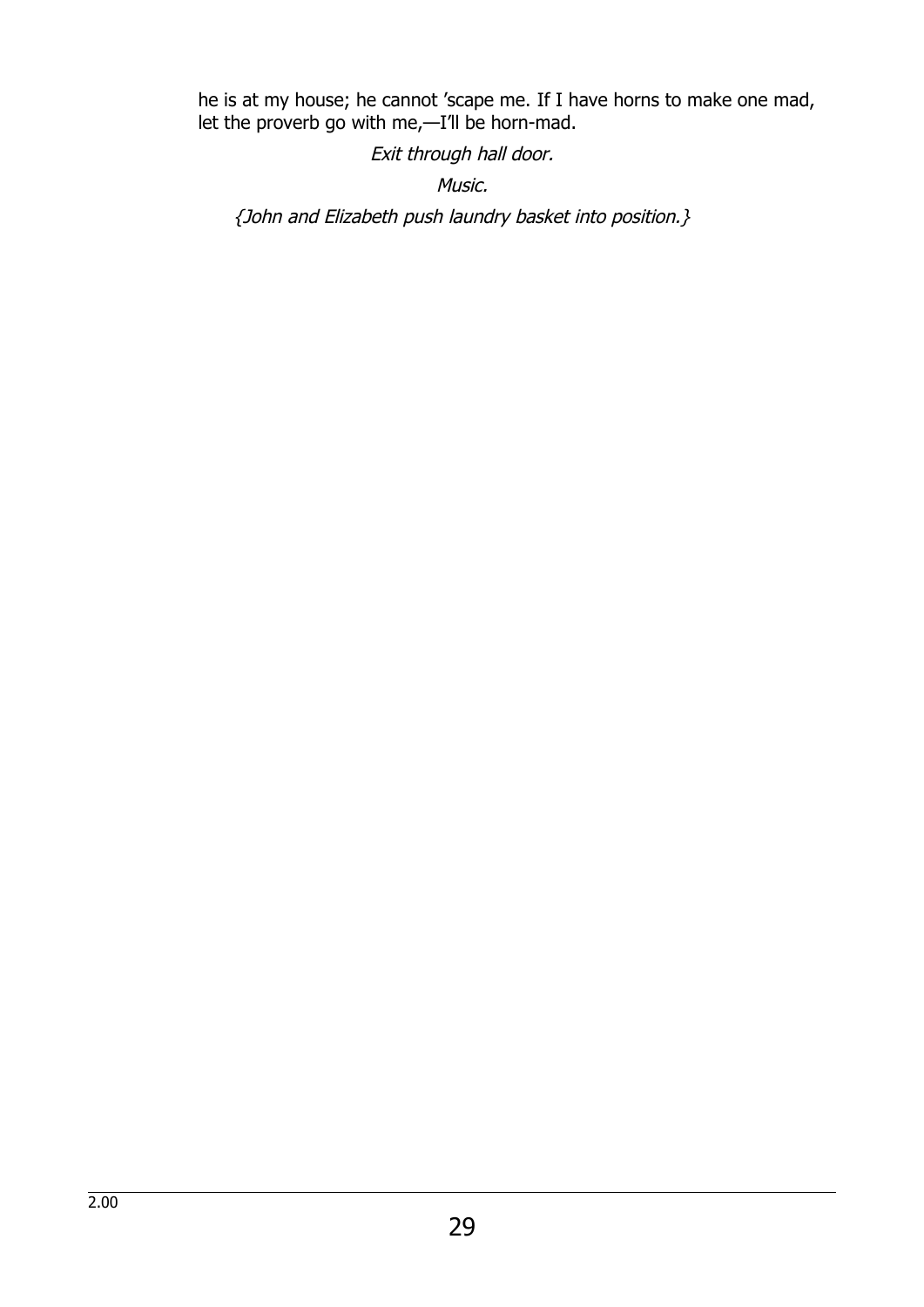### **Scene 10 (IV.ii)**

### Ford's house. Enter Mistress Ford, USL, followed by Falstaff.

- Fal. Mistress Ford, your sorrow hath atoned for my sufferance. I see you are compliant in your love. But are you sure of your husband now?
- Mrs Ford. He's a-birding, sweet Sir John.
- Mrs Page. [Within from USL] What, ho, friend Ford! what, ho!
- Mrs Ford. Step into the chamber, Sir John.

### Exit Falstaff DSR. Enter Mistress Page USL.

- Mrs Page. How now, sweetheart! who's at home besides yourself?
- Mrs Ford. Why, none but mine own people. [Aside to her] Speak louder.
- Mrs Page. Truly, I am so glad you have nobody here.
- Mrs Ford. Why?
- Mrs Page. Your husband is in his old lunacy again: he takes on yonder with my husband; rails against all married mankind; curses all Eve's daughters: I am glad the fat knight is not here.
- Mrs Ford. Why, does he talk of him?
- Mrs Page. Of none but him; and swears he was carried out, the last time he searched for him, in a basket; protests to my husband he is now here; and will make another experiment of his suspicion: but I am glad the knight is not here; now he shall see his own foolery.
- Mrs Ford. I am undone!—the knight is here.
- Mrs Page. Why, then, you are utterly shamed, and he's but a dead man. Away with him! better shame than murder.
- Mrs Ford. Which way should he go? Shall I put him into the basket again?

#### Re-enter Falstaff DSR.

- Fal. No, I'll come no more i'the basket. May I not go out ere he come?
- Mrs Page. Alas, three of Master Ford's brothers watch the door with pistols.
- Fal. What shall I do?—I'll creep into the oven door.
- Mrs Ford. He will seek there, on my word. And if you go out in your own semblance, you die, Sir John. Unless you go out disguised,— [to Mrs Page] How might we disguise him?
- Mrs Page. Alas the day, I know not! There is no woman's gown big enough for him; otherwise he might put on a hat, a muffler, and a kerchief, and so escape.
- Fal. Good hearts, devise something.
- Mrs Ford. My maid's aunt, the fat woman of Brentford, has a gown above.
- Mrs Page. On my word, it will serve him; she's as big as he is: and there's her fringed hat, and her muffler too. Run up, Sir John.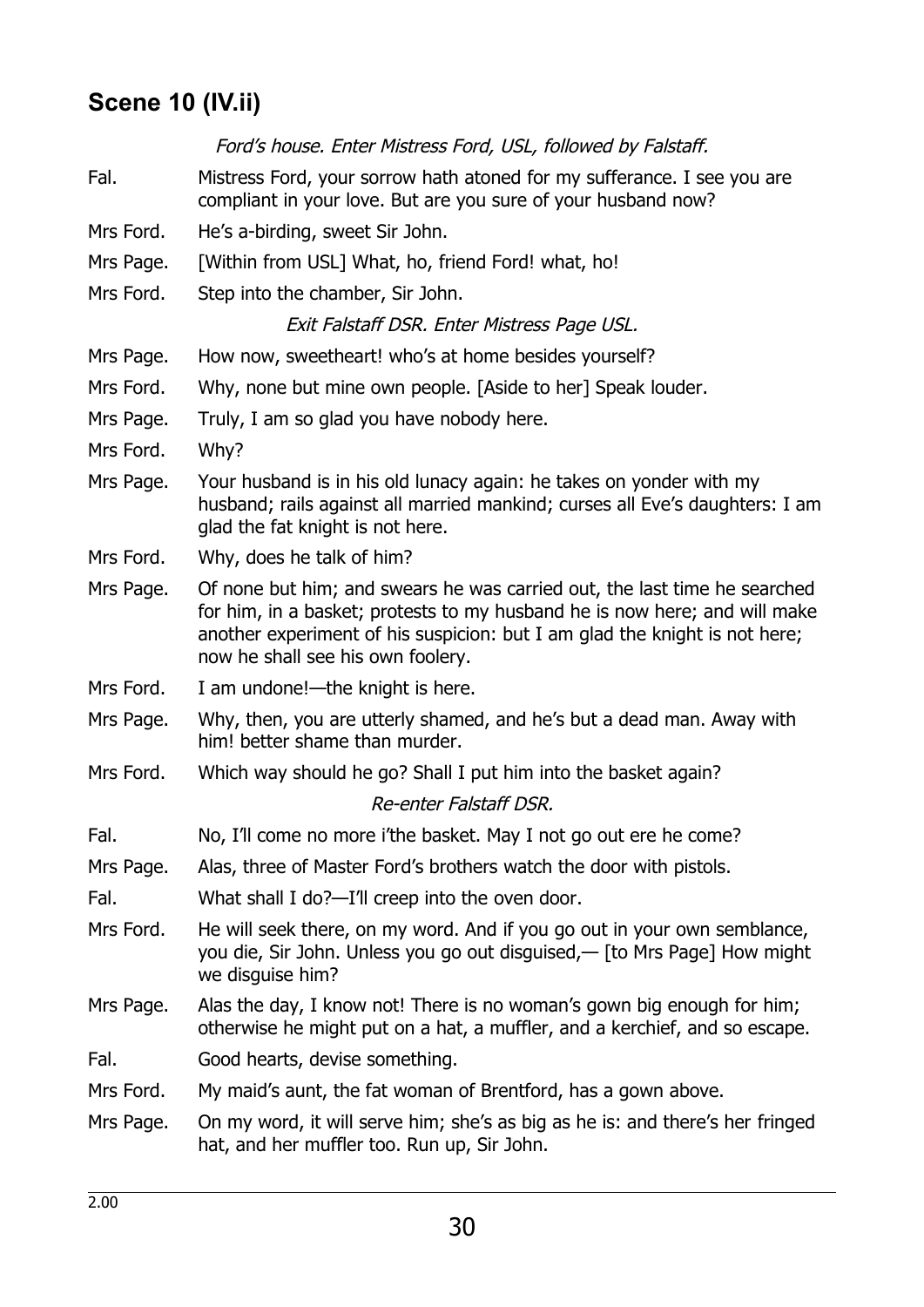- Mrs Ford. Go, go, sweet Sir John: Mistress Page and I will look some linen for your head.
- Mrs Page. Quick, quick! we'll come dress you straight: put on the gown the while.

#### Exit Falstaff USR.

- Mrs Ford. I would my husband would meet him in this shape: he cannot abide the old woman of Brentford; he swears she's a witch; forbade her my house, and hath threatened to beat her.
- Mrs Page. Heaven guide him to thy husband's cudgel!
- Mrs Ford. But is my husband coming?
- Mrs Page. Ay, he is; and talks of the basket too, howsoever he hath had intelligence.
- Mrs Ford. We'll try that; for I'll appoint my servants to carry the basket again, to meet him at the door with it, as they did last time. Go up; dress him like the witch of Brentford. I'll bring linen for him straight. [Exit DSL.]
- Mrs Page. We'll leave a proof, by that which we will do, Wives may be merry, and yet honest too: We do not act that often jest and laugh; 'Tis old but true, to speak is not enough.

Exit USR. Re-enter Mistress Ford, beckoning John and Elizabeth in from hall door.

- Mrs Ford. Go, take the basket again on your shoulders: your master is hard at door; if he bid you set it down, obey him: quickly, dispatch. [Exit DSL.]
- John. Come, come, take it up.
- Elizabeth. Pray heaven it be not full of knight again.
- John. I hope not; I had as willingly bear so much lead.

Enter Ford, Page, Shallow, and Caius USL.

- Ford. Set down the basket, villain! Wife, I say! Come forth! Behold what honest clothes you send for washing!
- Page. Why, this passes, Master Ford; you are not to go loose any longer; you must be pinioned.
- Caius. Why, this is lunacy! this is mad as a mad dog!
- Shal. Indeed, Master Ford, this is not well, indeed.

Ford. So say I too, sir.

### Re-enter Mistress Ford DSL.

- Ford Come hither, Mistress Ford, the honest woman, the modest wife, the virtuous creature, that hath the jealous fool to her husband! I suspect without cause, mistress, do I?
- Mrs Ford. God be my witness you do, if you suspect me in any dishonesty.

Ford. Come forth, sirrah! [Telling servants to pull clothes out of the basket.] Page. This passes!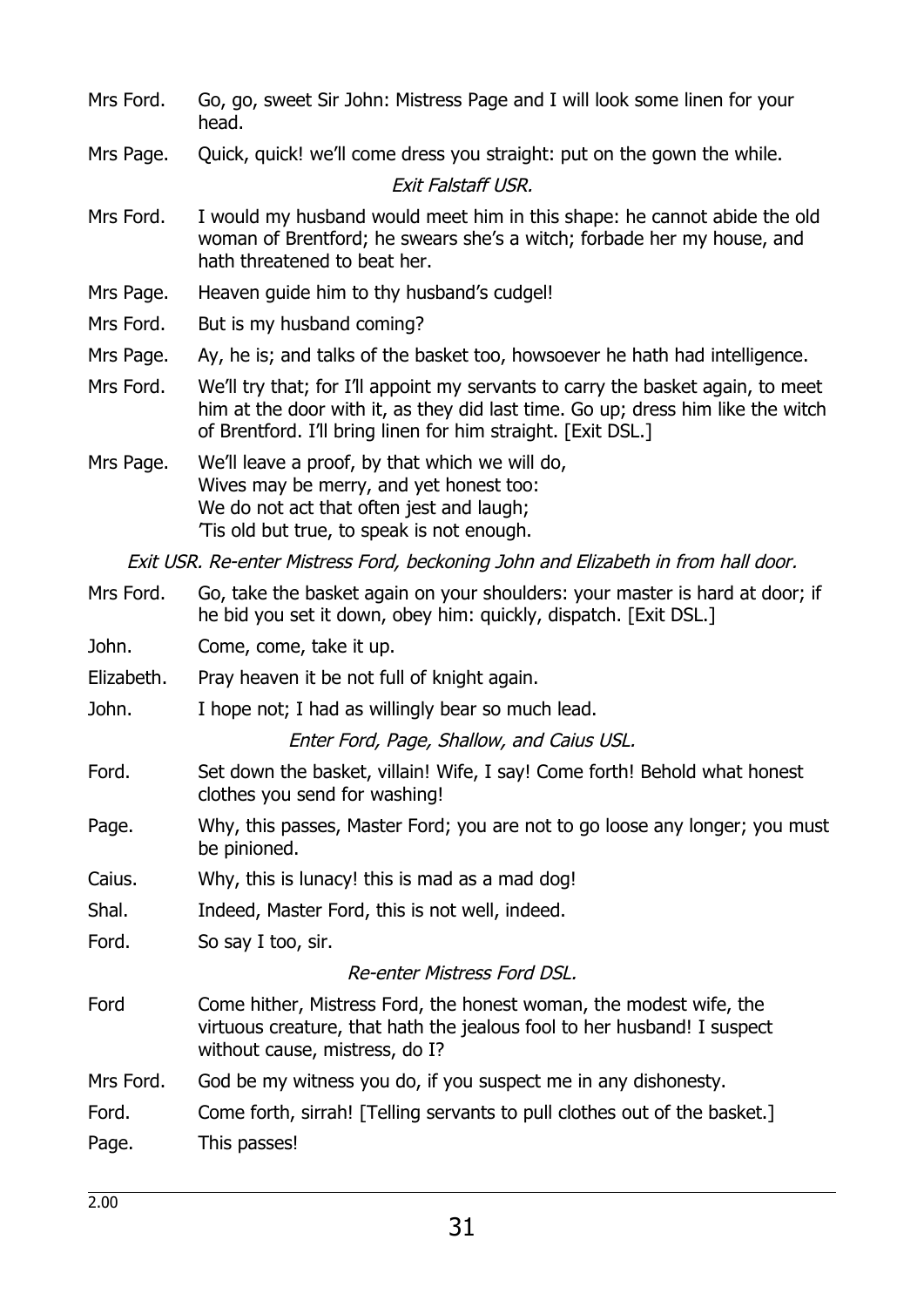| Mrs Ford. | Are you not ashamed? let the clothes alone.                                                                                                                   |
|-----------|---------------------------------------------------------------------------------------------------------------------------------------------------------------|
| Ford.     | I shall find you anon.                                                                                                                                        |
| Caius.    | Tis unreasonable! Will you take up your wife's clothes? Come away.                                                                                            |
| Ford.     | Empty the basket, I say!                                                                                                                                      |
| Page.     | Why, man, why?                                                                                                                                                |
| Ford.     | Master Page, as I am a man, there was one conveyed out of my house<br>yesterday in this basket: why may not he be there again? Pluck me out all<br>the linen. |
|           | Servants empty the basket.                                                                                                                                    |
| Page.     | Here's no man.                                                                                                                                                |
| Shal.     | By my fidelity, this is not well, Master Ford; this wrongs you.                                                                                               |
| Caius.    | Master Ford, you must not follow the imaginations of your own heart: this is<br>jealousy.                                                                     |
| Ford.     | Well, he's not here I seek for. {Servants refill basket and leave with it}                                                                                    |
| Page.     | No, nor nowhere else but in your brain.                                                                                                                       |
| Ford.     | Help to search my house; once more search with me.                                                                                                            |
| Mrs Ford. | {calling USR} What, ho, Mistress Page! come you and the old woman down;<br>my husband will come into the chamber.                                             |
| Ford.     | Old woman! what old woman's that?                                                                                                                             |
| Mrs Ford. | Why, it is my maid's aunt of Brentford.                                                                                                                       |
| Ford.     | A witch! Have I not forbid her my house? We are simple men; she works by<br>charms, by spells. Come down, you witch, you hag; come down, I say!               |
| Mrs Ford. | Nay, good, sweet husband!—Good gentlemen, let him not strike the old<br>woman.                                                                                |
|           | Re-enter Falstaff USR in woman's clothes, and Mistress Page.                                                                                                  |
| Mrs Page. | [To Falstaff, as Witch of Brentford] Come, come, give me your hand.                                                                                           |
| Ford.     | I'll give her my hand! [Beating him] Out of my door, you witch, you hag, you<br>baggage, out, out!                                                            |
|           | Exit Falstaff USL.                                                                                                                                            |
| Mrs Page. | Are you not ashamed? I think you have killed the poor woman.                                                                                                  |
| Ford.     | Hang her, witch!                                                                                                                                              |
| Caius.    | I think the woman is a witch indeed: I like not when a woman has a great<br>beard; I spy a great beard under her muffler.                                     |
| Ford.     | I beseech you, gentlemen, follow; see but the issue of my jealousy.                                                                                           |
| Page.     | Let's obey his humour a little further: come, gentlemen.                                                                                                      |
|           | Exeunt Ford, Page, Shal., and Caius USR.                                                                                                                      |
| Mrs Page. | Trust me, he beat him most pitifully.                                                                                                                         |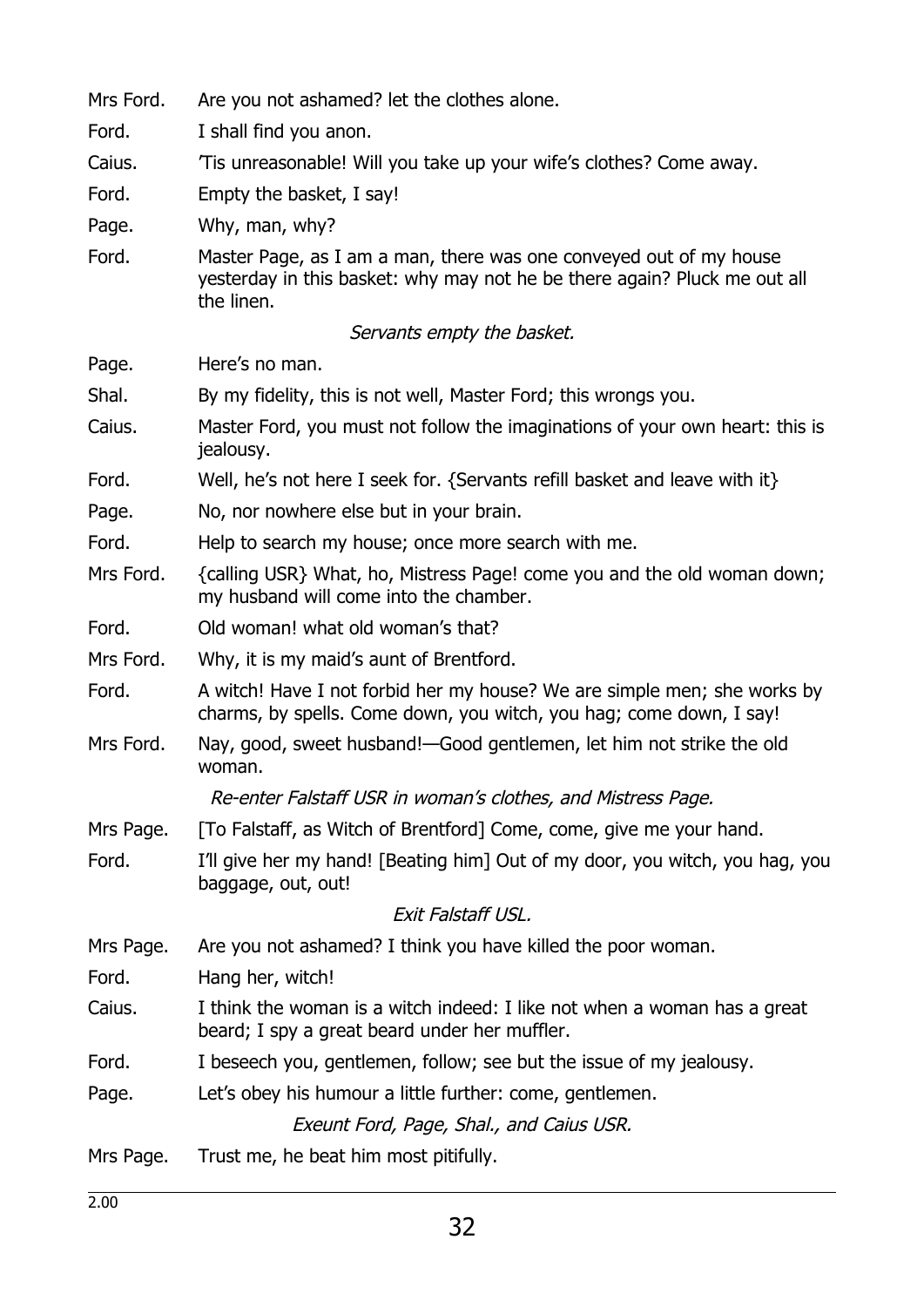- Mrs Ford. Nay, that he did not; he beat him most unpitifully methought.
- Mrs Page. I'll have the cudgel hallowed and hung o'er the altar; it hath done meritorious service.
- Mrs Ford. What think you? may we, with the warrant of womanhood and the witness of a good conscience, pursue him with any further revenge? Shall we tell our husbands how we have served him?
- Mrs Page. Yes, by all means; if they can find in their hearts the unvirtuous fat knight shall be further afflicted, we two will still be the agents.
- Mrs Ford. I'll warrant they'll have him publicly shamed.
- Mrs Page. Come, to the forge with it, then; shape it: I would not have things cool. Strike while the iron is hot!

#### Exeunt USR.

{Music, while actors go backstage to other side. Curtains remain open. Lights down and up.}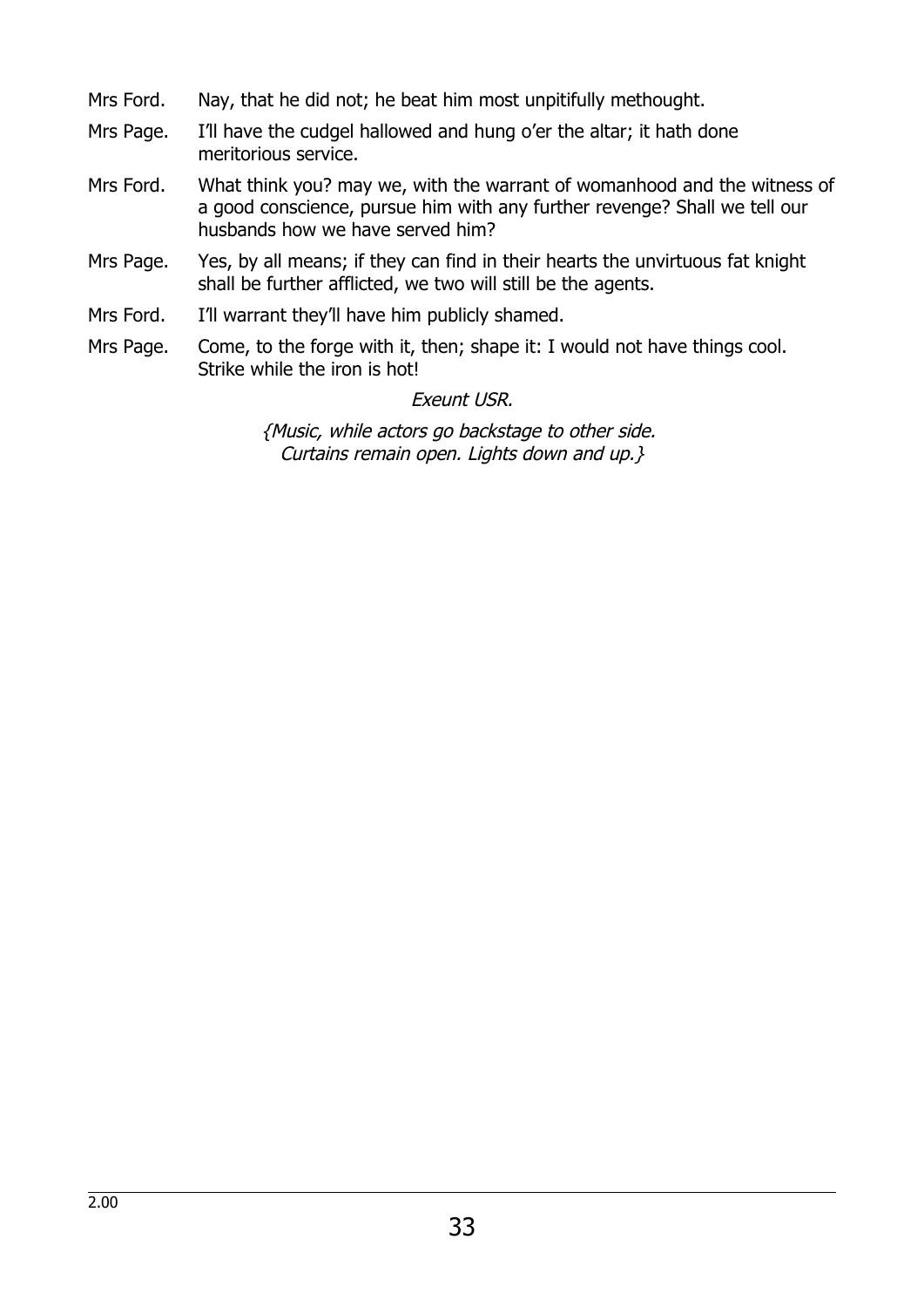# **Scene 11 (IV.iv)**

| Ford's house. Enter Page with Mistress Page, and Ford with Mistress Ford, USL. |                                                                                                                                                                                                                                                                                                                                                                                                                                                             |  |
|--------------------------------------------------------------------------------|-------------------------------------------------------------------------------------------------------------------------------------------------------------------------------------------------------------------------------------------------------------------------------------------------------------------------------------------------------------------------------------------------------------------------------------------------------------|--|
| Page.                                                                          | And did he send you both these letters at an instant?                                                                                                                                                                                                                                                                                                                                                                                                       |  |
| Mrs Page.                                                                      | Within a quarter of an hour.                                                                                                                                                                                                                                                                                                                                                                                                                                |  |
| Ford.                                                                          | Pardon me, wife. Henceforth do what thou wilt;<br>I rather will suspect the sun with cold<br>Than thee with wantonness: now doth thy honour stand,<br>In him that was of late an heretic,<br>As firm as faith.                                                                                                                                                                                                                                              |  |
| Page.                                                                          | Tis well, 'tis well; no more:<br>Be not as extreme in submission as in offence.<br>But let our plot go forward: let our wives<br>Yet once again, to make us public sport,<br>Appoint a meeting with this old fat fellow,<br>Where we may take him, and disgrace him for it.                                                                                                                                                                                 |  |
| Ford.                                                                          | There is no better way than that they spoke of.                                                                                                                                                                                                                                                                                                                                                                                                             |  |
| Page.                                                                          | To send him word that in the Park they'll meet him?<br>Fie, fie! at midnight? sure, he'll never come.<br>Thrown in the rivers with the soiled linens,<br>Beaten grievously, as agèd woman:<br>His flesh is punish'd, he'll have no desires.                                                                                                                                                                                                                 |  |
| Mrs Ford.                                                                      | Devise but how you'll use him when he comes,<br>And let us two devise to bring him thither.                                                                                                                                                                                                                                                                                                                                                                 |  |
| Mrs Page.                                                                      | There is an old tale goes that Herne the hunter,<br>Sometime a keeper here in Windsor forest,<br>Doth all the winter-time, at still midnight,<br>Walk round about an oak, with great ragg'd horns;<br>And there he blasts the tree, and takes the cattle,<br>And makes milch-kine yield blood, and shakes a chain<br>In a most hideous and dreadful manner.<br>The superstitious men of former times<br>Deliver'd to our age this tale of Herne the hunter. |  |
| Page.                                                                          | Why, yet there want not many that do fear<br>In deep of night to walk by this Herne's oak:<br>But what of this?                                                                                                                                                                                                                                                                                                                                             |  |
| Mrs Ford.                                                                      | This is our device;<br>That Falstaff at that oak shall meet with us.                                                                                                                                                                                                                                                                                                                                                                                        |  |
| Page.                                                                          | Well, let it not be doubted but he'll come:<br>And in this shape when you have brought him thither,<br>What shall be done with him? what is your plot?                                                                                                                                                                                                                                                                                                      |  |
| Mrs Page.                                                                      | That likewise have we thought upon, and thus:<br>Nan Page my daughter and my little son                                                                                                                                                                                                                                                                                                                                                                     |  |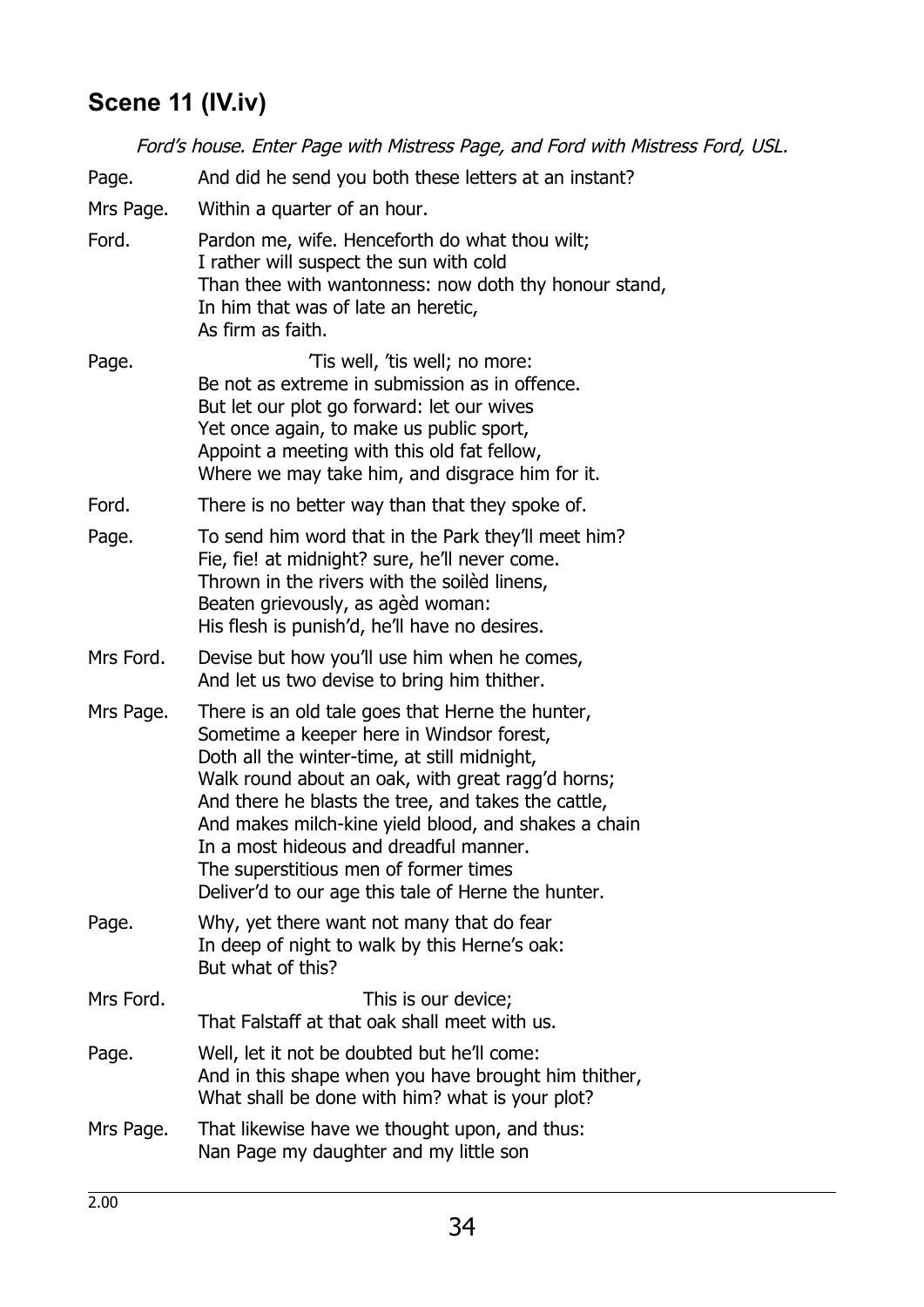|           | And three or four more of their growth we'll dress<br>Like urchins, elves and fairies, green and white,<br>With crowns of waxen tapers on their heads,<br>And rattles in their hands: upon a sudden,<br>As Falstaff, she, and I, are newly met,<br>Let them from forth a pit all rush at once<br>With some diffused song: upon their sight,<br>We two in great amazedness will fly:<br>Then let them all encircle him about,<br>And, fairy-like, to pinch the unclean knight;<br>And ask him why, that hour of fairy revel,<br>In their so sacred paths he dares to tread<br>In shape profane. |
|-----------|------------------------------------------------------------------------------------------------------------------------------------------------------------------------------------------------------------------------------------------------------------------------------------------------------------------------------------------------------------------------------------------------------------------------------------------------------------------------------------------------------------------------------------------------------------------------------------------------|
| Mrs Ford  | And till he tell the truth,<br>Let the supposèd fairies pinch him sound,<br>And burn him with their tapers.                                                                                                                                                                                                                                                                                                                                                                                                                                                                                    |
| Mrs Page. | The truth being known,<br>We'll all present ourselves, dis-horn the spirit,<br>And mock him home to Windsor.<br>My Nan shall be the queen of all the fairies,<br>Finely attired in a robe of white.                                                                                                                                                                                                                                                                                                                                                                                            |
| Page.     | That silk will I go buy. [Aside] And in that time<br>Shall Master Slender steal my Nan away,<br>And marry her at Eton. Go send to Falstaff.                                                                                                                                                                                                                                                                                                                                                                                                                                                    |
| Ford.     | Nay, I'll to him again in name of Brook:<br>He'll tell me all his purpose: sure, he'll come.                                                                                                                                                                                                                                                                                                                                                                                                                                                                                                   |
| Mrs Page. | Fear not you that. Go get us properties<br>And costumes for our fairies. Mistress Ford,<br>Send quickly to Sir John, to know his mind.                                                                                                                                                                                                                                                                                                                                                                                                                                                         |
|           | Exeunt Mrs Ford, Page and Ford USL.                                                                                                                                                                                                                                                                                                                                                                                                                                                                                                                                                            |
| Mrs Page. | I'll to the doctor: he hath my good will,<br>And none but he, to marry with Nan Page.<br>That Slender, though well landed, is an idiot;<br>And he my husband best of all affects.<br>The doctor is well money'd, and his friends<br>Potent at court: he, none but he, shall have her!                                                                                                                                                                                                                                                                                                          |

### Exit USL.

{curtains close as he finishes speaking}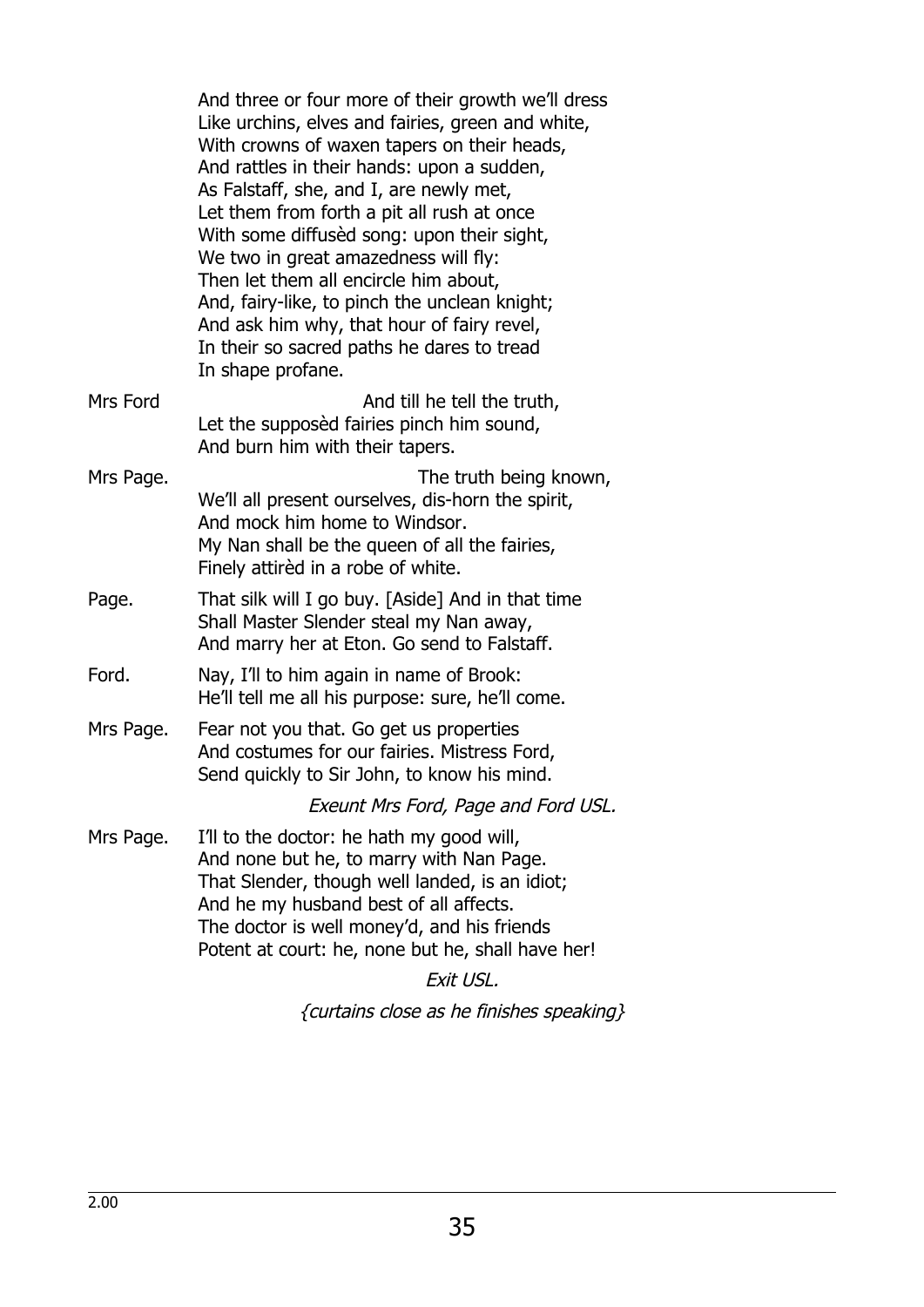### **Scene 12 (IV.v[part]/IV.vi/V.i)**

The Garter Inn. {Falstaff enters through curtains}

Fal. I have been deceived and beaten too. Well, if my wind were but long enough to say my prayers, I would repent.

Enter Mistress Quickly from hall door.

- Fal. Now, whence come you?
- Quick. From the two parties, forsooth.
- Fal. The devil take one party, and his dam the other! and so they shall be both in hell. I have suffered more for their sakes, more than my wretched disposition is able to bear.
- Quick. And have not they suffered? One of them; Mistress Ford, good heart, is beaten black and blue, that you cannot see a white spot about her.
- Fal. What tellest thou me of black and blue? I was beaten myself into all the colours of the rainbow; and I was like to be apprehended for the witch of Brentford: but that my admirable dexterity of wit, my counterfeiting the action of an old woman, delivered me, the knave constable had set me i'the common stocks, for a witch.
- Quick. Sir, let me speak with you in your chamber: you shall hear how things go; and, I warrant, to your content. Good hearts, what ado here is to bring you together! Sure, one of you does not serve heaven well, that you are so crossed.
- Fal. Come up into my chamber.

Exeunt through curtains.

Enter Host, followed by Fenton from hall door.

- Host. Master Fenton, talk not to me: I will have nothing more to do with it.
- Fent. Yet hear me speak. Assist me in my purpose, And, as I am a gentleman, I'll give thee A hundred pound in gold more than your loss.
- Host. I will hear you, Master Fenton; and I will at the least keep your counsel.
- Fent. From time to time I have acquainted you With the dear love I bear to fair Anne Page; Who mutually hath answer'd my affection, So far forth as herself might be her chooser, E'en to my wish: I have a letter from her Of such contents as you will wonder at; The mirth whereof so chimed with my concerns, That neither singly can be manifested, Without the show of both; fat Falstaff Hath a great scene: the image of the jest I'll show you here at large. Hark, good mine host. To-night at Herne's oak, just 'twixt twelve and one,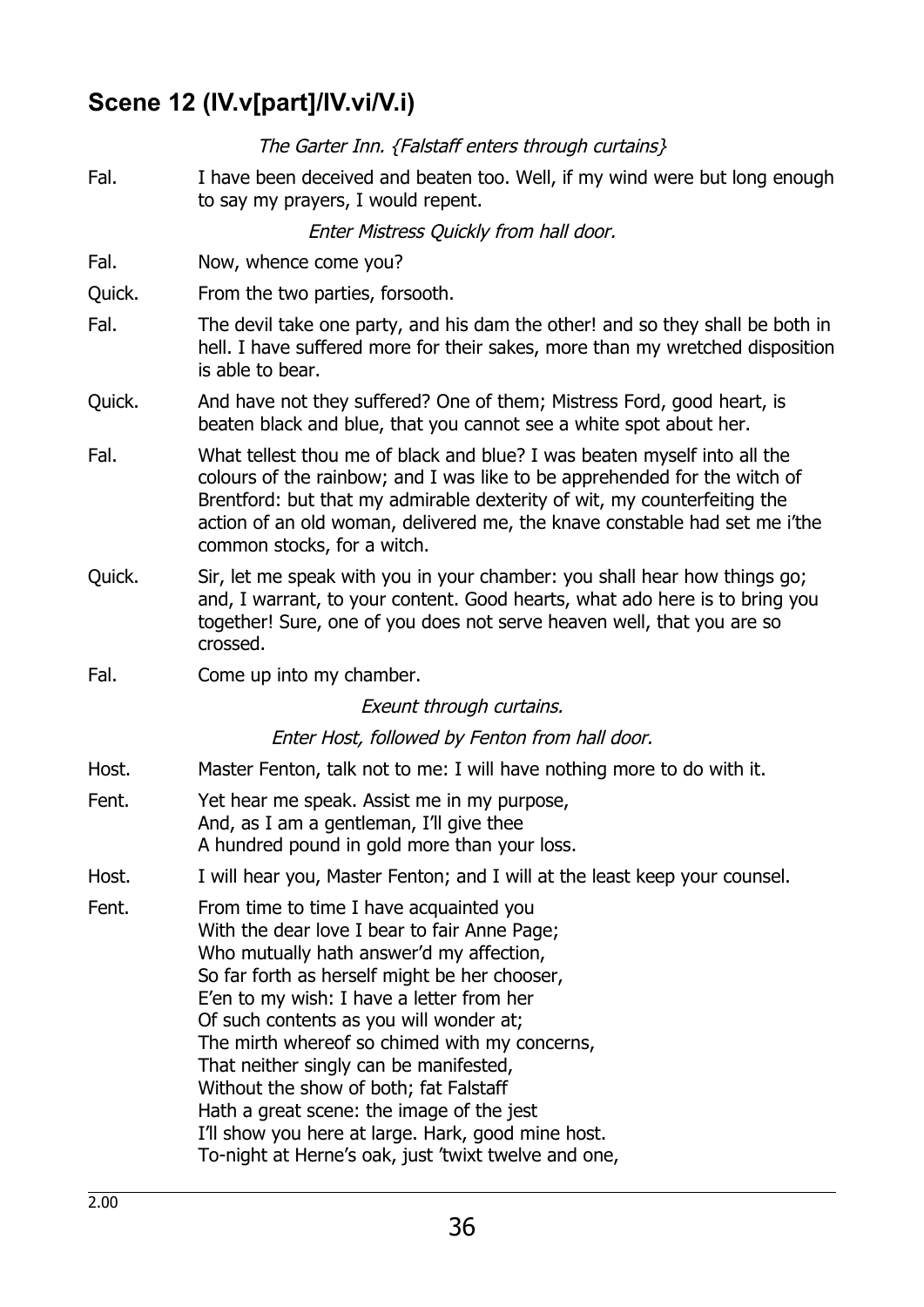|        | Must my sweet Nan present the Fairy Queen;<br>The purpose why, is here: in which disguise,<br>While other various jests are there a-foot,<br>Her father hath commanded her to slip<br>Away with Slender, and with him at Eton<br>Immediately to marry: she hath consented:<br>Now, sir,<br>Her mother, even strong against that match,<br>And firm for Doctor Caius, hath appointed<br>That he shall likewise shuffle her away,<br>And at the deanery, where a priest attends,<br>Straight marry her: to this her mother's plot<br>She seemingly obedient likewise hath<br>Made promise to the doctor. Now, thus it rests:<br>Her father means she shall be all in white;<br>And in that habit, when Slender sees his time,<br>She shall go with him: her mother hath intended<br>That quaint in green she shall be loose enrobed,<br>And when the doctor spies his vantage ripe,<br>To pinch her by the hand, and, on that token, |
|--------|------------------------------------------------------------------------------------------------------------------------------------------------------------------------------------------------------------------------------------------------------------------------------------------------------------------------------------------------------------------------------------------------------------------------------------------------------------------------------------------------------------------------------------------------------------------------------------------------------------------------------------------------------------------------------------------------------------------------------------------------------------------------------------------------------------------------------------------------------------------------------------------------------------------------------------|
|        | The maid hath given consent to go with him.                                                                                                                                                                                                                                                                                                                                                                                                                                                                                                                                                                                                                                                                                                                                                                                                                                                                                        |
| Host.  | Which means she to deceive, father or mother?                                                                                                                                                                                                                                                                                                                                                                                                                                                                                                                                                                                                                                                                                                                                                                                                                                                                                      |
| Fent.  | Both, my good host, to go along with me:<br>And here it rests,—that you'll procure the vicar<br>To stay for me at church 'twixt twelve and one,<br>And, in the lawful name of marrying,<br>To give our hearts united ceremony.                                                                                                                                                                                                                                                                                                                                                                                                                                                                                                                                                                                                                                                                                                     |
| Host.  | Well, hasten with your plan; I'll to the vicar:<br>Bring you the maid, you shall not lack a priest.                                                                                                                                                                                                                                                                                                                                                                                                                                                                                                                                                                                                                                                                                                                                                                                                                                |
| Fent.  | So shall I evermore be bound to thee;<br>Besides, I'll make a present recompense.                                                                                                                                                                                                                                                                                                                                                                                                                                                                                                                                                                                                                                                                                                                                                                                                                                                  |
|        | Exeunt through hall door.                                                                                                                                                                                                                                                                                                                                                                                                                                                                                                                                                                                                                                                                                                                                                                                                                                                                                                          |
|        | Enter Falstaff and Mistress Quickly through curtains.                                                                                                                                                                                                                                                                                                                                                                                                                                                                                                                                                                                                                                                                                                                                                                                                                                                                              |
| Fal.   | Prithee, no more prattling; go. This is the third time; I hope good luck lies in<br>odd numbers. Away!                                                                                                                                                                                                                                                                                                                                                                                                                                                                                                                                                                                                                                                                                                                                                                                                                             |
| Quick. | $\{as she exists\}$ I'll do what I can to get you a pair of horns.                                                                                                                                                                                                                                                                                                                                                                                                                                                                                                                                                                                                                                                                                                                                                                                                                                                                 |
|        | Exit Mrs Quickly through audience. Enter Ford as Brook through hall door.                                                                                                                                                                                                                                                                                                                                                                                                                                                                                                                                                                                                                                                                                                                                                                                                                                                          |
| Fal.   | How now, Master Brook! The matter will be known to-night, or never. Be you<br>in the Park about midnight, at Herne's oak, and you shall see wonders.                                                                                                                                                                                                                                                                                                                                                                                                                                                                                                                                                                                                                                                                                                                                                                               |
| Ford.  | Went you not to her yesterday, sir, as you told me you had appointed?                                                                                                                                                                                                                                                                                                                                                                                                                                                                                                                                                                                                                                                                                                                                                                                                                                                              |
| Fal.   | I went to her, Master Brook, as you see, like a poor old man: but I came<br>from her like a poor old woman. That same knave Ford, her husband beat<br>me grievously, in the shape of a woman; for in the shape of man, Master<br>Brook, I fear not Goliath. I am in haste; go with me: I'll tell you all, Master                                                                                                                                                                                                                                                                                                                                                                                                                                                                                                                                                                                                                   |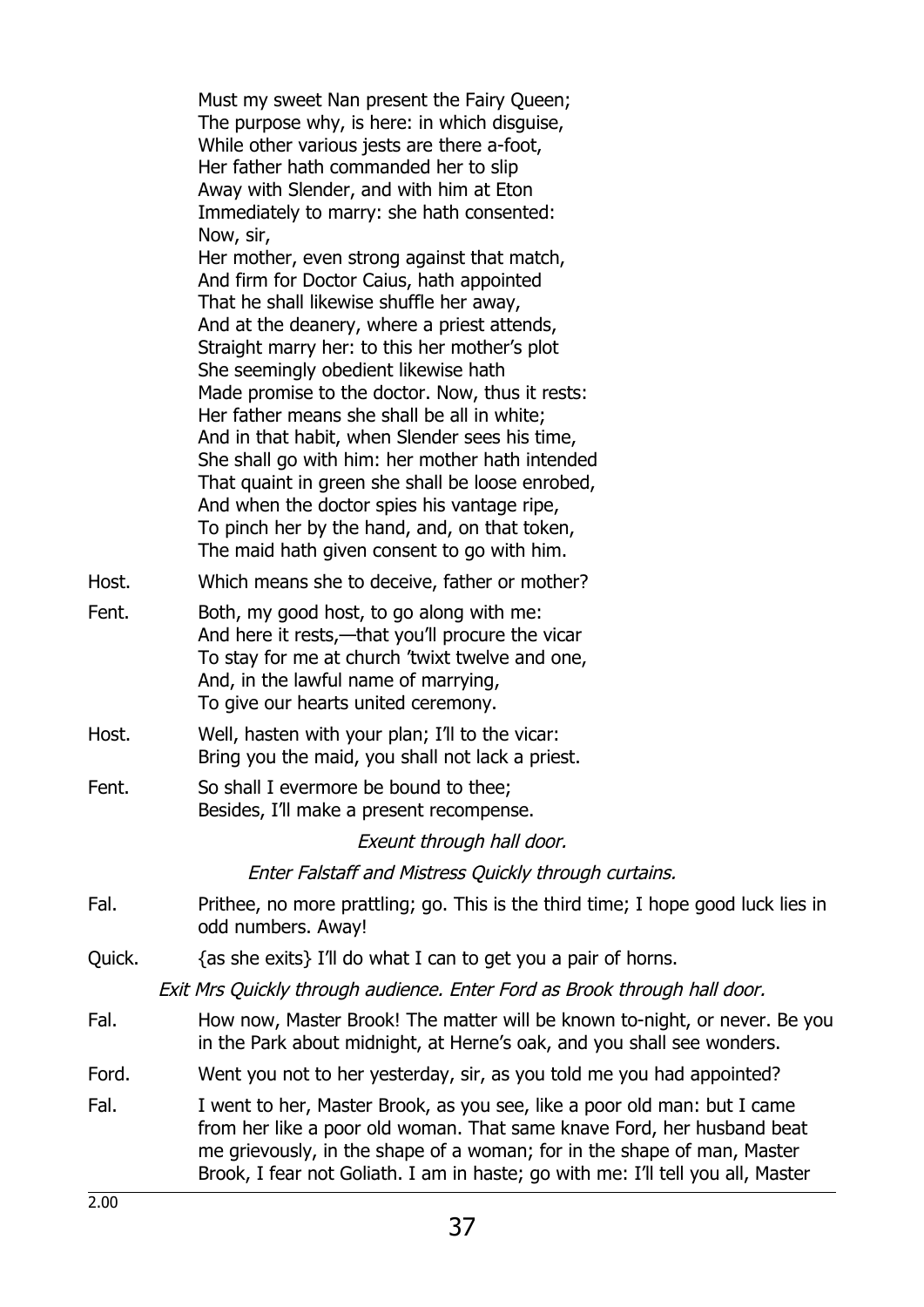Brook. I'll tell you strange things of this knave Ford, on whom to-night I will be revenged, and I will deliver his wife into your hand. Strange things in hand, Master Brook! Follow.

Exeunt, Falstaff leading through hall door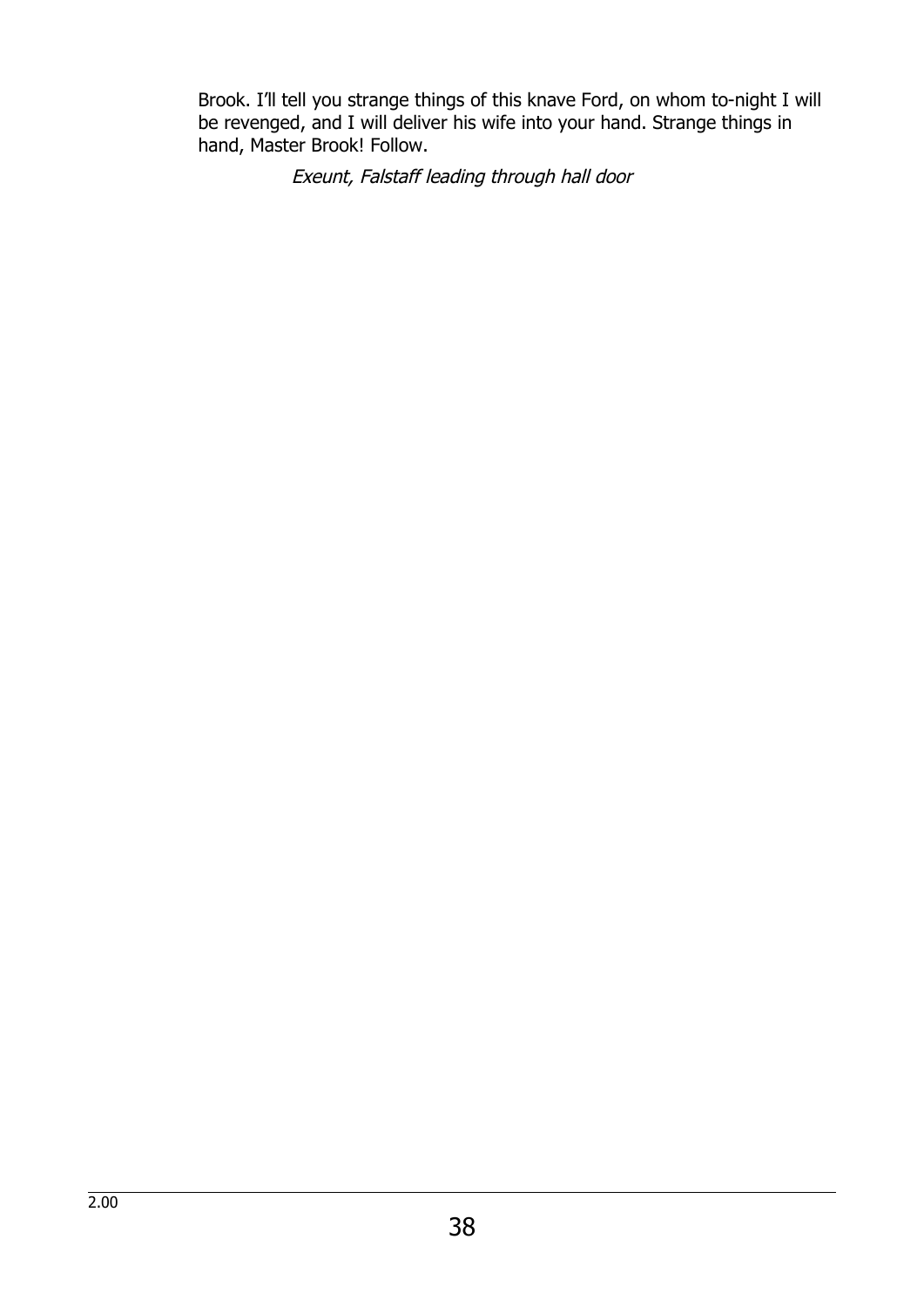### **Scene 13 (V.ii/iii/v)**

In Windsor Park. Music.

Page, Shallow, Slender from USR, and Mrs Page, Mrs Ford, Caius from USL circle on the stage with candles. Exeunt whence they came.

Enter Page, Shallow, and Slender.

- Page. Come, come; we'll lie i'the castle-ditch till we see the light of our fairies. Remember, son Slender, my daughter.
- Slen. I have spoke with her: I come to her in white; by that I know her.
- Shal. Ay, forsooth; the white will decipher her well enough.
- Page. The night is dark; light and spirits will become it well. God prosper our sport! No man means evil but the devil, and we shall know him by his horns. Let's away; follow me.

Exeunt.

Enter Mistress Page, Mistress Ford, and Doctor Caius USL to DSL.

- Mrs Page. Master doctor, my daughter is in green: when you see your time, take her by the hand, away with her to the deanery. Go before into the Park: we two must go together.
- Caius. I know vat I have to do. Adieu.
- Mrs Page. Fare you well, sir. [Exit Caius.] My husband will not rejoice so much at the abuse of Falstaff as he will chafe at the doctor's marrying my daughter: but 'tis no matter; better a little chiding than a great deal of heart-break.
- Mrs Ford. Where is Nan now and her troop of fairies?
- Mrs Page. They are all lain in a pit hard by Herne's oak, with obscured lights; which, at the very instant of Falstaff's and our meeting, they will at once display to the night.
- Mrs Ford. That cannot choose but amaze him.
- Mrs Page. If he be not amazed, he will be mocked; if he be amazed, he will every way be mocked.
- Mrs Ford. We'll betray him finely.
- Mrs Page. Against such lewdsters and their lechery Those that betray them do no treachery.
- Mrs Ford. The hour draws on. We await the mighty hunter.

#### Exeunt USL.

#### Enter Falstaff USR, with buck's horns on his head. Goes DSR.

Fal. The Windsor bell hath struck twelve; the minute draws on. Now, the hotblooded gods assist me! Jove, thou wast a bull for thy Europa; love set on thy horns. O powerful love! that, in some respects, makes a beast a man; in some other, a man a beast. Jupiter, thou wast a swan for the love of Leda.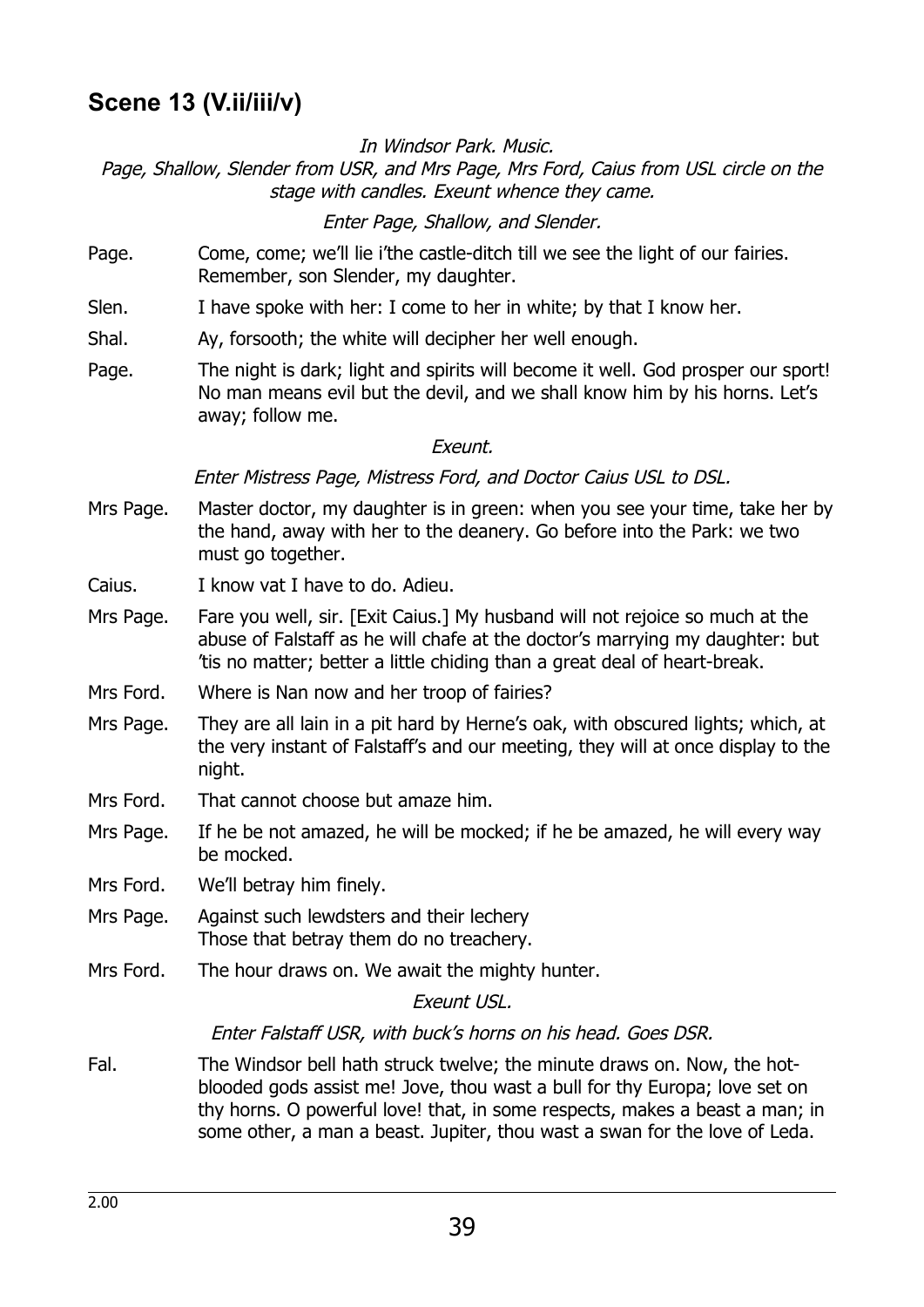For me, I am here a Windsor stag; and the fattest, I think, i' the forest. Who comes here? my doe?

Enter Mistress Ford and Mistress Page USL. Go DSL.

- Mrs Ford. Sir John! art thou there, my deer? my male deer?
- Fal. My doe! Let the sky thunder to the tune of Green Sleeves, hail kissingcomfits; let there come a tempest of provocation, I will shelter me here.
- Mrs Ford. Mistress Page is come with me, sweetheart.
- Fal. Divide me, each a haunch, and my horns I bequeath your husbands. Speak I like Herne the hunter? Why, now is Cupid a conscientious child; he makes restitution.

Noise of horns.

- Mrs Page. Alas, what noise?
- Mrs Ford. Heaven forgive our sins!
- Fal. What should this be?
- Mrs Ford. Away, away!
- Mrs Page. Away, away!

They run off USL. Falstaff moves SC.

Fal. I think the devil will not have me damned; he would never cross me thus.

Enter Pistol, and Mistress Quickly through audience. Go to apron stage. Page, Shallow, Slender; Mrs Page, Mrs Ford, Caius circle as before with candles.

| Quick. | Fairies, black, grey, green, and white,<br>You moonshine revellers, and shades of night,<br>You orphan heirs of fixed destiny,<br>Attend your office and your quality.<br>Crier Hobgoblin, make the fairy oyes.                                        |
|--------|--------------------------------------------------------------------------------------------------------------------------------------------------------------------------------------------------------------------------------------------------------|
| Pist.  | Elves, list your names; silence, you airy toys.<br>Cricket, to Windsor chimneys shalt thou leap:<br>Where fires thou find'st unraked and hearths unswept,<br>There pinch the maids as blue as bilberry:<br>Our radiant queen hates sluts and sluttery. |
| Fal.   | They are fairies; he that speaks to them shall die:<br>I'll wink and couch: no man their works must eye. [Lies down upon his face.]                                                                                                                    |
|        | Boy in white goes DSR; Boy in green goes DSL.                                                                                                                                                                                                          |
| Quick. | Away; disperse: but till 'tis one o'clock,<br>Our dance of custom round about the oak<br>Of Herne the hunter, let us not forget.                                                                                                                       |
| Pist.  | Pray you, lock hand in hand; yourselves in order set;<br>And twenty glow-worms shall our lanterns be,<br>To guide our measure round about the tree. $-$<br>But, stay; I smell a man of middle-earth:                                                   |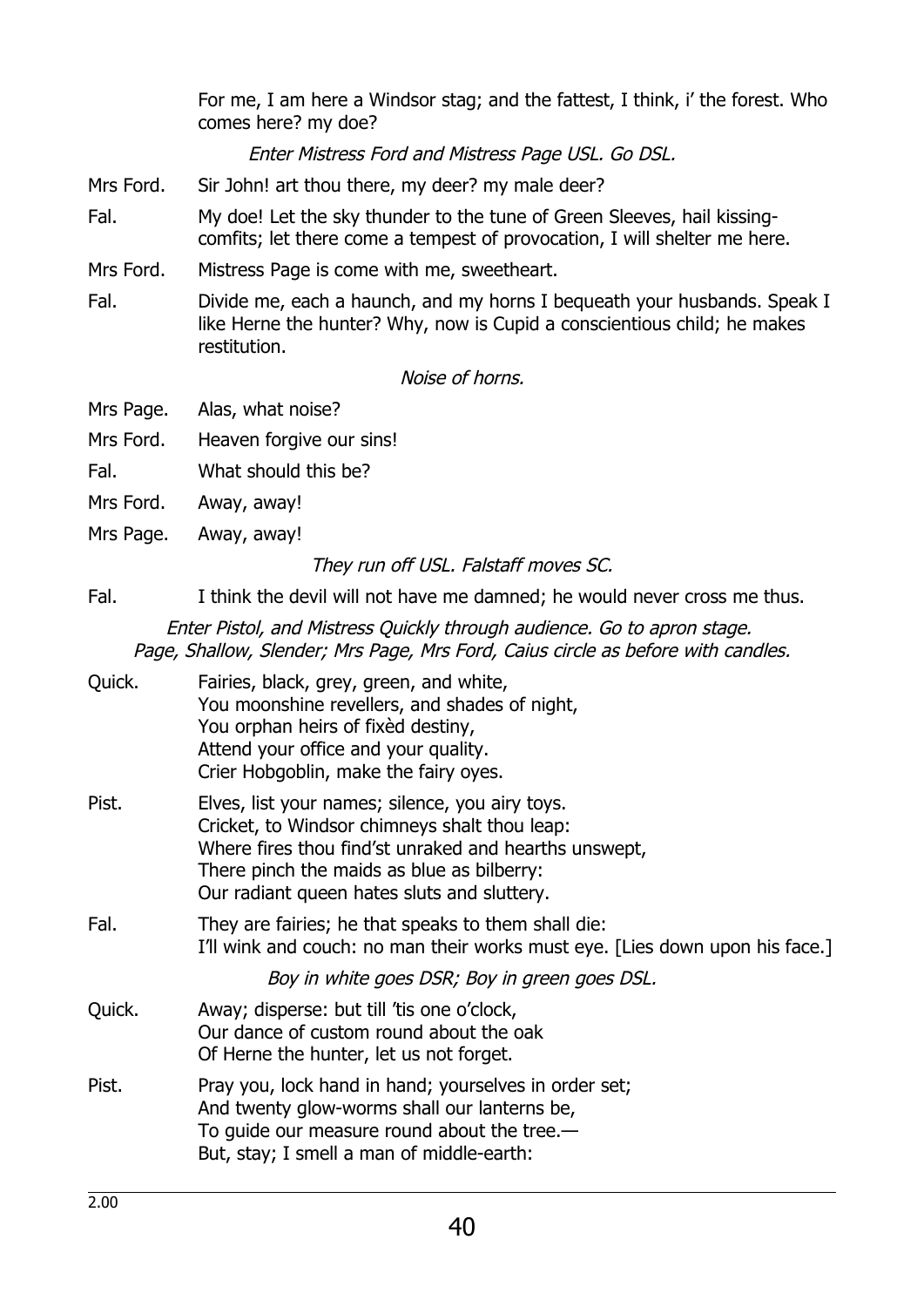Vile worm, thou wast o'erlooked e'en in thy birth.

Quick. With trial-fire touch me his finger-end: If he be chaste, the flame will back descend, And turn him to no pain; but if he start, It is the flesh of a corrupted heart.

Pist. A trial, come.

Quick. Come, will this wood take fire?

Those circling with candles point them at Falstaff to 'burn' him.

Fal. Oh, Oh, Oh!

Quick. Corrupt, corrupt, and tainted in desire! About him, fairies; sing a scornful rhyme; And, as you trip, still pinch him to your time.

Music. Circling continues.

Doctor Caius from USL steals away boy in green. Anne takes boy's place. Slender from USR takes off boy in white. Fenton from USL steals away Anne Page. A noise of hunting is heard. Falstaff pulls off his buck's head, and rises.

Page, Ford. Mistress Page and Mistress Ford remain. Enter Ford USL. Other circlers exeunt whence they came.

| Page.     | Nay, do not fly; I think we've watch'd you now:<br>Will none but Herne the hunter serve your turn?                                                                                                                                                                                                                                                                                  |
|-----------|-------------------------------------------------------------------------------------------------------------------------------------------------------------------------------------------------------------------------------------------------------------------------------------------------------------------------------------------------------------------------------------|
| Mrs Page. | I pray you, come, hold up the jest no higher.<br>Now, good Sir John, how like you Windsor wives?<br>See you these, husband? [points to the horns] do not these yokes<br>Become the forest better than the town?                                                                                                                                                                     |
| Ford.     | Now, sir, who's a cuckold now? Master Brook, Falstaff's a knave, a cuckoldly<br>knave; here are his horns: and, Master Brook, he hath enjoyed nothing of<br>Ford's but his laundry-basket, his cudgel, and twenty pounds of money,<br>which must be paid to Master Brook; his horses are impounded for it, Master<br>Brook.                                                         |
| Mrs Ford. | Sir John, I will never take you for my love again; but I will always count you<br>my deer.                                                                                                                                                                                                                                                                                          |
| Fal.      | I do begin to perceive that I am made an ass. And these are not fairies? I<br>was in the thought they were not fairies: and yet the guiltiness of my mind,<br>the sudden surprise, drove the foppery into a received belief, despite all<br>rhyme and reason, that they were fairies. Well, I am the subject of your<br>derision: you have the advantage of me; use me as you will. |
| Ford.     | Marry, sir, we'll bring you to Windsor, to one Master Brook, that you have<br>deceived of money: I think to repay that money will be a biting affliction.                                                                                                                                                                                                                           |
| Page.     | Yet be cheerful, knight: thou shalt eat a posset to-night at my house; where<br>I will desire thee to laugh at my wife, that now laughs at thee: tell her<br>Master Slender hath married her daughter.                                                                                                                                                                              |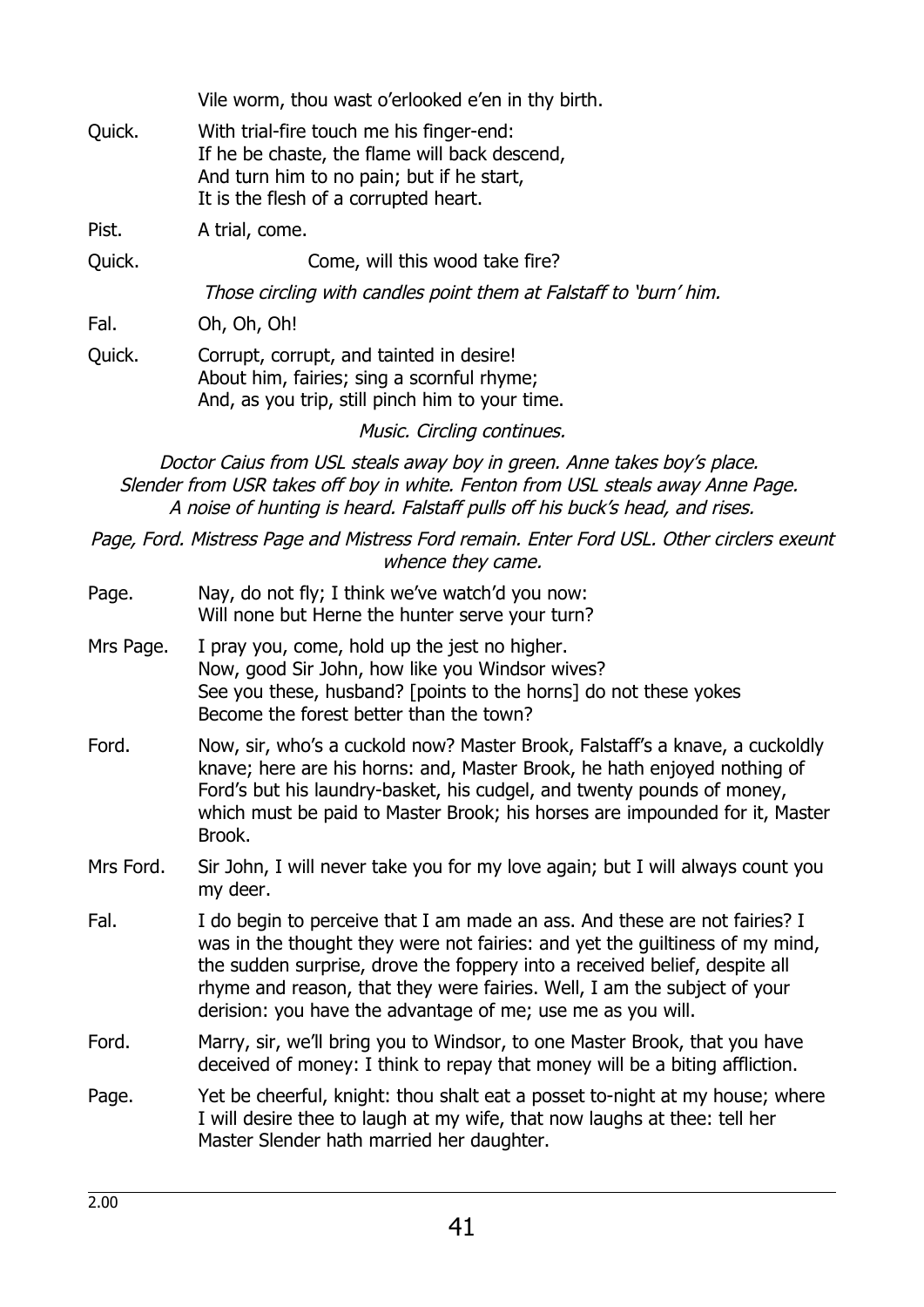Mrs Page. [Aside] I doubt that: if Anne Page be my daughter, she is, by this, Doctor Caius' wife. Enter Slender with boy in white. Go to SC. Slen. Whoa, ho! ho, father Page! Page. Son, how now, son! have you the matter settled? Slen. Settled? I came yonder at Eton to marry Mistress Anne Page, and she's a great loutish boy. If it had not been i' the church, I would have beaten him, or he should have beaten me. I took a stable boy for a girl. If I had been married to him, for all he was in woman's apparel, I would not have treated him as wife. Page. Why, this is your own folly. Did not I tell you how you should know my daughter by her garments? Slen. I went to her in white, as Anne and I had appointed; and yet it was not Anne, but a stable boy. Mrs Page. Good George, be not angry: I knew of your purpose; turned my daughter into green; and, indeed, she is now with the doctor at the deanery, and there married. Exeunt Slender and boy in white. Enter Caius and boy in green. Caius. Vere is Mistress Page? By gar, I am deceived: I ha' married un garçon, a boy; un paysan, by gar, a boy; it is not Anne Page: by gar, I am lead astray. Mrs Page. Why, did you take her in green? Caius. Ay, by gar, and 'tis a boy: by gar, I'll raise all Windsor. [Exit.] Ford. This is strange. Who hath got the right Anne? Page. My heart misgives me:—here comes Master Fenton. Enter Fenton and Anne Page USL. Go SC between Falstaff and Fords. Page. How now, Master Fenton! Anne. Pardon, good father! good my mother, pardon! Page. Now, mistress, how went you not with Master Slender? Mrs Page. Why went you not with master doctor, maid? Fent. You do amaze her: hear the truth of it. You would have married her most shamefully, Where there was no reciprocal of love. The truth is, she and I, long since contracted, Are now so sure that nothing mutual dissolve us. The offence is holy that she hath committed; And this deceit loses the name of craft, Of disobedience, or breach of duty; Since therein doth my Nan avoid and shun A thousand irreligious cursèd hours, Which forcèd marriage would have brought upon her.